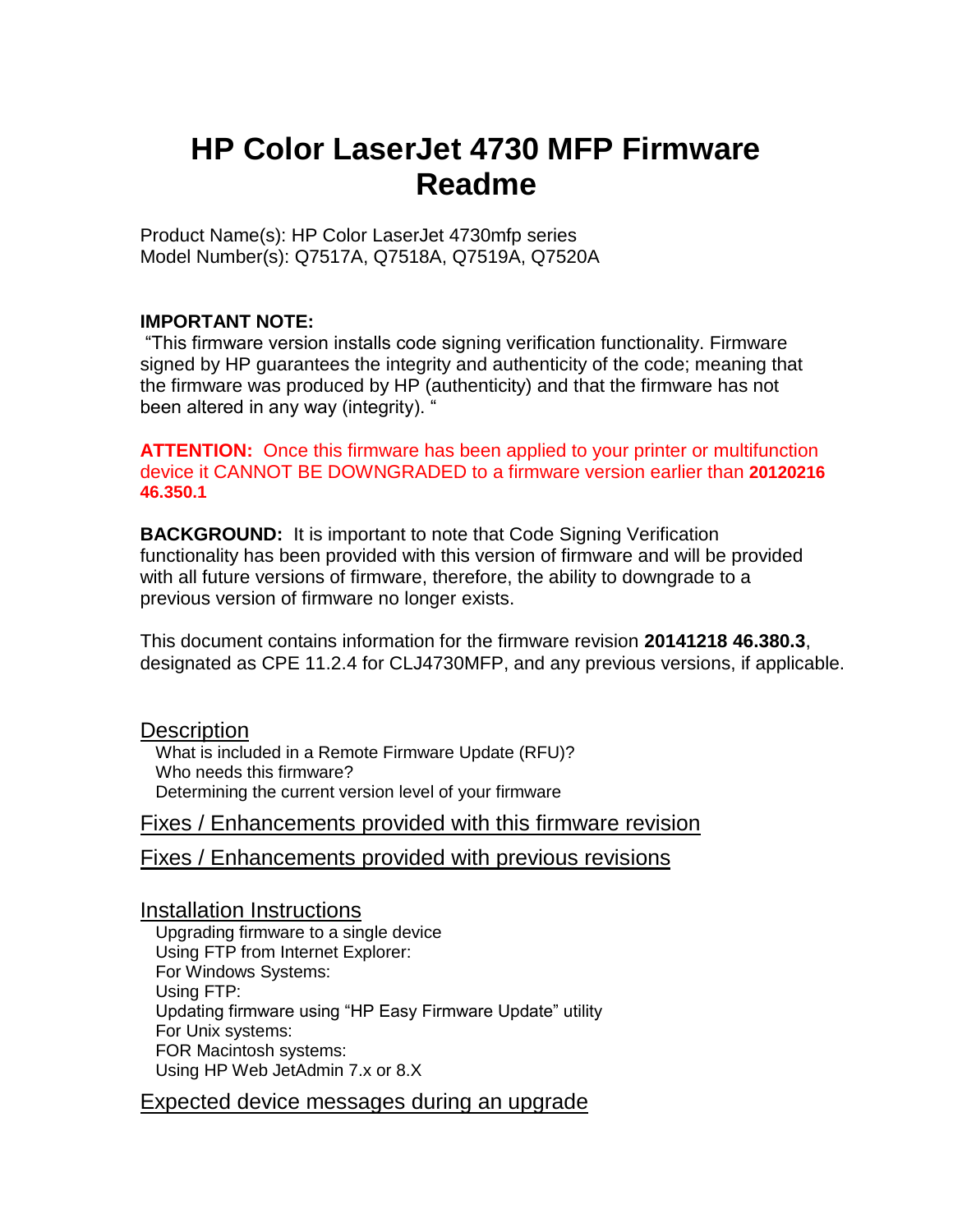# Troubleshooting a Firmware Update

# **System Requirements**

# [Technical Assistance](#page-46-0)

Customer Support Internet Additional Information

# **Legal Statements**

Trademark Notices License and Copyright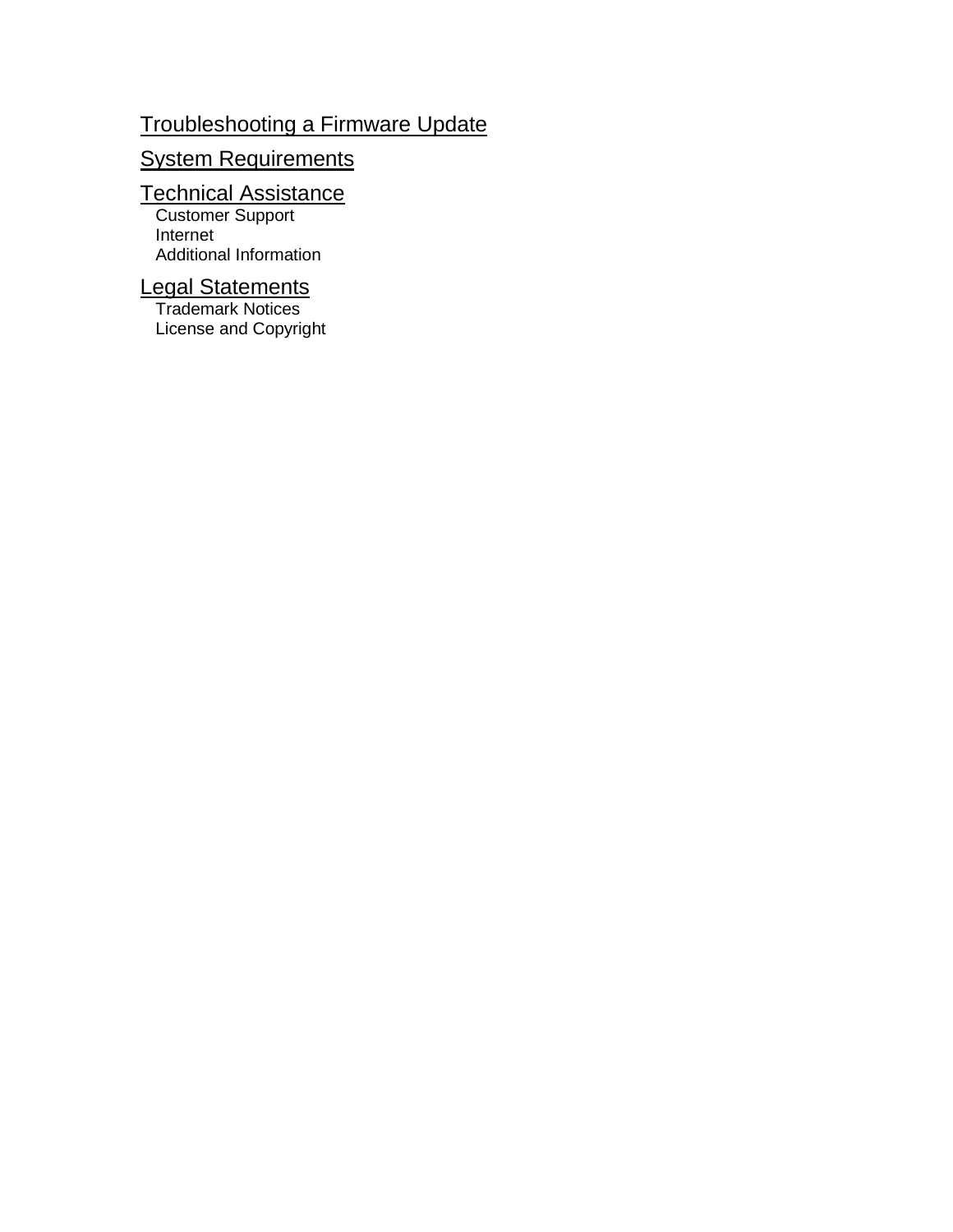# **DESCRIPTION**

This Readme file provides specific installation instructions and other information you should know before you perform a firmware update for your HP LaserJet Series printer. Installation instructions are provided for Single and Multiple Printer Updates.

This document provides specific update, installation and troubleshooting information. For additional information on the device features, refer to the online user guide found on the Windows Printing System Installer CD-ROM that came with your printer or at hp.com.

## **What is included in a Remote Firmware Update (RFU)?**

The HP LaserJet Printer Remote Firmware Update file available from the hp web site contains firmware for the printer, embedded JetDirect (if applicable), HP paper handling accessories used with the device in one convenient download file. When the Remote Firmware Upgrade file is sent to the HP LaserJet Printer firmware for the engine and all connected accessories are upgraded.

### **Who needs this firmware?**

Similar to Hewlett Packard providing improved software for your HP LaserJet Printer, Hewlett Packard provides firmware updates for your printer periodically through its supported lifecycle. A firmware update may be necessary if it is determined that you may benefit from the resolution of any issue that is documented below. These updates are available on the HP support web site.

### **Determining the current version level of your firmware**

To determine the current level of firmware installed on the device:

- 1. Go to the printer's or MFP's control panel.
- 2. Press the "MENU" button on the control panel.
- 3. Select the "INFORMATION" selection on the touch screen.
- 4. Select "PRINT CONFIGURATION PAGE" on the touch screen.

On the printed CONFIGURATION page look in the section marked "Device Information" for the firmware date code. The firmware date code will look something like this: **20060214 46.121.2**

# **FIXES AND ENHANCEMENTS PROVIDED WITH THIS FIRMWARE REVISION: 20141218 46.380.3**

## **ENHANCEMENTS:**

No new functionality or features are provided by this firmware release.

## **FIXES OR IMPROVEMENTS:**

This firmware provides fixes or improvements for following issues-

Authentication/Security:

 $\triangleright$  This firmware addresses the following security issue: CVE-2014-0224 - SSL/TLS MITM vulnerability CVE-2014-3566 – SSLv3 POODLE (Padding Oracle on Downgraded Legacy Encryption) Vulnerability

Current firmware revisions included in this firmware bundle

## **DEVICE FIRMWARE REVISION**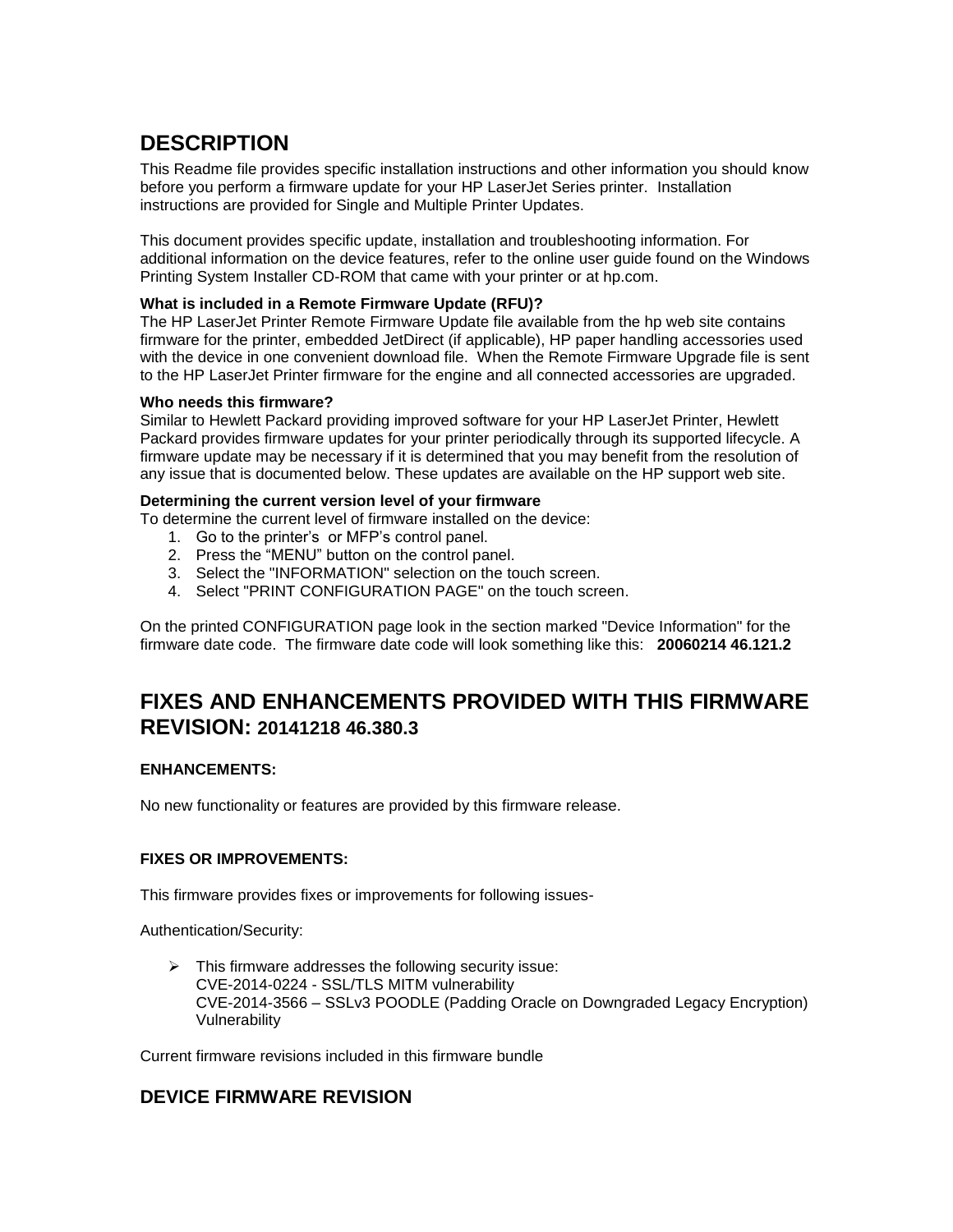| <b>CLJ4730mfp Series Printers</b> | (Datecode: 20141218 46.380.3) |
|-----------------------------------|-------------------------------|
| 500 sheet stapler/stacker         | [MP04.33]                     |
| (Q7521A/Q5691A)                   |                               |
| 700 sheet 3-bin mailbox           | [MP04.18]                     |
| (Q7523A/Q5692A)                   |                               |
| <b>Embedded JetDirect</b>         | $V.33.28$ .FF                 |
| Copy Processor Board              | 1.036(2.0)                    |
| <b>Scanner Control Board</b>      | <b>CMNPSL 28</b>              |
| Analog Fax Accessory (Q3701A)     | 2.37 <sub>p</sub>             |
| <b>DC Controller</b>              | 3F                            |
| <b>Release Designation</b>        | CPE 11.2.4 Signed             |

# **FIXES AND ENHANCEMENTS PROVIDED WITH THIS FIRMWARE REVISION**

The firmware had to roll due to an HP internal version string change necessary for a development tool change. It contains no other enhancements or fixes. FIRMWARE DATECODE: **20131017 46.370.1.**

Current firmware revisions included in this firmware bundle

## **DEVICE FIRMWARE REVISION**

| <b>CLJ4730mfp Series Printers</b> | (Datecode: 20131017 46.370.1) |
|-----------------------------------|-------------------------------|
| 500 sheet stapler/stacker         | [MP04.33]                     |
| (Q7521A/Q5691A)                   |                               |
| 700 sheet 3-bin mailbox           | $[MP04.18]$                   |
| (Q7523A/Q5692A)                   |                               |
| <b>Embedded JetDirect</b>         | V.33.25.FF                    |
| <b>Copy Processor Board</b>       | 1.036(2.0)                    |
| <b>Scanner Control Board</b>      | <b>CMNPSL 28</b>              |
| Analog Fax Accessory (Q3701A)     | 2.37p                         |
| <b>DC Controller</b>              | 3F                            |
| <b>Release Designation</b>        | CPE 11.2.3 Signed             |

# **FIXES AND ENHANCEMENTS PROVIDED WITH PREVIOUS FIRMWARE REVISION**

You may see improvements for the problems mentioned below by updating your MFP's firmware with revision: FIRMWARE DATECODE: **20130213 46.360.3**

## **ENHANCEMENT:**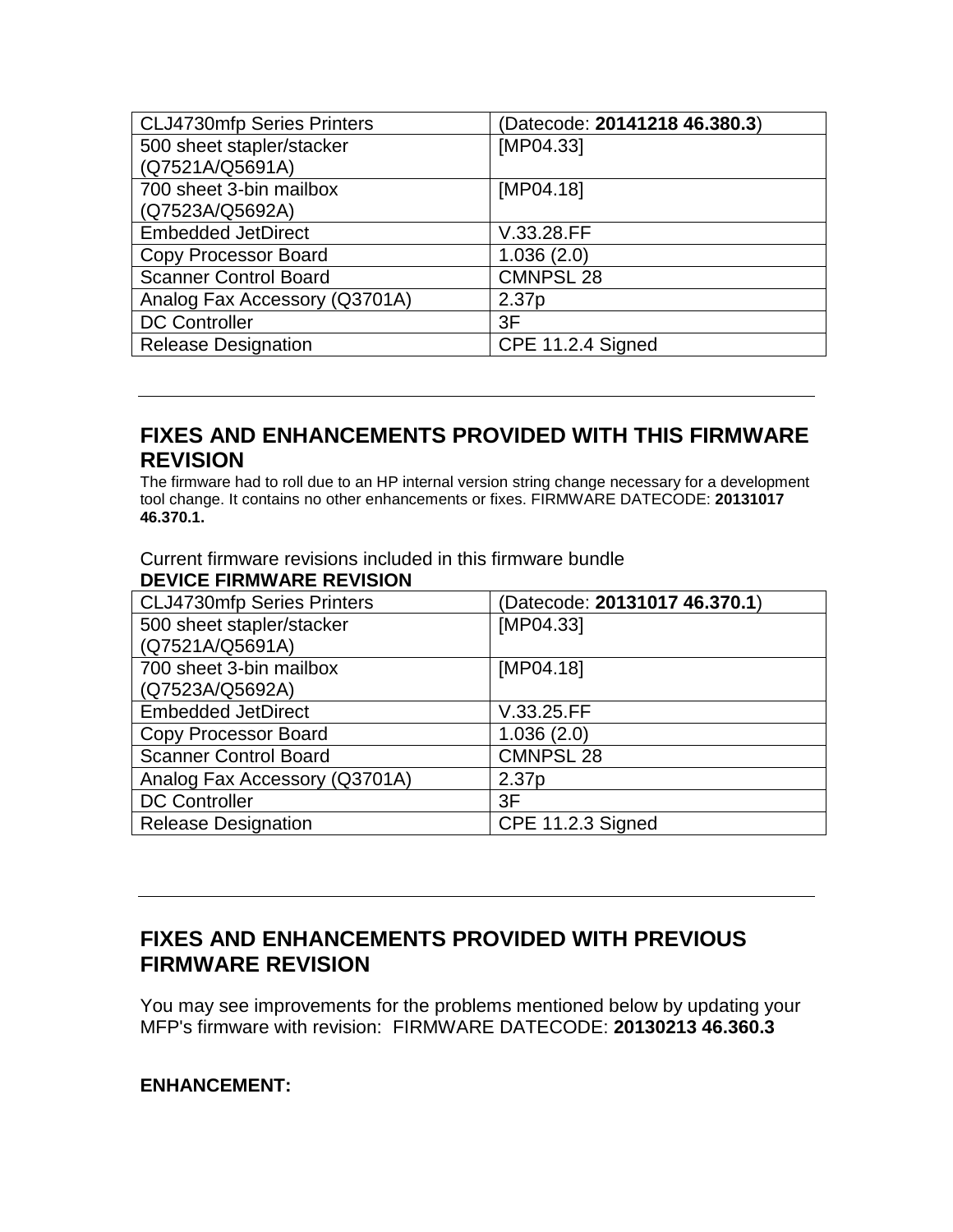Base MFP:

> The ability to support the "LEFT\_1PT" command is added to the finisher device for LJ4730MFP, so it recognizes the staple command and documents are stapled correctly.

Embedded Digital Sending:

 $\triangleright$  No new updates

Analog Fax:

 $\triangleright$  No new updates

## **FIXES:**

Base MFP:

 $\triangleright$  No new updates

Embedded Digital Sending:

 $\triangleright$  No new updates

## Analog Fax:

 $\triangleright$  No new updates

Embedded JetDirect:

 $\triangleright$  No new updates

### Current firmware revisions included in this firmware bundle **DEVICE FIRMWARE REVISION**

| <b>CLJ4730mfp Series Printers</b> | (Datecode: 20130213 46.360.3) |
|-----------------------------------|-------------------------------|
| 500 sheet stapler/stacker         | [MP04.33]                     |
| (Q7521A/Q5691A)                   |                               |
| 700 sheet 3-bin mailbox           | [MP04.18]                     |
| (Q7523A/Q5692A)                   |                               |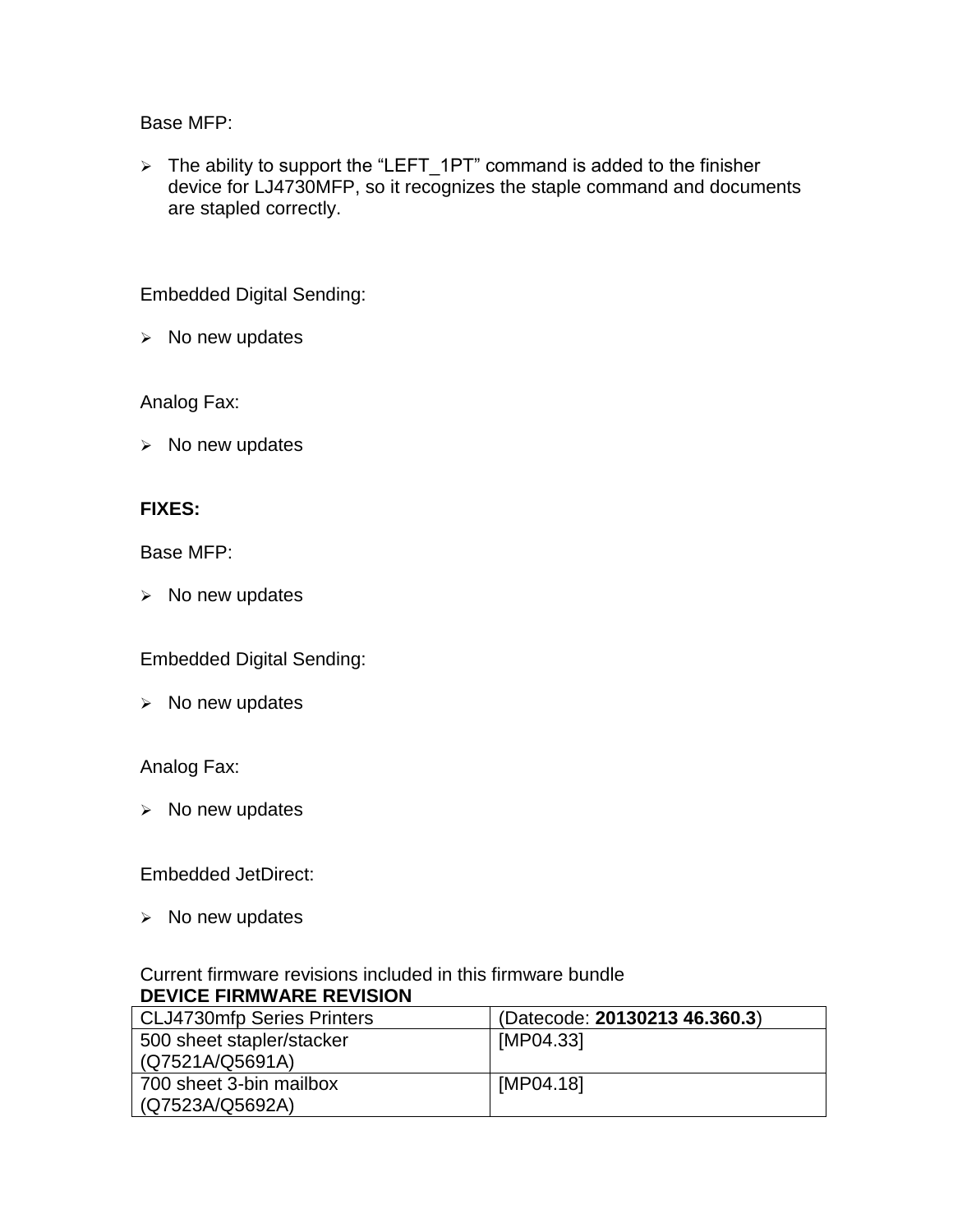| <b>Embedded JetDirect</b>     | V.33.25.FF        |
|-------------------------------|-------------------|
| Copy Processor Board          | 1.036(2.0)        |
| <b>Scanner Control Board</b>  | <b>CMNPSL 28</b>  |
| Analog Fax Accessory (Q3701A) | 2.37 <sub>p</sub> |
| <b>DC Controller</b>          | 3F                |
| <b>Release Designation</b>    | CPE 11.2.2 Signed |

# **FIXES AND ENHANCEMENTS PROVIDED WITH PREVIOUS FIRMWARE REVISION**

You may see improvements for the problems mentioned below by updating your MFP's firmware with revision: FIRMWARE DATECODE: **20120216 46.350.1**

### **ENHANCEMENT:**

Base MFP:

 $\triangleright$  No new updates

Embedded Digital Sending:

 $\triangleright$  No new updates

Analog Fax:

 $\triangleright$  No new updates

## **FIXES:**

Base MFP:

 $\triangleright$  No new updates

Embedded Digital Sending:

 $\triangleright$  No new updates

Analog Fax:

 $\triangleright$  No new updates

Embedded JetDirect:

 $\triangleright$  No new updates

Current firmware revisions included in this firmware bundle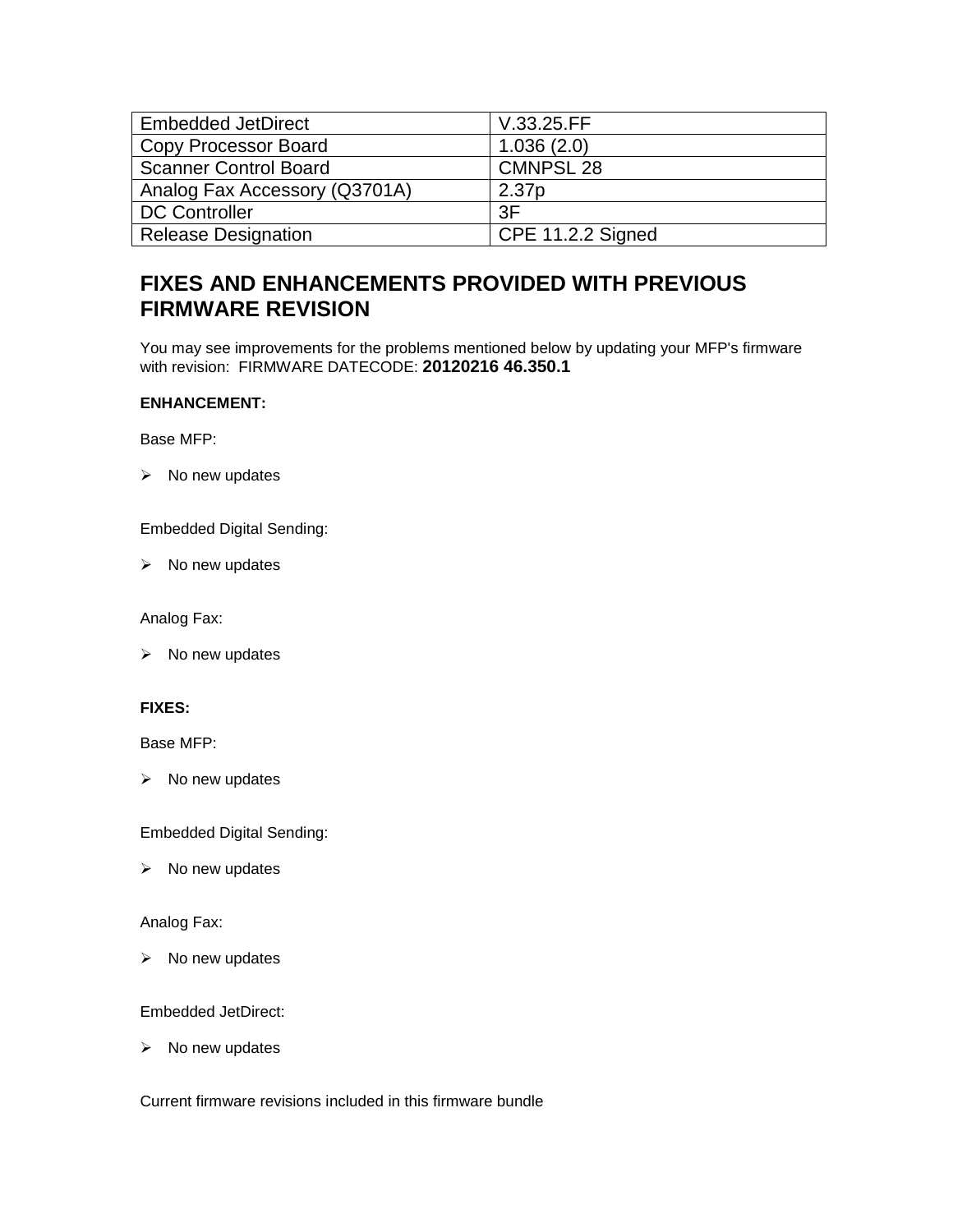## **DEVICE FIRMWARE REVISION**

| <b>CLJ4730mfp Series Printers</b>         | (Datecode: 20120216 46.350.1 |
|-------------------------------------------|------------------------------|
| 500 sheet stapler/stacker (Q7521A/Q5691A) | [MP04.30]                    |
| 700 sheet 3-bin mailbox (Q7523A/Q5692A)   | [MP04.18]                    |
| <b>Embedded JetDirect</b>                 | V.33.25.FF                   |
| Copy Processor Board                      | 1.036(2.0)                   |
| <b>Scanner Control Board</b>              | CMNPSL 28                    |
| Analog Fax Accessory (Q3701A)             | 2.37 <sub>p</sub>            |
| <b>DC Controller</b>                      | 3F                           |
| HP Fleet Release Designation              | CPE 11.2 Signed              |

# **FIXES AND ENHANCEMENTS PROVIDED WITH PREVIOUS FIRMWARE REVISION**

You may see improvements for the problems mentioned below by updating your MFP's firmware with revision: FIRMWARE DATECODE: **20110429 46.341.1**

### **ENHANCEMENT:**

Base MFP:

- $\triangleright$  The Job Held Timeout feature can now be applied to Stored Jobs in addition to Quick Copy Jobs, and will be available for Oz based devices with this release. The timeout setting will be applied retroactively to any existing jobs. This feature is available through the EWS and Control Panel for customers who want all Job Data removed on a scheduled basis
- $\triangleright$  Added a link from within the EWS to help with Print Quality Troubleshooting.

Embedded Digital Sending:

 $\triangleright$  Expanded support for Embedded Send to Network Folder jobs to Microsoft Distributed File System destination directories.

Analog Fax:

 $\triangleright$  No new updates

#### **FIXES:**

Base MFP:

 $\triangleright$  No new updates

Embedded Digital Sending:

 $\triangleright$  Autosend and Embedded Email alert functionality may not work properly on servers where SMTP Authentication is configured.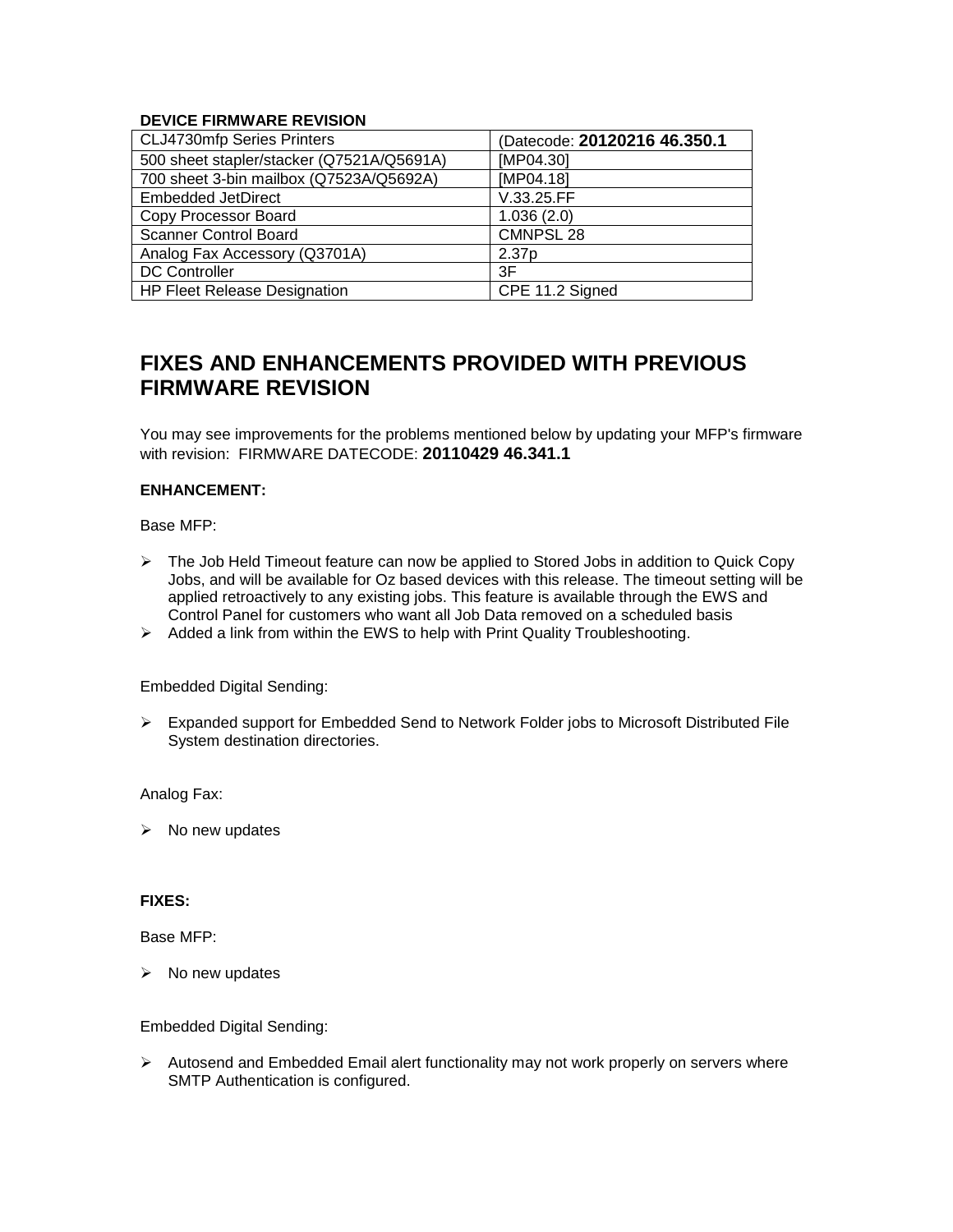Embedded Send to Network Folder jobs could fail for users with passwords containing ISO Latin-1 characters

Analog Fax:

> Now 'Ringer Volume' setting of Receive Fax works properly.

Embedded JetDirect:

 $\triangleright$  No new updates

#### Current firmware revisions included in this firmware bundle **DEVICE FIRMWARE REVISION**

| CLJ4730mfp Series Printers                | (Datecode: 20110429 46.341.1 |
|-------------------------------------------|------------------------------|
| 500 sheet stapler/stacker (Q7521A/Q5691A) | [MP04.30]                    |
| 700 sheet 3-bin mailbox (Q7523A/Q5692A)   | [MP04.18]                    |
| <b>Embedded JetDirect</b>                 | V.33.20.FF                   |
| Copy Processor Board                      | 1.036(2.0)                   |
| <b>Scanner Control Board</b>              | <b>CMNPSL 28</b>             |
| Analog Fax Accessory (Q3701A)             | 2.37p                        |
| <b>DC Controller</b>                      | 3F                           |
| <b>HP Fleet Release Designation</b>       | <b>CPE 11.2</b>              |

You may see improvements for the problems mentioned below by updating your MFP's firmware with revision: FIRMWARE DATECODE: **20110216 46.310.8**

#### **ENHANCEMENT:**

Base MFP:

 $\triangleright$  No new updates

Embedded Digital Sending:

 $\triangleright$  No new updates

Analog Fax:

 $\triangleright$  No new updates

## **FIXES:**

Base MFP: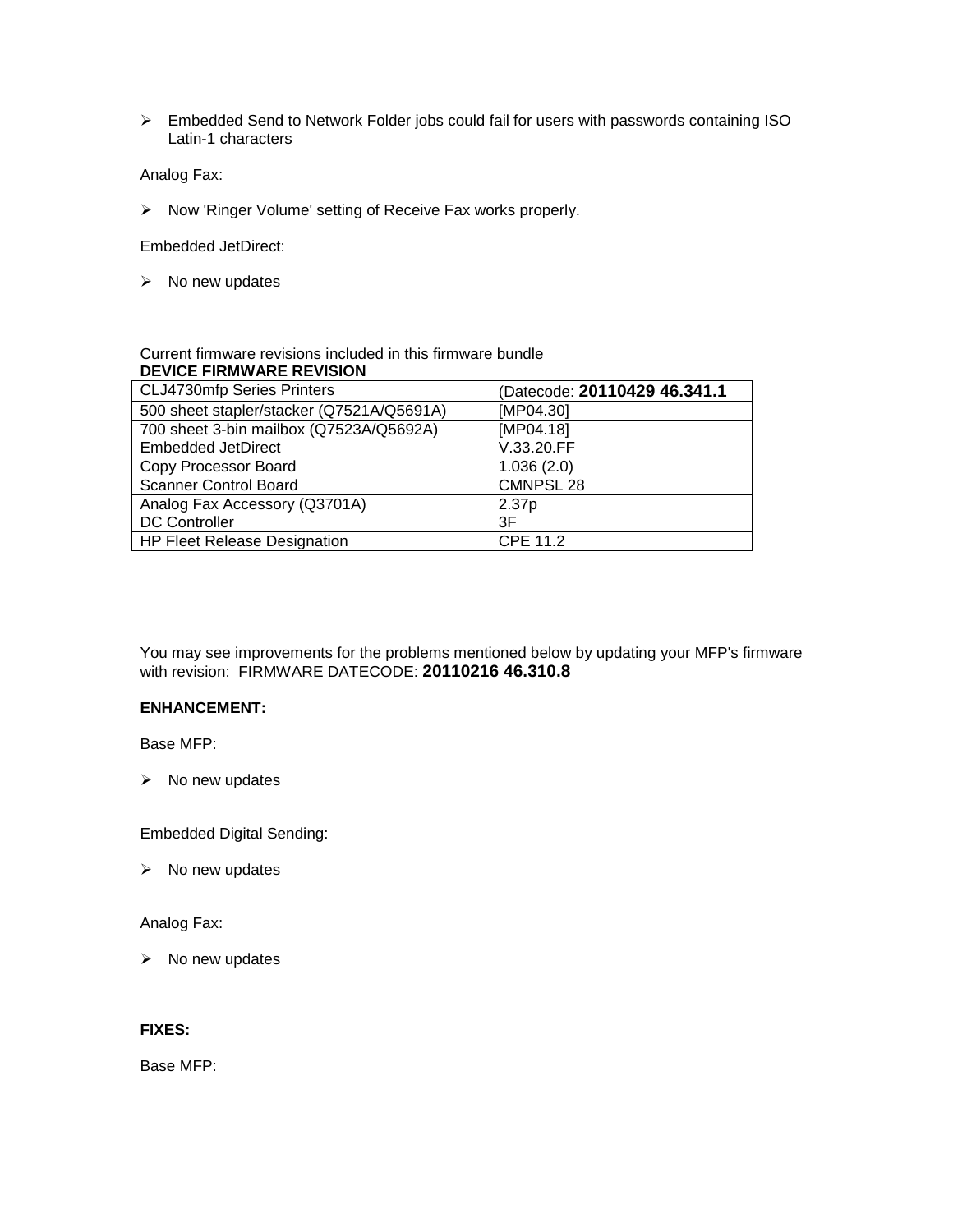- > The MFP User Credential form is now viewable for workflows configured in HP MFP Digital Sending Software
- $\triangleright$  The Secure Erase Mode may be reported incorrectly if no disk is installed
- You may see a PCL-XL error when changing print resolution from 600 to 1200.

#### Embedded Digital Sending:

- $\triangleright$  A 49.00FF error may be seen when performing embedded Send to Network Folder digital send jobs
- $\triangleright$  The device priority for name resolution transport (DNS or WINS) can be configured for embedded Send to Network Folder
- $\triangleright$  Excessive DNS traffic may be generated when the SMTP server under Digital Sending  $\cdot$ Email Settings is configured by hostname instead of IP address
- $\triangleright$  Some embedded Send to Email digital send jobs may fail when configured to use SMTP authentication and custom message body text is specified
- $\triangleright$  User credentials containing diacritic characters in the password field may not pass properly for embedded Send to Network Folder digital send jobs

#### Analog Fax:

 $\triangleright$  No new updates

Embedded JetDirect:

 $\triangleright$  No new updates

#### Current firmware revisions included in this firmware bundle **DEVICE FIRMWARE REVISION**

| <b>CLJ4730mfp Series Printers</b>         | (Datecode: 20110216 46.310.8 |
|-------------------------------------------|------------------------------|
| 500 sheet stapler/stacker (Q7521A/Q5691A) | [MP04.30]                    |
| 700 sheet 3-bin mailbox (Q7523A/Q5692A)   | [MP04.18]                    |
| <b>Embedded JetDirect</b>                 | V.33.20.FF                   |
| Copy Processor Board                      | 1.036(2.0)                   |
| <b>Scanner Control Board</b>              | <b>CMNPSL 28</b>             |
| Analog Fax Accessory (Q3701A)             | 2.37p                        |
| <b>DC Controller</b>                      | 3F                           |
| <b>HP Fleet Release Designation</b>       | CPE 11.1                     |
|                                           |                              |

You may see improvements for the problems mentioned below by updating your MFP's firmware with revision **46.300.3**

#### FIRMWARE DATECODE: **20101124 46.300.3**

#### **ENHANCEMENT:**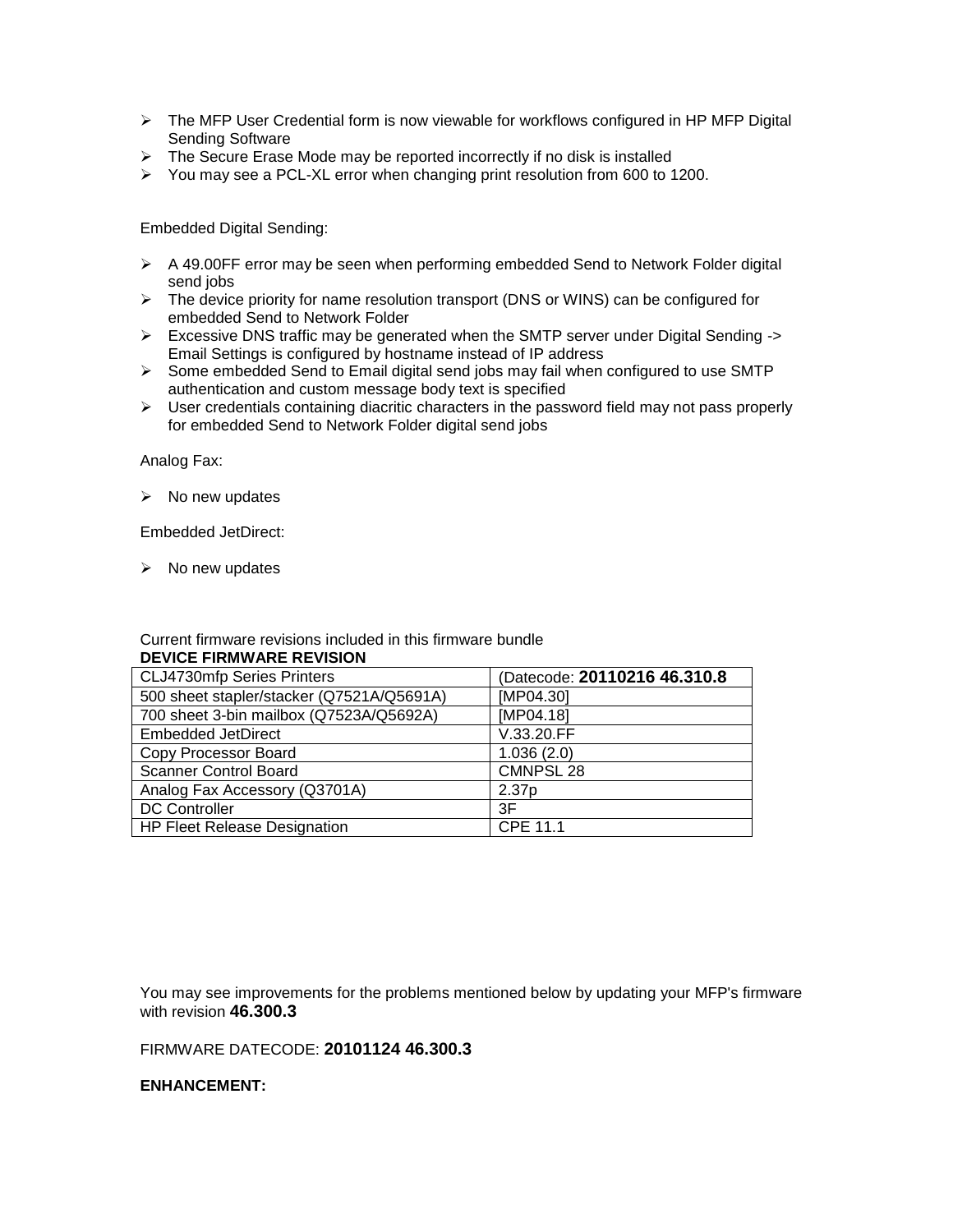## Base MFP:

- $\triangleright$  When synchronizing with a network time server, the printer clock now copies the actual time from the server. Previously it only corrected for drift within a small time range.
- $\triangleright$  The number of user-defined media types is increased from 5 to 20

#### Embedded Digital Sending:

 $\triangleright$  The configurable maximum attachment size for embedded send to email has been increased

#### Analog Fax:

 $\triangleright$  No new updates

#### **FIXES:**

#### Base MFP:

- You may see a 49.4C02 error when using ALM (Alternate Letterhead Mode)
- $\triangleright$  Not able to print the correct quantity of copies when using the Private Pin with certain Microsoft Word documents.
- $\triangleright$  A 49.5F11 error may be seen on the control panel when using the Alternative Letterhead feature
- $\triangleright$  Some pages will not be included with the print job when using the Alternative Letterhead feature
- $\triangleright$  A change in the File Erase Mode may not be updated in the EWS without a power cycle

#### Embedded Digital Sending:

- $\triangleright$  A 49.4C02 Error may occur when applying a WebJetAdmin configuration template containing Kerberos Authentication settings
- $\triangleright$  Digital Send jobs could have missing scan pages if a paper jam occurred during the scan

## Analog Fax:

 $\triangleright$  Email notification for Fax jobs initiated with the PC Send Fax Driver would fail with email addresses longer than 32 characters

#### Embedded JetDirect:

 $\triangleright$  No new updates

Current firmware revisions included in this firmware bundle (Version 46.300.1) **DEVICE FIRMWARE REVISION**

| <b>CLJ4730mfp Series Printers</b>         | (Datecode: 20101124 46.300.3 |
|-------------------------------------------|------------------------------|
| 500 sheet stapler/stacker (Q7521A/Q5691A) | [MP04.30]                    |
| 700 sheet 3-bin mailbox (Q7523A/Q5692A)   | [MP04.18]                    |
| Embedded JetDirect                        | $V.33.20$ .FF                |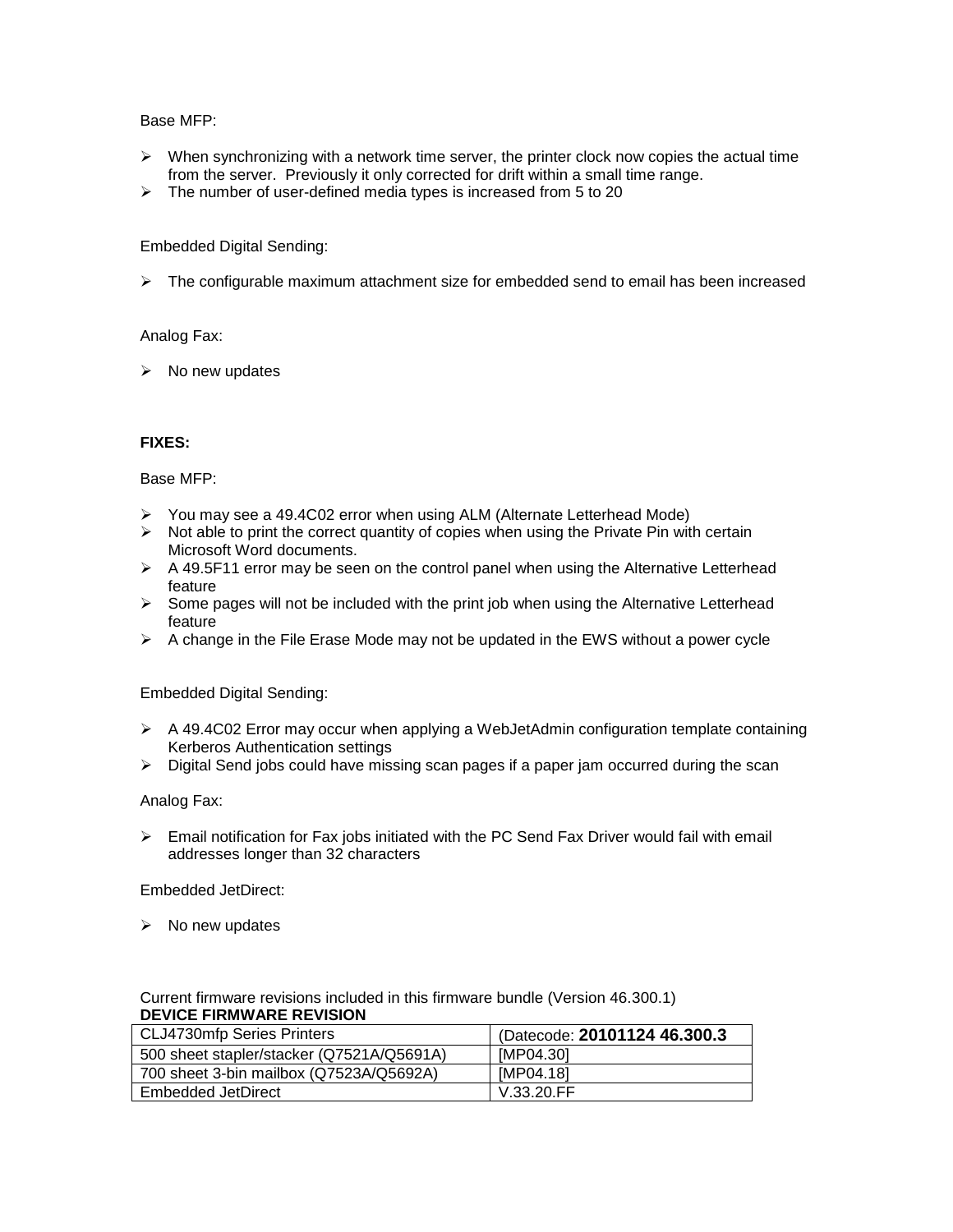| Copy Processor Board                | 1.036(2.0)        |
|-------------------------------------|-------------------|
| <b>Scanner Control Board</b>        | <b>CMNPSL 28</b>  |
| Analog Fax Accessory (Q3701A)       | 2.37 <sub>p</sub> |
| <b>DC Controller</b>                | -3F               |
| <b>HP Fleet Release Designation</b> | CPE 10.4          |

You may see improvements for the problems mentioned below by updating your MFP's firmware with revision **46.280.1**

### FIRMWARE DATECODE: **20100902 46.280.1**

### **ENHANCEMENT:**

Base MFP:

- ▶ Blank Page Suppression is enhanced to include PCL6 (was only PCL5), and also work with duplex printing if both sides a page are blank.
- $\triangleright$  A feature has been added to the EWS to allow custom settings for tray mapping

Embedded Digital Sending:

 $\triangleright$  No new updates

Analog Fax:

 $\triangleright$  No new updates

#### **FIXES:**

Base MFP:

- $\triangleright$  Boot-up hangs may be seen in the 6/C and 6/E process on machines more heavily used. The Event Log may also show a 49.1D34 error.
- $\triangleright$  ALM (Alternate Letterhead Mode) was not treating user-defined media types as asymmetrical
- $\triangleright$  Classic tray mode not working correctly
- $\triangleright$  Media type settings do not hold over a power cycle for non-Letter paper sizes
- After performing restore factory settings the Device Name is not changed to Factory Default

#### Embedded Digital Sending:

 $\triangleright$  No new updates

Analog Fax:

 $\triangleright$  No new updates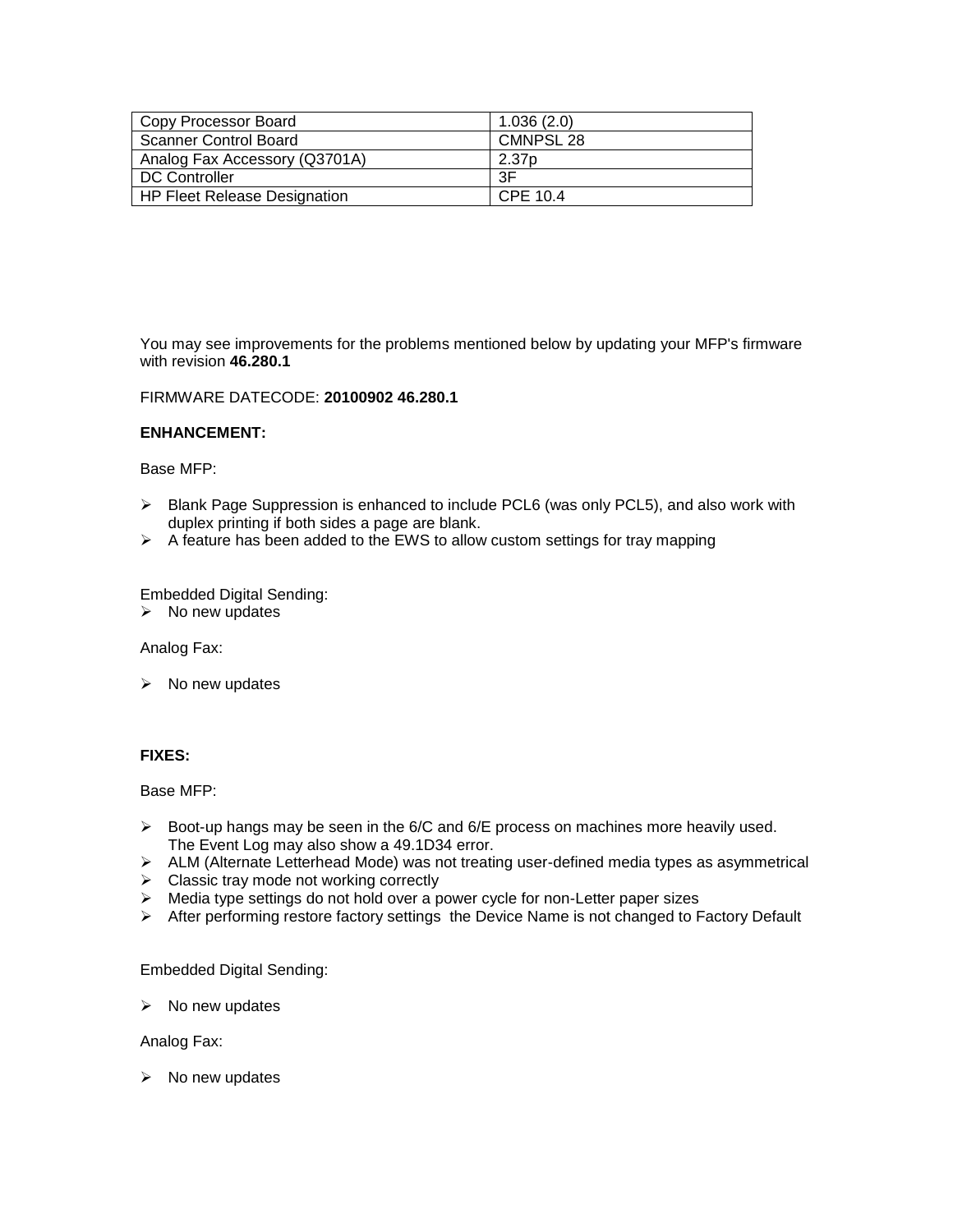Embedded JetDirect:

 $\triangleright$  No new updates

Current firmware revisions included in this firmware bundle (Version 46.280.1) **DEVICE FIRMWARE REVISION**

| <b>CLJ4730mfp Series Printers</b>         | (Datecode: 20100902 46.280.1 |
|-------------------------------------------|------------------------------|
| 500 sheet stapler/stacker (Q7521A/Q5691A) | [MP04.30]                    |
| 700 sheet 3-bin mailbox (Q7523A/Q5692A)   | [MP04.18]                    |
| <b>Embedded JetDirect</b>                 | V.33.20.FF                   |
| Copy Processor Board                      | 1.035(2.0)                   |
| <b>Scanner Control Board</b>              | CMNPSL 28                    |
| Analog Fax Accessory (Q3701A)             | 2.37 <sub>p</sub>            |
| <b>DC Controller</b>                      | 3F                           |
| HP Fleet Release Designation              | CPE 10.3                     |

You may see improvements for the problems mentioned below by updating your MFP's firmware with revision **46.260.9**

## FIRMWARE DATECODE: **20100520 46.260.9**

### **ENHANCEMENT:**

#### Base MFP:

 $\triangleright$  The EWS Security tab now has a checkbox to require the EWS password to see the EWS Information page

Embedded Digital Sending:

 $\triangleright$  No new updates

Analog Fax:

 $\triangleright$  No new updates

### **FIXES:**

Base MFP:

- $\triangleright$  When printing certain PDF files the printer may continuously print pages with erroneous characters on them.
- $\triangleright$  Not able to Enable and Disable the Color Usage Job Log page from the Information menu when using Web JetAdmin.
- $\triangleright$  Possible 49.5001 errors with DSMP network traffic

Embedded Digital Sending: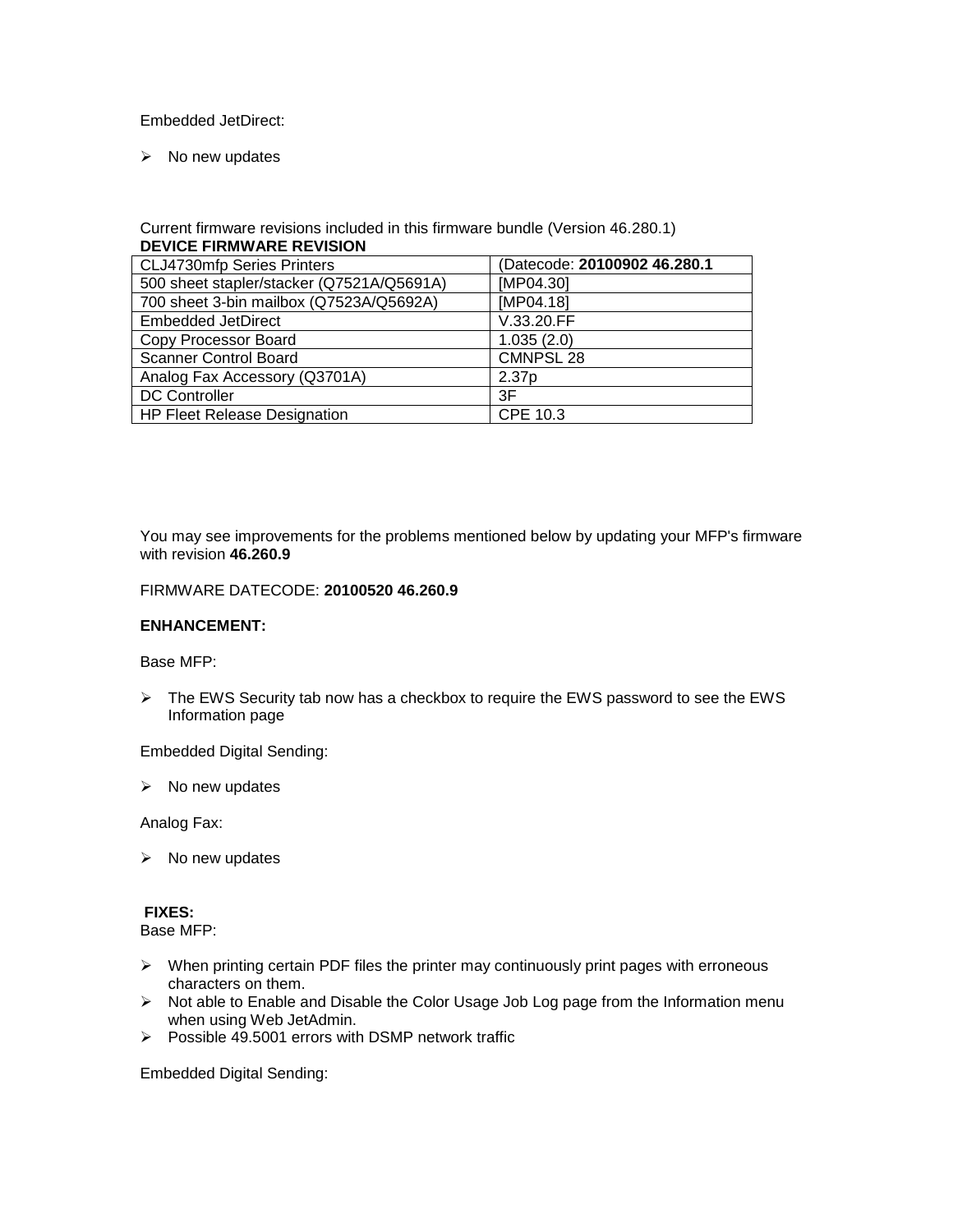- $\triangleright$  MFP DNS behavior could cause the email icon to disappear from the control panel of the device
- $\triangleright$  In embedded send to network folder configuration, the field length for the destination directory was limited to 63 characters
- $\triangleright$  The username field for Kerberos authentication has been expanded to allow a maximum of 64 characters

Analog Fax:

 $\triangleright$  No new updates

Embedded JetDirect:

 $\triangleright$  No new updates

Current firmware revisions included in this firmware bundle (Version 46.260.9) **DEVICE FIRMWARE REVISION**

| <b>CLJ4730mfp Series Printers</b>         | (Datecode: 20100520 46.260.9 |
|-------------------------------------------|------------------------------|
| 500 sheet stapler/stacker (Q7521A/Q5691A) | [MP04.30]                    |
| 700 sheet 3-bin mailbox (Q7523A/Q5692A)   | [MP04.18]                    |
| <b>Embedded JetDirect</b>                 | V.33.20.FF                   |
| Copy Processor Board                      | 1.033(2.0)                   |
| <b>Scanner Control Board</b>              | <b>CMNPSL 28</b>             |
| Analog Fax Accessory (Q3701A)             | 2.37p                        |
| <b>DC Controller</b>                      | 3F                           |
| <b>HP Fleet Release Designation</b>       | <b>CPE 10.2</b>              |

You may see improvements for the problems mentioned below by updating your MFP's firmware with revision **46.250.9**

### FIRMWARE DATECODE: **20100219 46.250.9**

#### **ENHANCEMENT:**

#### Base MFP:

 $\triangleright$  You may see some Improvements to authentication performance.

HP has implemented a new method of page counting (known as Print Usage Tracker), which can be enabled if desired. The administrator or owner of the product has the option either to enable the new counting method or to do nothing. If the new counting method is enabled the device **cannot return to the previous counting method**. It is important to understand this. If the feature is not enabled, nothing will change on the device and it will continue to count pages the same as it originally did from the factory.

 Background: Current page counting methods were designed to enable efficient service and support. The Print Usage Tracker feature implements new page counting methods which are more aligned with today's job accounting needs.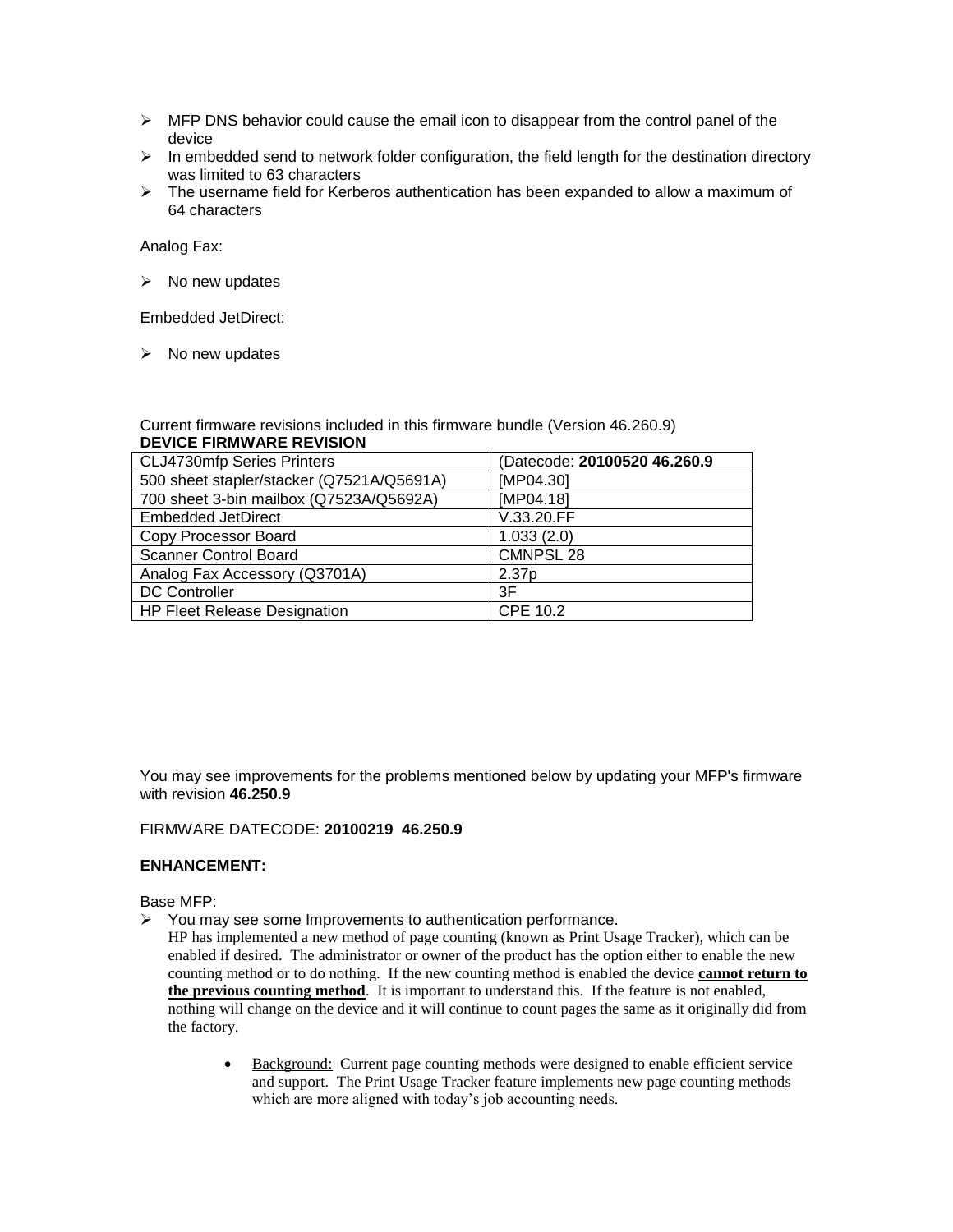Additional information: For more information about the Print Usage Tracker feature, visit, [www.hp.com/go/support.](http://www.hp.com/go/support) To navigate to the support web page for your product, on the SUPPORT AND DRIVERS page, type the product name of your device (for example, HP Color LaserJet CM3530 MFP or model number CC520A) in the *"See support and troubleshooting information"* section . Once you have located your support page search for "Print Usage Tracker". Additional information may also be obtained by contacting your regions HP Customer Support Center. This information can be located in the "Use" manual that came with your product documentation or on the CD-ROM.

> How to enable the feature: If desired, use the following steps to enable the new page counting method (known as Print Usage Tracker) via the product's Embedded Web Server.

- 1. Update your device firmware to this release or greater.
- 2. Once this is done the Print Usage Tracker acceptance and activation screen will be available from the product's Embedded Web Server (EWS) at the following location: EWS >> Settings >> Security >> Device Security Settings >> Print Usage Tracker
- 3. Review the acceptance screen so that the changes are understood and you are comfortable with how the changes may or may not affect your HP device or product use model.
- 4. If you are comfortable with the acceptance statements and the new counting functionality, choose to enable the feature. As stated previously it is very important to understand that once enabled the device cannot return to the previous counting method.
	- a. Select "I Accept"
	- b. Select "Enable the Print Usage Tracker feature on this device"
	- c. Press "Apply"

NOTE: Currently this functionality can only be enabled through the product's Embedded Web Server (EWS). In the future, HP will provide the ability to enable this functionality through HP's Device management software called HP WebJet Admin. The WebJet Admin support pages can be accessed using the following URL: [www.hp.com/go/webjetadmin](http://www.hp.com/go/webjetadmin)

 $\blacktriangleright$ 

Embedded Digital Sending:

 $\triangleright$  No new updates

Analog Fax:  $\triangleright$  No new updates

#### **FIXES:**

Base MFP:

- $\triangleright$  Setting are reset to default after power cycle the printer, when using 1GB Firmware Compact Flash DIMM.
- $\triangleright$  A 49.4c06 may be displayed on the control panel when printing certain files from Excel that contain non-printable characters
- $\triangleright$  Possible 49 error when using PCL5 macros (more likely with USB mass storage device connected).
- $\triangleright$  You may see a 49.4C02 or 49.4C06 error when printing with the PCL5 driver due to a font management issue.

Embedded Digital Sending:

 $\triangleright$  No new updates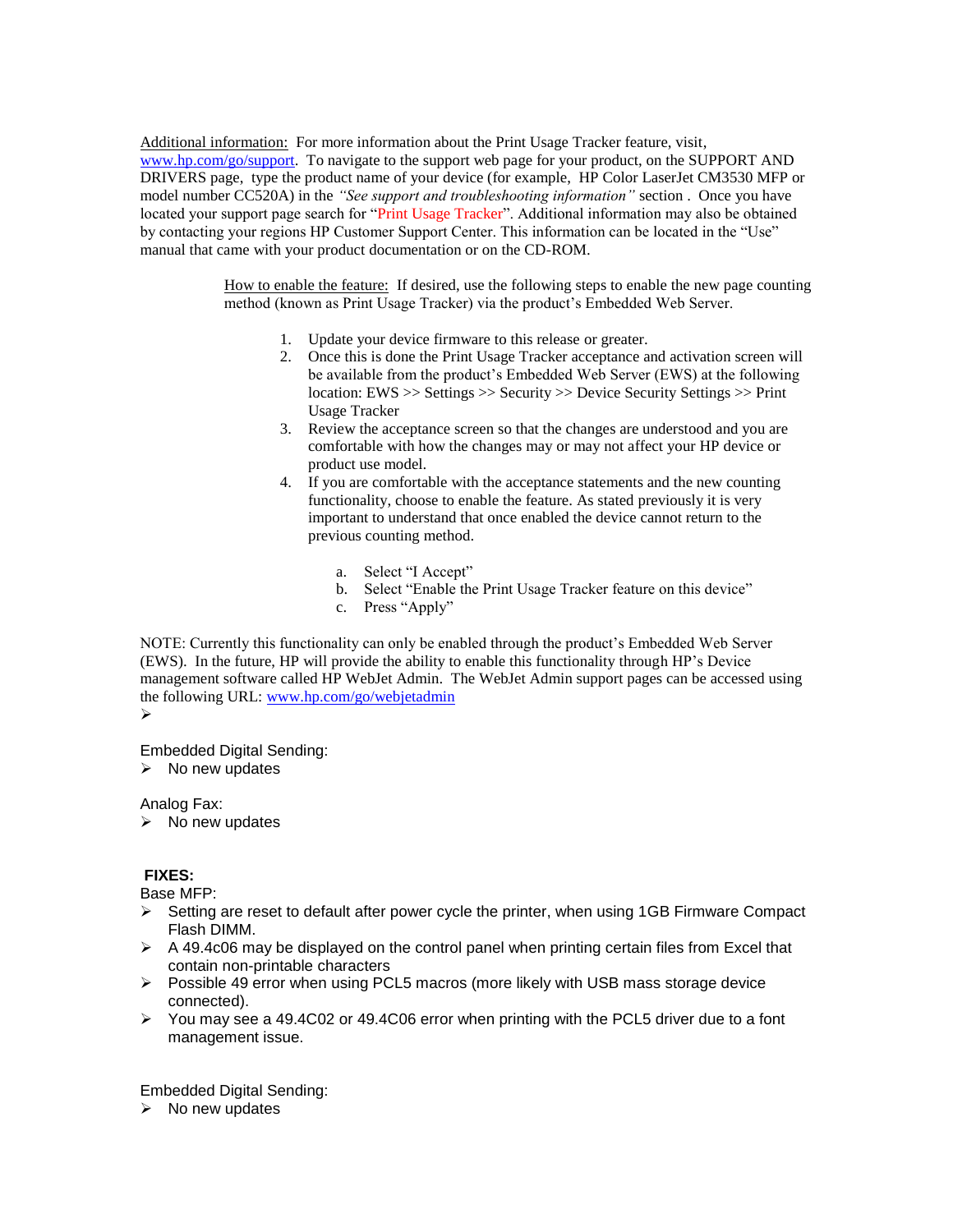#### Analog Fax:

 $\triangleright$  No new updates

Embedded JetDirect:

 $\triangleright$  No new updates

#### Current firmware revisions included in this firmware bundle (Version 46.250.9) **DEVICE FIRMWARE REVISION**

| <b>CLJ4730mfp Series Printers</b>         | (Datecode: 20100219 46.250.9 |
|-------------------------------------------|------------------------------|
| 500 sheet stapler/stacker (Q7521A/Q5691A) | [MP04.30]                    |
| 700 sheet 3-bin mailbox (Q7523A/Q5692A)   | [MP04.18]                    |
| <b>Embedded JetDirect</b>                 | $V.33.20$ .FF                |
| Copy Processor Board                      | 1.033(2.0)                   |
| <b>Scanner Control Board</b>              | CMNPSL 28                    |
| Analog Fax Accessory (Q3701A)             | 2.37p                        |
| <b>DC Controller</b>                      | 3F                           |

You may see improvements for the problems mentioned below by updating your MFP's firmware with revision **46.240.4**

### FIRMWARE DATECODE: **20091021 46.240.4**

### **ENHANCEMENT:**

Base MFP:

You may see some Improvements to authentication performance.

Embedded Digital Sending:

 $\triangleright$  No new updates

Analog Fax:

 $\triangleright$  No new updates

## **FIXES:**

Base MFP:

 $\triangleright$  Setting are reset to default after power cycle the printer, when using 1GB Firmware Compact Flash DIMM.

Embedded Digital Sending:

 $\triangleright$  No new updates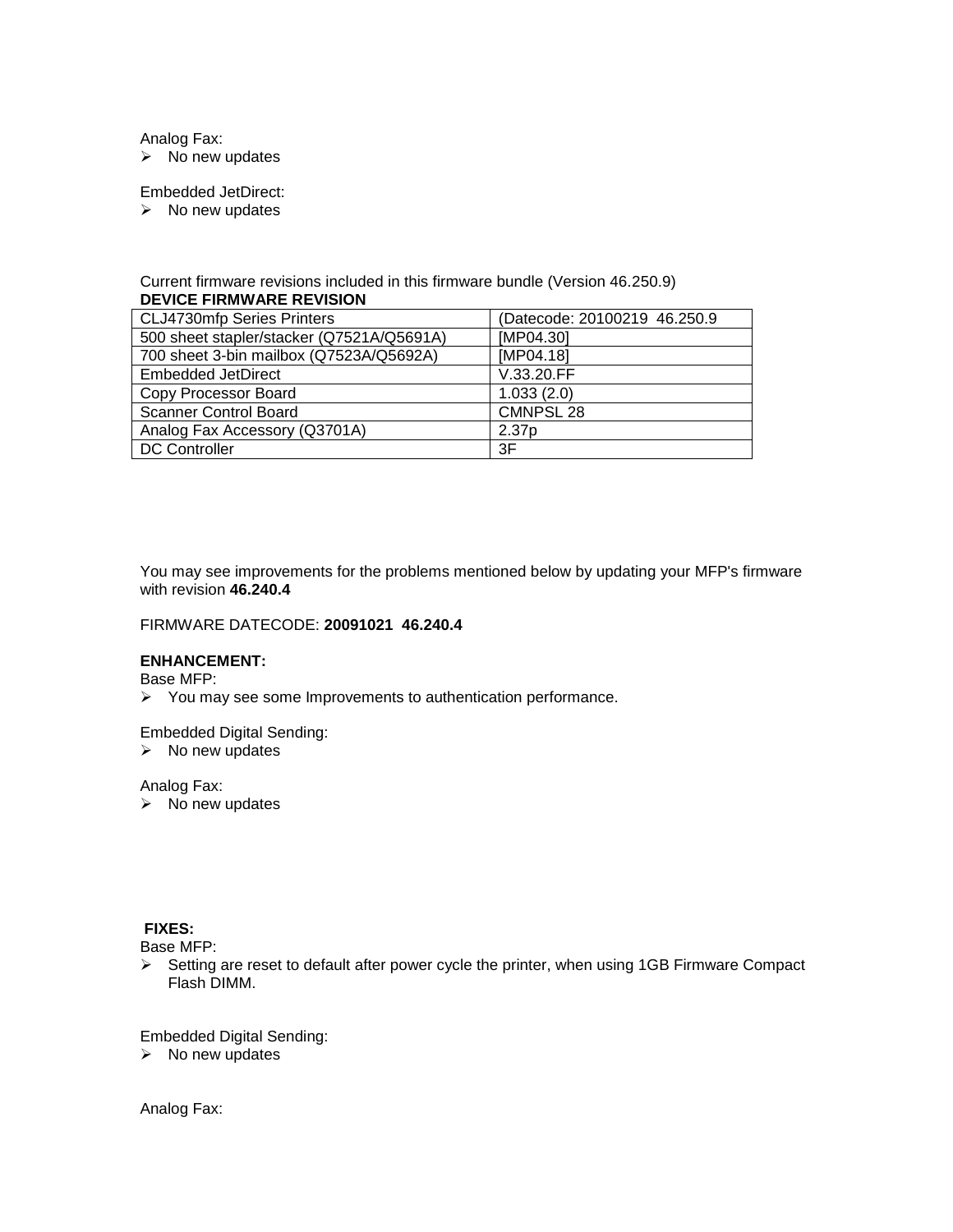#### $\triangleright$  No new updates

Embedded JetDirect:

 $\triangleright$  No new updates

#### Current firmware revisions included in this firmware bundle (Version 46.240.4) **DEVICE FIRMWARE REVISION**

| <b>CLJ4730mfp Series Printers</b>         | Datecode: 20091021 46.240.4 |
|-------------------------------------------|-----------------------------|
| 500 sheet stapler/stacker (Q7521A/Q5691A) | [MP04.30]                   |
| 700 sheet 3-bin mailbox (Q7523A/Q5692A)   | [MP04.18]                   |
| <b>Embedded JetDirect</b>                 | V.33.20.FF                  |
| Copy Processor Board                      | 1.032(2.0)                  |
| <b>Scanner Control Board</b>              | <b>CMNPSL 28</b>            |
| Analog Fax Accessory (Q3701A)             | 2.37 <sub>p</sub>           |
| <b>DC Controller</b>                      | 3F                          |

You may see improvements for the problems mentioned below by updating your MFP's firmware with revision **46.231.2**

### FIRMWARE DATECODE: **20090908 46.231.3**

## **ENHANCEMENT:**

Base MFP:

- $\triangleright$  The Wake-Up schedule can now be set with Sleep Mode disabled
- $\triangleright$  The Asset Field found in the products EWS (Embedded Web Server) which is used for assigning Asset numbers to a device has been changed to allow support for more characters.

Embedded Digital Sending:

 $\triangleright$  No new updates

Analog Fax:

 $\triangleright$  No new updates

#### **FIXES:**

Base MFP:

- $\triangleright$  Switching between languages may cause certain settings to reset/change back to their factory settings.
- $\triangleright$  A 49.4C02 may be seen on the control panel when printing large PostScript Files.
- $\triangleright$  Some PostScript files generated from SAP applications may print barcodes incorrectly.

Embedded Digital Sending:

 LDAP authentication (Simple or Simple over SSL) could fail with an insufficient privileges error in some configurations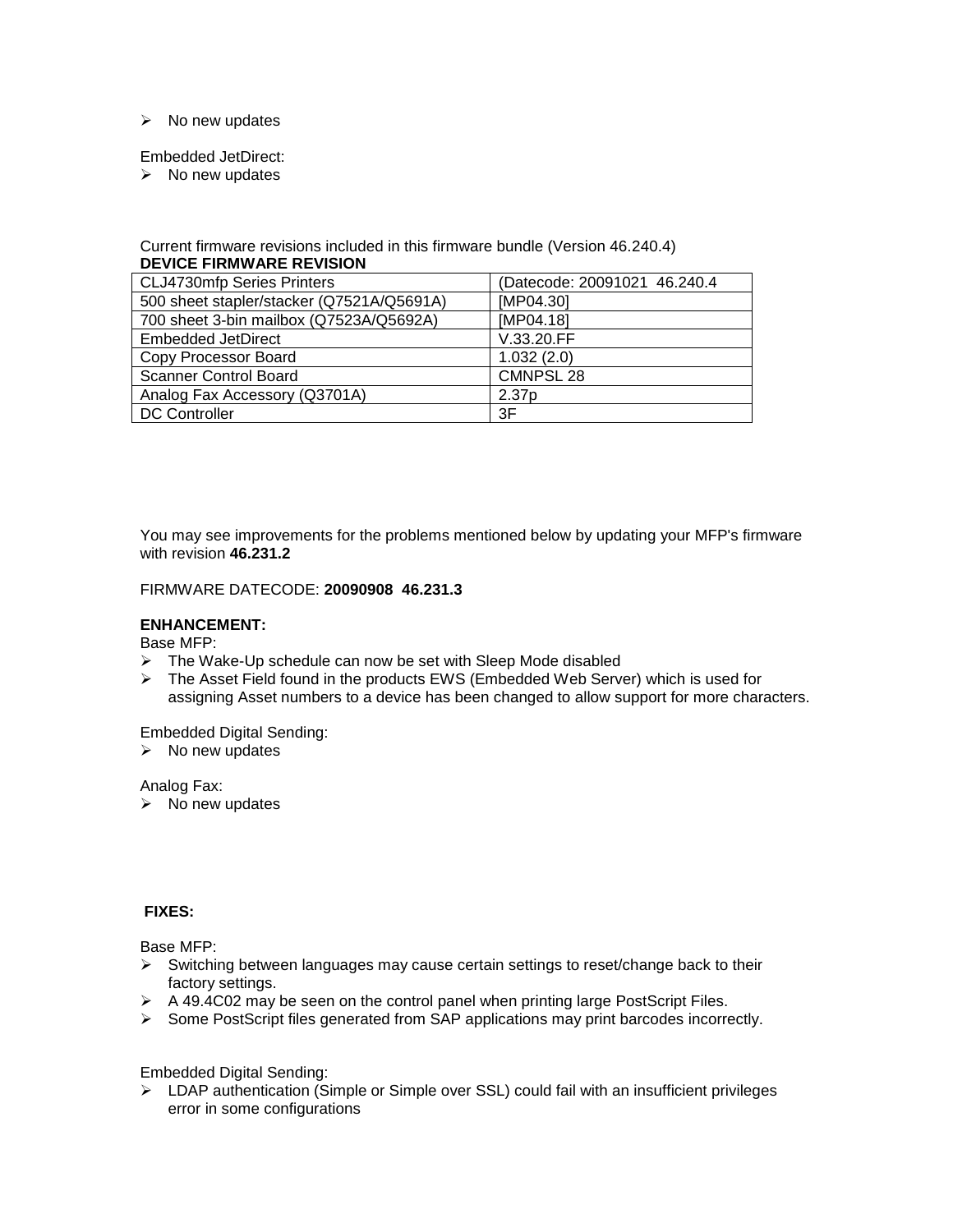- $\triangleright$  A 49.4C02 error may be seen when "Disable Reverse DNS Lookups" is selected under Settings -> Kerberos Authentication -> Advanced
- There is now the option to specify a primary and backup LDAP server under Settings -> Kerberos authentication. This feature reduces authentication failures related to hostname resolution issues during the LDAP portion of the authentication cycle
- $\triangleright$  Embedded send to network folder digital send jobs would fail when NTLMv2 is selected as the password encryption method
- $\triangleright$  The digital send log would incorrectly designate some failed digital send jobs as successful
- $\triangleright$  A 49.00FF error could be generated after an abnormal communication break between the MFP and its configured DSS server
- $\triangleright$  Embedded send to network folder digital send jobs may fail to create XML metadata files
- $\triangleright$  Embedded send to network folder digital send jobs may generate metadata files with truncated output
- $\triangleright$  A 49.4C02 error may be seen when configuring Kerberos authentication through HP MFP Digital Sending Software
- $\triangleright$  A 49.4C02 error may be seen when trying to login after a power cycle or firmware update when the MFP is configured for sign in at home screen
- $\triangleright$  Copy jobs are able to be performed without signing in when MFP is configured for Kerberos authentication
- $\triangleright$  Kerberos Authentication may be successful in the user interface when incorrect credentials are specified in the MFP Embedded Web Server

Analog Fax:

- $\triangleright$  A full fax activity log may result in Modem Fail (82) or Modem Fail (84) messages
- Possible Job Fail (0), compression errors or fax corruption with fax firmware versions 2.36v and 2.37m
- $\triangleright$  Stored Fax does not print after performing Restore Factory Settings
- $\triangleright$  In rare cases a No Fax Detected message may occur when a fax machine is at the other end.
- $\triangleright$  When sending a fax, a No Dial Tone occurrence does not result in an automatic retry
- Possible 49.00FF or 49.4C02 errors when using stored faxes
- $\triangleright$  A "Remote Abort" message is added to notify users the remote fax disconnected.
- $\triangleright$  Results column may be truncated in Fax Activity log when set to Verbose
- $\triangleright$  Fax Header page numbers may be cut off in superfine mode

Embedded JetDirect:

- > HTTPS is now forced on Printer/MFP tabs when required.
- $\triangleright$  When DNS responses are returned as a stream (TCP) rather than a datagram (UDP), JDI would wait forever for more data.
- $\triangleright$  When Web Jetadmin is on a different subnet than the printer and establishes an HTTPS connection to query status, the JDI would mishandle the connection and hang.
- $\triangleright$  IPP operation is now allowed when the EWS is disabled

| <b>DEVICE FIRMWARE REVISION</b>           |                               |
|-------------------------------------------|-------------------------------|
| <b>CLJ4730mfp Series Printers</b>         | (Datecode: 20090908 46.231.3) |
| 500 sheet stapler/stacker (Q7521A/Q5691A) | [MP04.30]                     |
| 700 sheet 3-bin mailbox (Q7523A/Q5692A)   | [MP04.18]                     |
| Embedded JetDirect                        | $V.33.20$ .FF                 |
| Copy Processor Board                      | 1.032(2.0)                    |
| <b>Scanner Control Board</b>              | <b>CMNPSL 28</b>              |
| Analog Fax Accessory (Q3701A)             | 2.37 <sub>p</sub>             |

Current firmware revisions included in this firmware bundle (Version 46.231.3) **DEVICE FIRMWARE REVISION**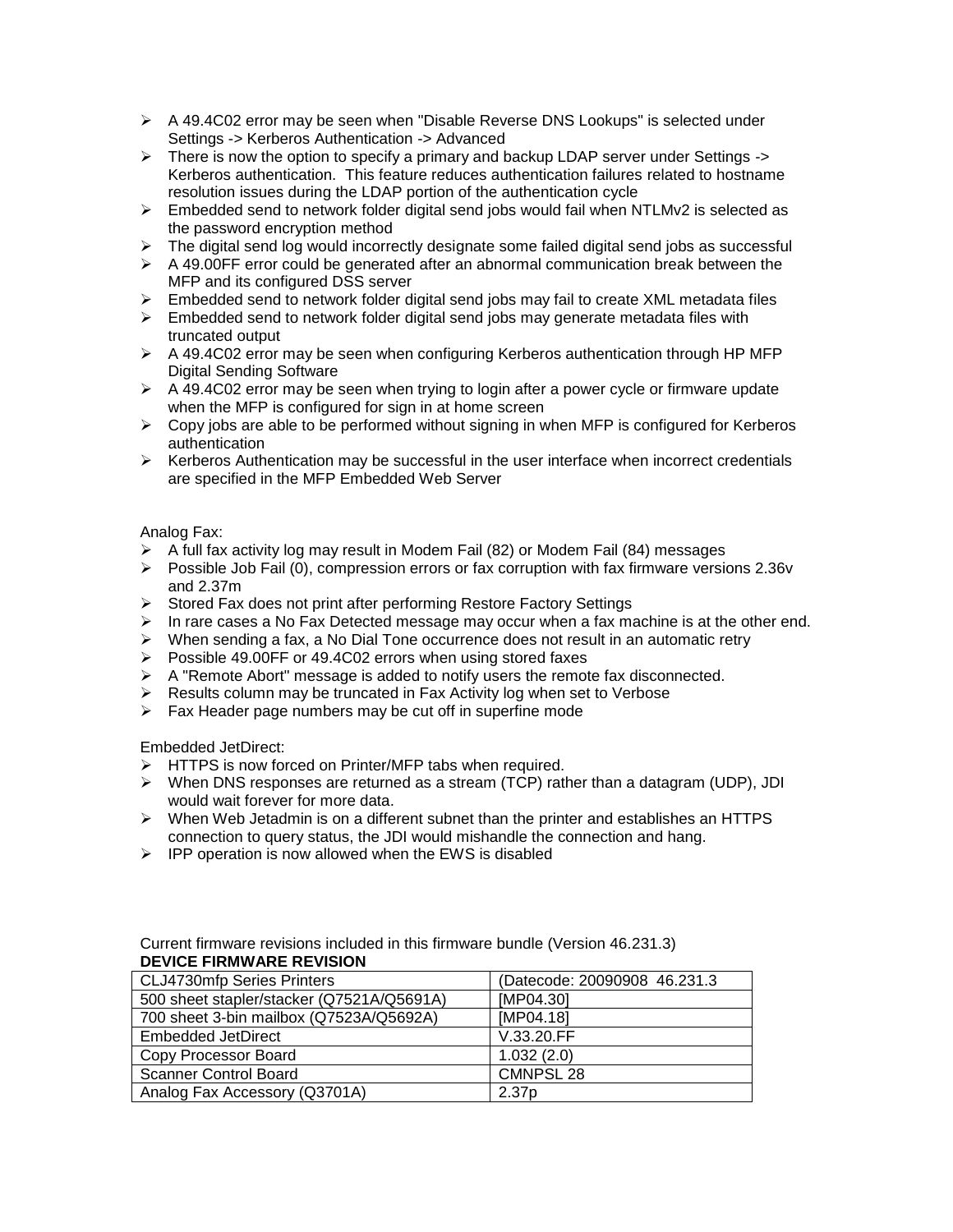| Controller<br>10 | $-$<br>≺►<br>ັບເ |
|------------------|------------------|
|------------------|------------------|

You may see improvements for the problems mentioned below by updating your MFP's firmware with revision **46.221.2**

#### FIRMWARE DATECODE: **20090604 46.221.3**

#### **ENHANCEMENT:**

Base MFP:

 $\triangleright$  No new updates

Embedded Digital Sending:

 $\triangleright$  No new updates

Analog Fax:

 $\triangleright$  No new updates

## **FIXES:**

Base MFP:

- $\triangleright$  When selecting to print all stored jobs from the front control panel you may see a longer than expected delay between stored jobs. With this new behavior you will no longer see a delay between files as long as the job attributes are the same.
- $\triangleright$  When printing a personal job without a PIN number the job will print N-1 based on the number of copies selected in the print driver for the job. For example: If 10 copies were selected in the driver only 9 copies will print.
- $\triangleright$  Alternative Letterhead mode will not function correctly when a tray selection is made using a tray selection command instead of a paper type selection command
- $\triangleright$  Issues may be seen using the Alternative Letterhead feature.
- When "Disable Reverse DNS Lookups" is enabled under Settings -> Kerberos Authentication -> Advanced, the MFP could experience a 49.4C02 error
- $\triangleright$  A potential for the Kerberos configuration on the MFP to become corrupt could generate a 49.4C02 error on the MFP

#### Embedded Digital Sending:

- $\triangleright$  Some Embedded Send to Network Folder jobs would result in corrupt PDF output in the destination directory
- The configured time server set under Settings -> Date & Time -> Clock Drift Correction would intermittently change from the configured setting.

- $\triangleright$  Possible 49.4C02 and 49.4C06 errors when using the fax address book
- $\triangleright$  Fax Thumbnails may be missing from the fax report.
- $\triangleright$  Fax shrinkage in some situations
- $\triangleright$  Improve fax receiving success rate in ECM mode
- $\triangleright$  Disable V.34 Menu Item is removed because V.34 is automatically enabled or disabled.
- $\triangleright$  Maximum Baud Rate can now be selected separately for send and receive
- $\triangleright$  Stored faxes may not be completely deleted after printing. This can result in some faxes being reprinted.
- Possible 49.4C01, 49.4CF0 and 49.5001 errors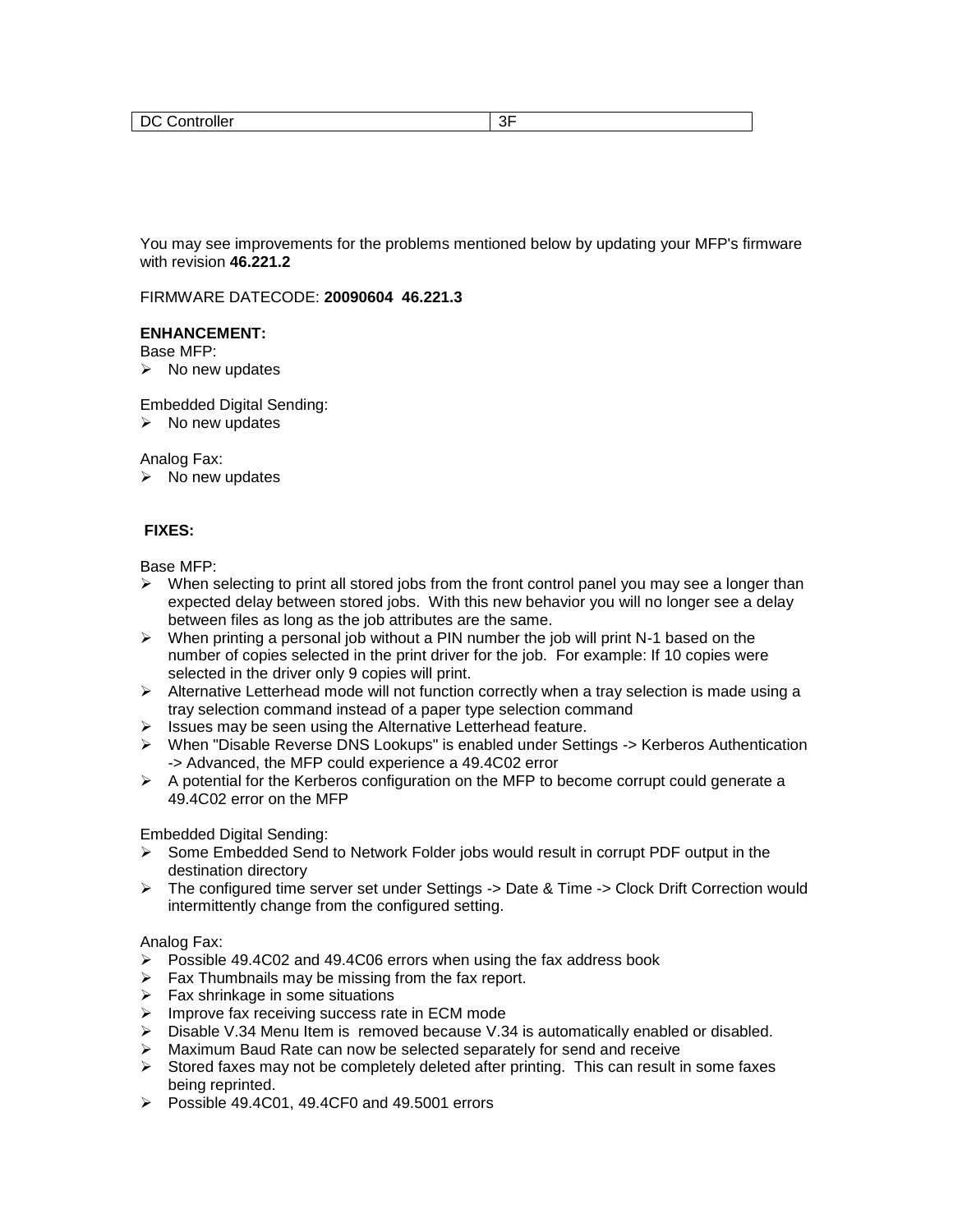- $\triangleright$  A new "Remote Abort" fax error message is added to indicate the other party aborted a send or receive operation
- An erroneous "No Fax Detected" message may appear on the control panel

Current firmware revisions included in this firmware bundle (Version 46.221.3) **DEVICE FIRMWARE REVISION**

| CLJ4730mfp Series Printers                | Datecode: 20090604 46.221.3 |
|-------------------------------------------|-----------------------------|
| 500 sheet stapler/stacker (Q7521A/Q5691A) | [MP04.30]                   |
| 700 sheet 3-bin mailbox (Q7523A/Q5692A)   | [MP04.18]                   |
| <b>Embedded JetDirect</b>                 | V.33.19.FF                  |
| Copy Processor Board                      | 1.032(2.0)                  |
| <b>Scanner Control Board</b>              | <b>CMNPSL 28</b>            |
| Analog Fax Accessory (Q3701A)             | 2.37 <sub>m</sub>           |
| <b>DC Controller</b>                      | 3F                          |

You may see improvements for the problems mentioned below by updating your MFP's firmware with revision **46.211.2**

### FIRMWARE DATECODE: **20081211 46.211.2**

### **ENHANCEMENT:**

Base MFP:

 $\triangleright$  No new updates

Embedded Digital Sending:

 $\triangleright$  Kerberos Authentication now supports the ability to specify multiple Kerberos domains

#### Analog Fax:

 $\triangleright$  No new updates

## **FIXES:**

Base MFP:

> In rare cases, a PCL6 file may cause a 49.4C02 or 49.4C06 error.

Embedded Digital Sending:

 $\triangleright$  No new updates

- $\triangleright$  Canceling a fax job may take longer than expected when canceling job from the front control panel.
- $\triangleright$  Job Fail or Communication Errors may be generated with some received faxes.
- The control panel may improperly display an error message during fax jobs.
- Received fax jobs may generate a 49.4C02 or 49.4C06 error.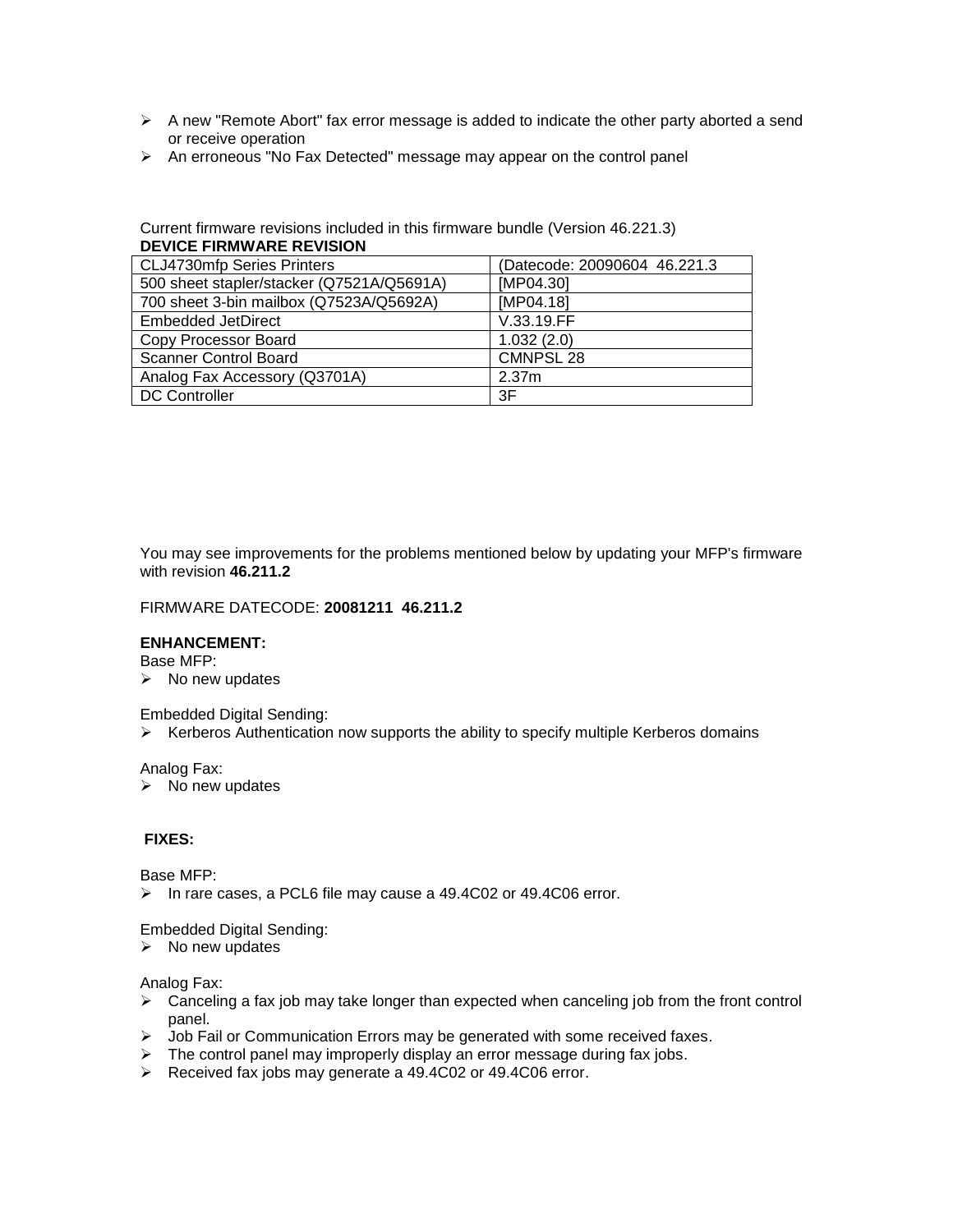#### Current firmware revisions included in this firmware bundle (Version 46.211.2) **DEVICE FIRMWARE REVISION**

| <b>CLJ4730mfp Series Printers</b>         | Datecode: 20081211 46.211.2 |
|-------------------------------------------|-----------------------------|
| 500 sheet stapler/stacker (Q7521A/Q5691A) | [MP04.30]                   |
| 700 sheet 3-bin mailbox (Q7523A/Q5692A)   | [MP04.18]                   |
| Embedded JetDirect                        | V.33.18.FF                  |
| Copy Processor Board                      | 1.032(2.0)                  |
| <b>Scanner Control Board</b>              | <b>CMNPSL 28</b>            |
| Analog Fax Accessory (Q3701A)             | 2.36v                       |
| <b>DC Controller</b>                      | 3F                          |

You may see improvements for the problems mentioned below by updating your MFP's firmware with revision **46.200.9**

### FIRMWARE DATECODE: **20080723 46.200.9**

### **ENHANCEMENT:**

Base MFP:

Embedded Digital Sending:

- $\triangleright$  Send to FTP can now be configured to add a timestamp to the destination file name.
- $\triangleright$  Send to FTP can now be configured to disable the access verification (send FTP test file) of the destination directory for every job.

Analog Fax:

#### **FIXES:**

Base MFP:

Toner status alert may contain erroneous characters in Japanese localization.

Embedded Digital Sending:

 $\triangleright$  Under rare circumstances a user may not be able to initiate a send to FTP job if one is already in progress.

- $\triangleright$  No Answer or ModemFail(0) can be caused by incoming ring just before dialing another fax number.
- $\triangleright$  It may take 45-90 minutes to receive one page fax before the job errors out.
- $\triangleright$  A fax log corruption may cause a 49.4C01 error.
- You may see ModemFail, CommunicationError and PageFail error codes in the error report.
- $\triangleright$  FW may fail to upgrade to the correct Modem FW version when using the upgrade methods of WebJet Admin or FTP.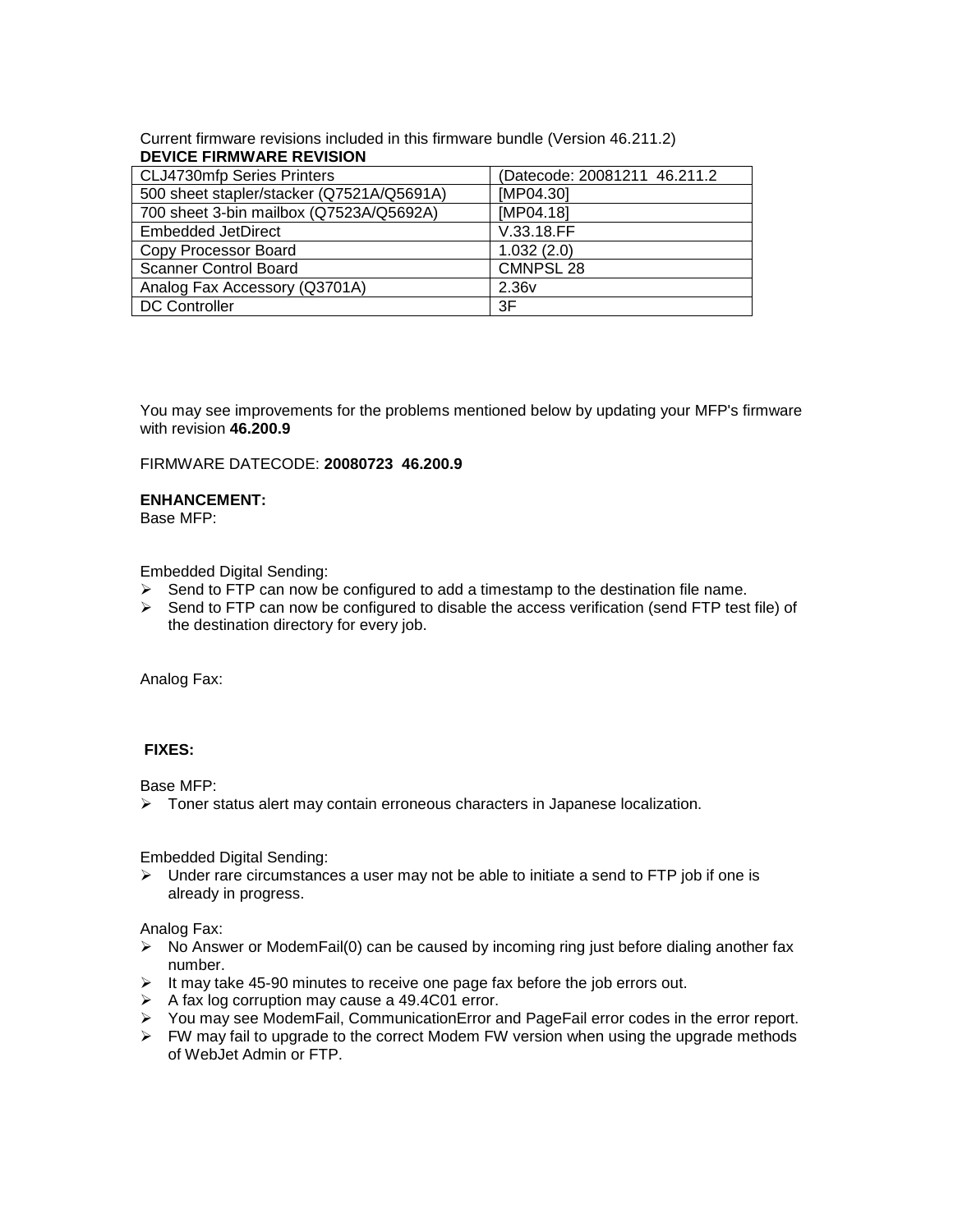#### Current firmware revisions included in this firmware bundle (Version 46.200.9) **DEVICE FIRMWARE REVISION**

| <b>CLJ4730mfp Series Printers</b>         | (Datecode: 20080723 46.200.9 |
|-------------------------------------------|------------------------------|
| 500 sheet stapler/stacker (Q7521A/Q5691A) | [MP04.30]                    |
| 700 sheet 3-bin mailbox (Q7523A/Q5692A)   | [MP04.18]                    |
| <b>Embedded JetDirect</b>                 | V.33.18.FF                   |
| Copy Processor Board                      | 1.032(2.0)                   |
| <b>Scanner Control Board</b>              | <b>CMNPSL 28</b>             |
| Analog Fax Accessory (Q3701A)             | 2.36k                        |
| <b>DC Controller</b>                      | 3F                           |

You may see improvements for the problems mentioned below by updating your MFP's firmware with revision **46.191.2**

FIRMWARE DATECODE: **20080403 46.191.2**

## **ENHANCEMENT:**

Embedded Digital Sending:

## **FIXES:**

Base MFP:

- $\triangleright$  Disk initialization does not properly clear authentication assignments
- $\triangleright$  "Common Access Card authentication added. NOTE: Version 1.21 of the CAC Authentication Agent is required."
- $\triangleright$  Kerberos authentication fails when public credentials are used and Simple is configured as the LDAP server bind method.
- $\triangleright$  You may see a 49.4CF0 when printing certain types of PDF files.
- > "Warming Up" improperly localized in Russian
- $\triangleright$  You may see a 49.4C02 error when posting status messages from Chai SOE concurrently.
- $\triangleright$  SMTP server can't be configured by hostname from WJA
- $\triangleright$  The user can now choose an alternative keyboard layout when using the keyboard that is presented with any feature that use one. The icon that allows this selection can be enabled from the following HP Easy Select Control Panel Menu: Administration>Device Behavior>Keyboard Layout Button
- Use Defaults button in EWS Custom DST settings does not work.
- > The String "Mono" is incorrectly localized in the Usage Page in a couple of languages.
- $\triangleright$  Security vulnerability scanners report data leaking through Ethernet padding
- $\triangleright$  Possible 49 error when the EWS is disabled
- $\triangleright$  PML may become non-responsive on MFP. Result is only JDI EWS is available, not complete MFP EWS.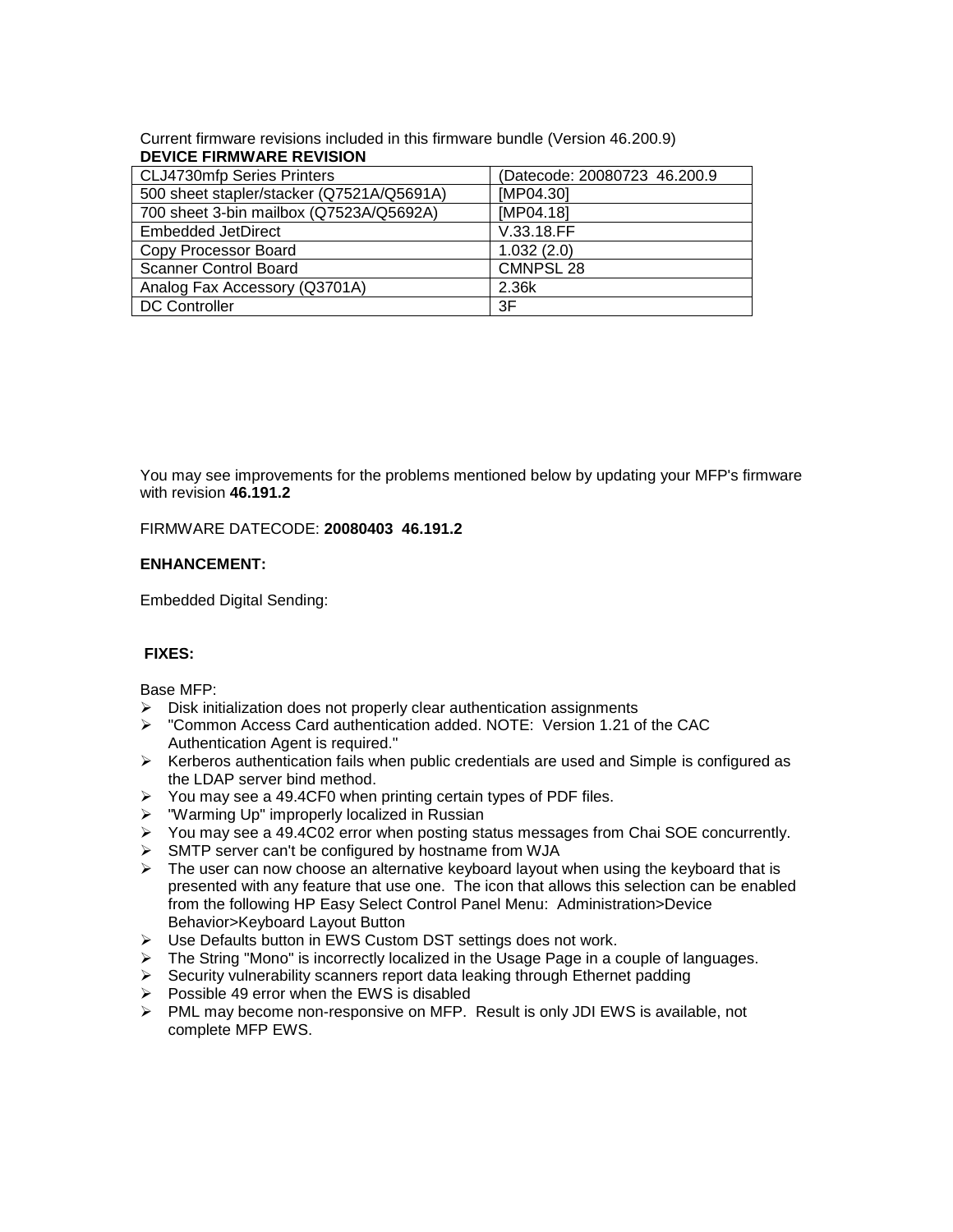Embedded Digital Sending:

- $\triangleright$  Character limit for custom email message subject has been increased for Embedded Send to Email
- MFPs could generate truncated Send to FTP output
- Embedded Send to Network Folder has added support for Distributed File System (DFS) folder destinations
- $\triangleright$  MFPs could pass credentials multiple times when performing send to network folder

Analog Fax:

- $\triangleright$  Default Fax quality may not be acceptable when compared to other HP MFP products
- 13 Members allowed in Fax Speed Dial. Correct limit is 12 Members.
- $\triangleright$  Fax T30 reports may never delete from hard disk
- ▶ Speed Dial number missing from printed Speed Dial list
- Fax printing schedule does not handle 12:00 AM/PM correctly.
- $\triangleright$  Fax does not fall back to v.17 correctly, resulting in increased fax failures.
- $\triangleright$  Retry after fax error increased from 15 seconds to 60 seconds
- $\triangleright$  Internal Fax revision number missing from EWS Configuration page
- $\triangleright$  Number of pages added to fax notification (printed and/or email)

#### Current firmware revisions included in this firmware bundle (Version 46.191.2) **DEVICE FIRMWARE REVISION**

| <b>CLJ4730mfp Series Printers</b>         | (Datecode: 20080403 46.191.2) |
|-------------------------------------------|-------------------------------|
| 500 sheet stapler/stacker (Q7521A/Q5691A) | [MP04.30]                     |
| 700 sheet 3-bin mailbox (Q7523A/Q5692A)   | [MP04.18]                     |
| <b>Embedded JetDirect</b>                 | V.33.16.FF                    |
| Copy Processor Board                      | 1.032(2.0)                    |
| <b>Scanner Control Board</b>              | <b>CMNPSL 28</b>              |
| Analog Fax Accessory (Q3701A)             | 2.36i                         |
| <b>DC Controller</b>                      | 3F                            |

You may see improvements for the problems mentioned below by updating your MFP's firmware with revision **46.181.0**

#### FIRMWARE DATECODE: **20071210 46.181.0**

#### **ENHANCEMENT:**

Embedded Digital Sending:

- $\triangleright$  MFPs added to DSS 4.11 can add OCR options for send to network folder and send to email.
- $\triangleright$  Administrators can now specify the SMTP port used for embedded send to email. This option is now available under Digital Sending>Send To Email or Digital Sending>Email Settings under the embedded web server

#### **FIXES:**

Base MFP: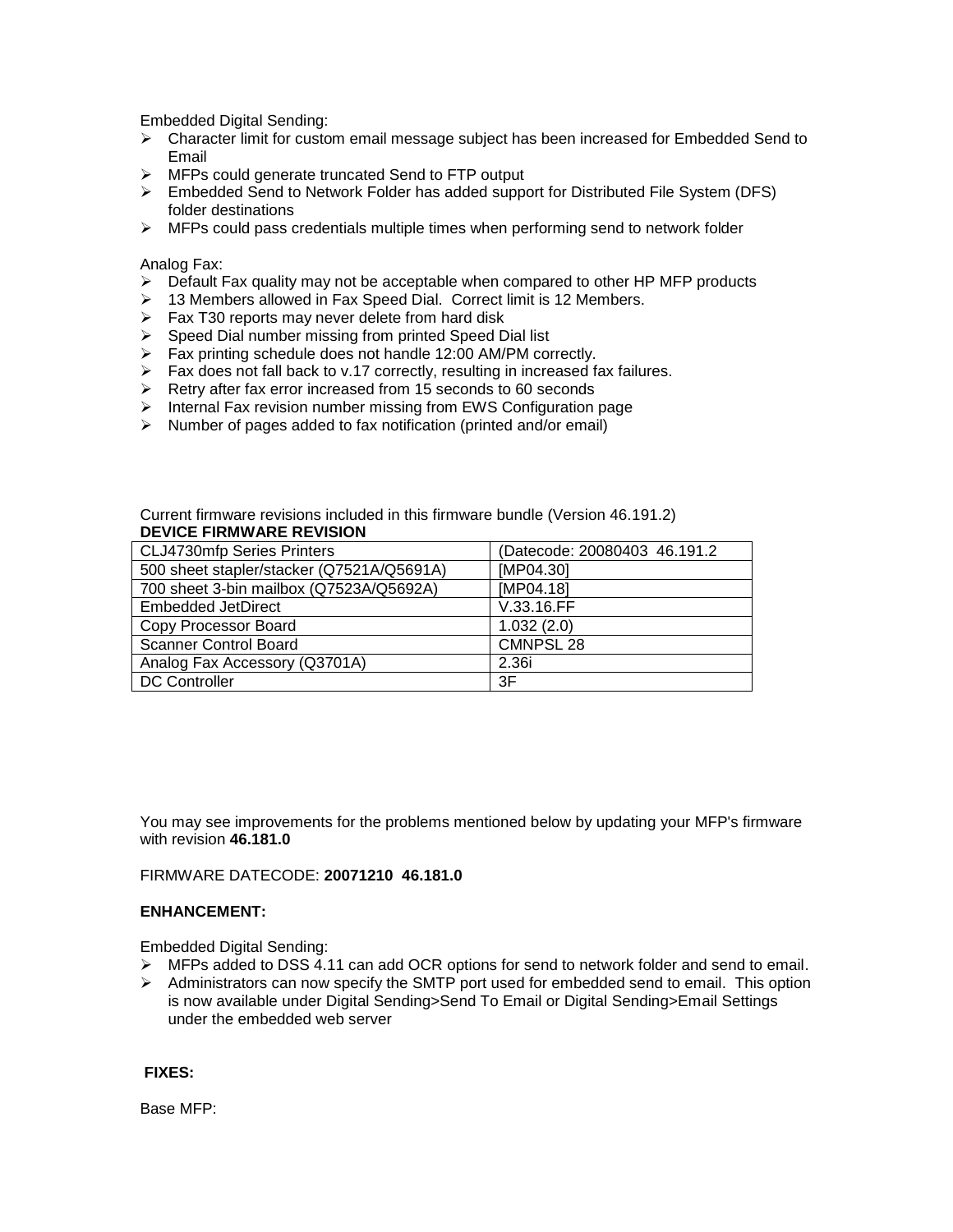- $\triangleright$  The help page under Settings>Security of the embedded web server has been modified to better reflect product functionality
- $\triangleright$  The ability to specify the number of visible digital send log entries was not available under the Digital Sending>Log section of the Embedded Web Server
- $\triangleright$  When attempting embedded send to network folder, the MFP will become unresponsive if the server hosting the destination directory is unavailable
- $\triangleright$  Creating an e-mail distribution list erroneously copies entries to the fax address book.
- $\triangleright$  In the past two FW revisions, an RFU did not automatically power cycle the device if the PJL password was set. The FW upgrade did not happen until a manual power cycle. This will also be the case with this revision, but changes in this release will result in future releases not being impacted by the PJL password.
- $\triangleright$  When configured for LDAP Authentication, authentication can fail if the entered username contains diacritic characters (For example á, ë, õ)
- $\triangleright$  EWS Time Zone display Strings are displaying Junk characters for German and Norwegian
- $\triangleright$  Possible control panel hang when changing time zones
- $\triangleright$  Kerberos Authentication could successfully authenticate a user if date and/or hour on the MFP were not correct in relation to the Kerberos authentication server
- $\triangleright$  For users of Mozilla Firefox, the homescreen image under Settings>Authentication Manager>Help did not display
- $\triangleright$  A 49.4C27 error can occur when LDAP Authentication is selected as the authentication method and the user enters their email address in the username field and leaves the password field blank

Embedded Digital Sending:

 $\triangleright$  Authentication Manager help page incorrectly displayed DSS Secondary Email as DSS Secure Email

Analog Fax:

- $\triangleright$  Forwarded fax jobs are not included in the Fax Activity Log.
- $\triangleright$  A successfully received fax may show a status of "Page Fail (0)".
- $\triangleright$  The MFP may hang with a "Processing job" message when printing stored faxes off a schedule.
- $\triangleright$  Receiving fax will fail if the TSI (Transmitting Subscriber Identification) contains a multi-byte character (e.g. Asian character). The fax status message is typically "Communication Error  $(2)$ ".

CLJ4730mfp Series Printers (Datecode: 20071210 46.181.0 500 sheet stapler/stacker (Q7521A/Q5691A) [MP04.30] 700 sheet 3-bin mailbox (Q7523A/Q5692A) [MP04.18] Embedded JetDirect V.33.15.FF Copy Processor Board 1.031 (2.0) Scanner Control Board | CMNPSL 27 Analog Fax Accessory (Q3701A) 2.36f DC Controller 3F

#### Current firmware revisions included in this firmware bundle (Version 46.181.0) **DEVICE FIRMWARE REVISION**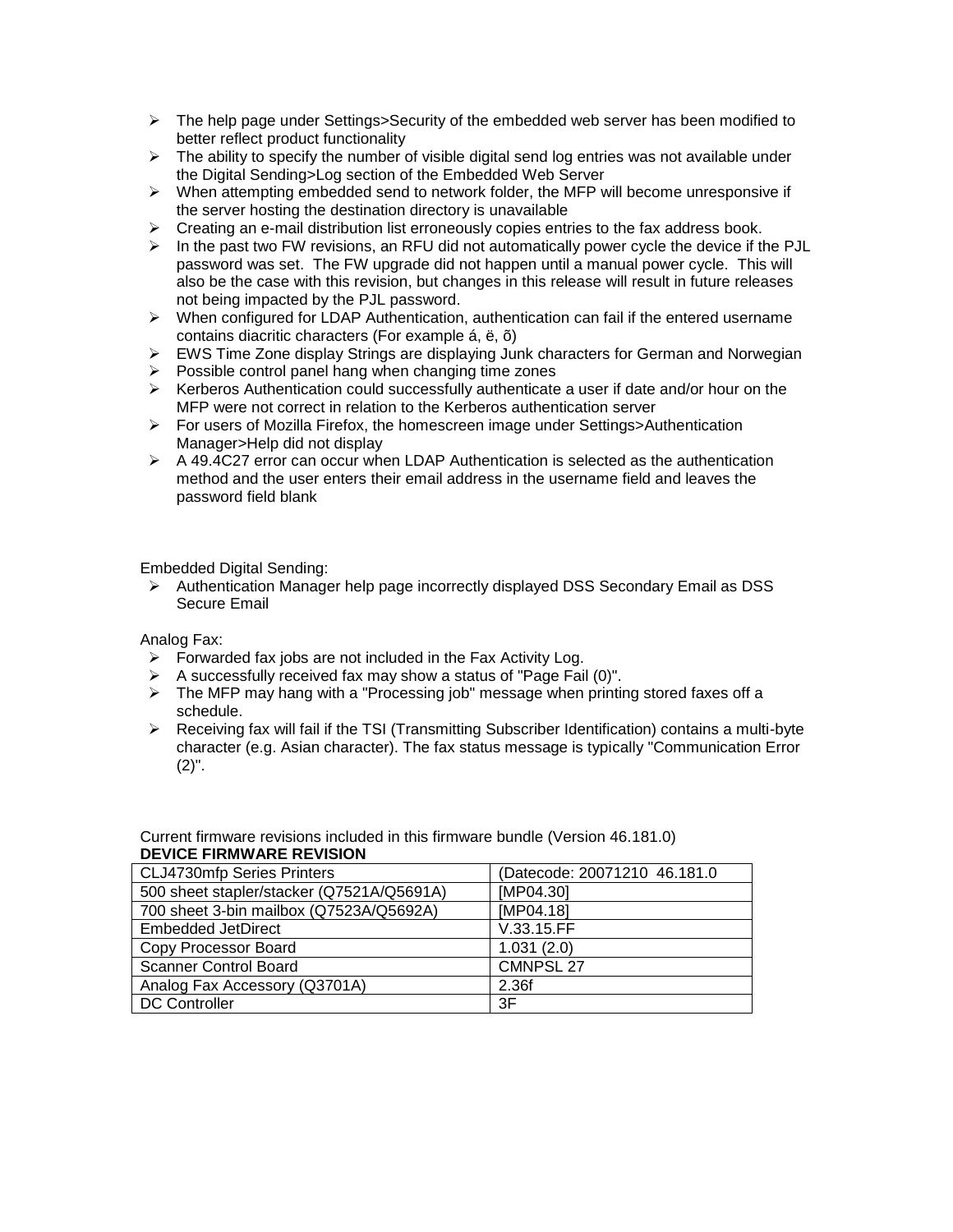You may see improvements for the problems mentioned below by updating your MFP's firmware with revision **46.171.3**

## FIRMWARE DATECODE: **20070925 46.171.3**

#### **Note:**

This release includes the ability to automatically adjust for daylight saving time. HP strongly recommends this be configured via the EWS (Embedded Web Server) or WebJetadmin (it is not possible to verify all DST settings via the control panel or menu map). Selecting your time zone will automatically set the appropriate start and end dates for daylight saving time. After configuration, settings can be verified from the EWS as follows:

- Select the Settings tab from the top of the EWS (password may be required)
- Select Date and Time from the left side of the Settings Page
- Select Advanced
- Select Start Date/End Date
- Verify the Start Date, End Date, and DST Offset settings are correct for your time zone

Accessing the EWS:

- Open your web browser
- In the Address or Go To field, type the Internet Protocol (IP) address that is assigned to the product (for example, [http://192.168.1.1\)](http://192.168.1.1/) or the host name (for example, NPI474283 )

If the Information tab is the only one at the top of the page, your administrator has restricted access by setting an EWS password

### **ENHANCEMENT:**

Base MFP:

- $\triangleright$  Expand Kerberos username field limited to accommodate long UserPrincipalName entries.
- $\triangleright$  Allows the keyboard language/layout to be selected independently from MFP Language. The new menu item is 'Keyboard Layout' in the Device Behavior for M- series products and Systems Setup for non-M-series products. A new keyboard layout option of Swiss/French (QWERTZ) is also added.
- $\triangleright$  A Stack Alignment menu item has been added to improve output stack quality. Speed will be reduced if Align Sheets is selected.

Embedded Digital Sending:

Embedded Send to Folder can now use DNS or WINS

## **FIXES:**

Base MFP:

- $\triangleright$  A 49.4C02 error may be presented on the control panel when printing with host print / VPS print jobs.
- $\triangleright$  A 49.4C04 error may be presented on the control panel when printing certain PDF files.
- $\triangleright$  A 49.4c27 may error if a hard key is pressed quickly after confirming authentication credentials.
- $\triangleright$  When the direct PDF printing feature of the MFP is used some documents may print pages containing postscript code.
- $\triangleright$  The firmware release 46.161.6 added the ability to automatic adjust the clock for daylight saving time. With that release, if the MFP is turned off for the entire duration of the time change (turned off before 2:00 AM, and on after 3:00 AM in the U.S.) the clock will not adiust.
- $\triangleright$  Time Zone control panel menu is English-only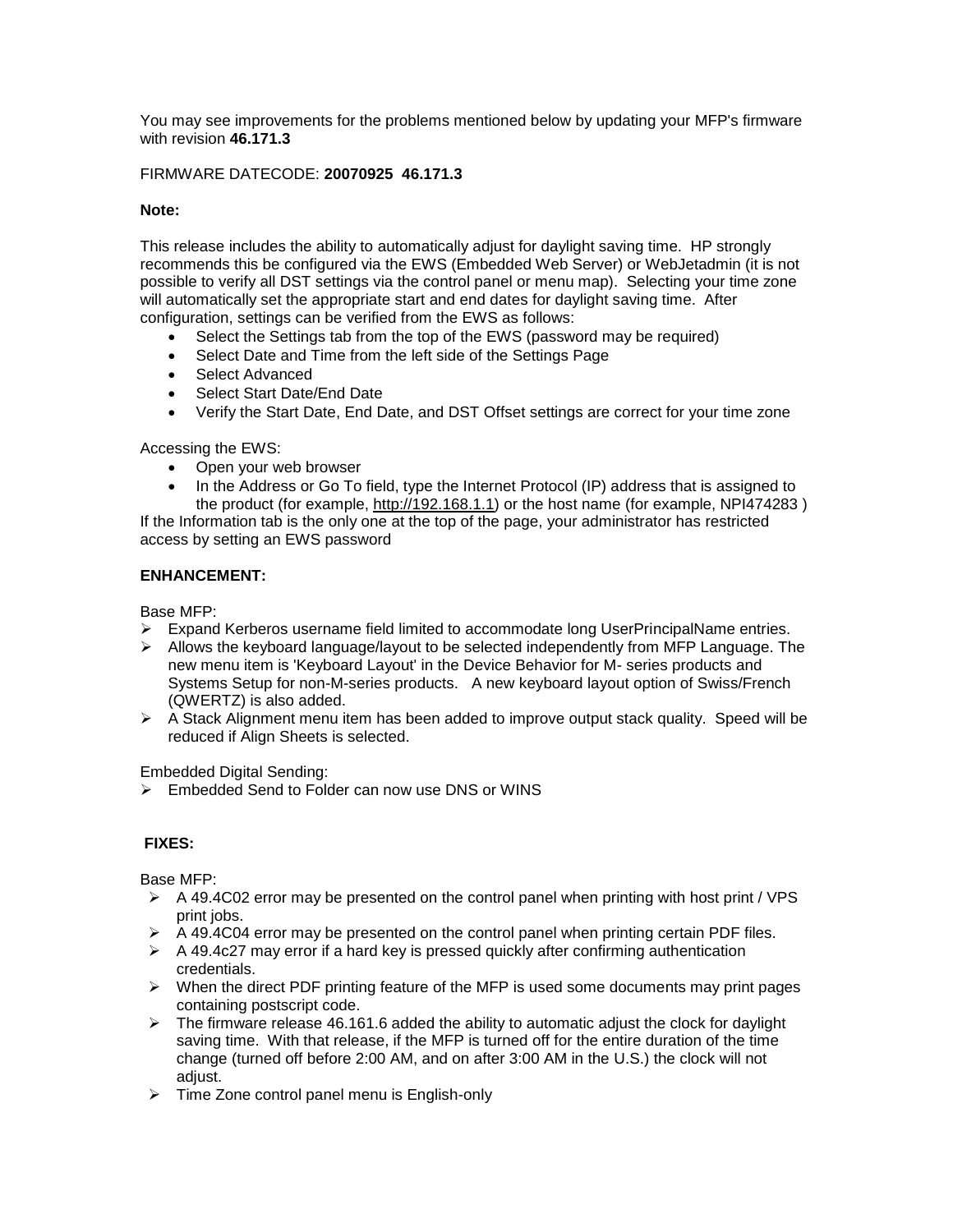- $\triangleright$  Time zone information prints outside the margins in the menu map enabled the ability to logon with UserPrincipalName without specifying a domain.
- $\triangleright$  You may receive an error while trying to delete an email distribution list which has long entries.
- $\triangleright$  Incorrect localization of time zone names in the EWS
- $\triangleright$  The Date/Time and Time Zone wizards no longer appear after a firmware upgrade, or with new units. This allows complete remote management. Users must remember to set the date, time, time zone, and DST behavior to insure correct time settings.
- $\triangleright$  You may see a 49.4C02 error while printing certain files from the Macintosh PS driver.
- $\triangleright$  Special Characters are not accepted in an MFP device password
- $\triangleright$  Unable to print using the Print option within the EWS
- $\triangleright$  Possible MFP hang if the stapler/stacker door is opened during operation

Embedded Digital Sending:

- $\triangleright$  Digital Send client application may hang when you press the RESET or STOP buttons after initiating a scan.
- $\triangleright$  Email text message is set to "False" if a change is made on the advanced tab after upgrading to 46.151.8.
- Embedded Send to Folder meta data files contain no carriage returns.
- > An Embedded Send to Network Folder Job may fail when sending across different subnets.
- $\triangleright$  When sending an email, the time on the attached image's header will be ahead by one hour from when the email is sent.
- $\triangleright$  Setting the Compression Mode does not have any effect for Scan to Local Folder jobs.

Analog Fax:

- $\triangleright$  Receiving fax will fail if the TSI (Transmitting Subscriber Identification) contains a multi-byte character (e.g. Asian character). The error message is typically "Communication Error (2)".
- $\triangleright$  The date stamp on received faxes prints improperly when the device is set to Chinese, Japanese, Korean and Russian language.

| <b>DEVICE FIRMWARE REVISION</b>           |                              |
|-------------------------------------------|------------------------------|
| CLJ4730mfp Series Printers                | (Datecode: 20070925 46.171.3 |
| 500 sheet stapler/stacker (Q7521A/Q5691A) | [MP04.30]                    |
| 700 sheet 3-bin mailbox (Q7523A/Q5692A)   | [MP04.18]                    |
|                                           |                              |

Current firmware revisions included in this firmware bundle (Version 46.171.3)

| 500 sheet stapler/stacker (Q/521A/Q5691A) | <b>IMP04.301</b> |
|-------------------------------------------|------------------|
| 700 sheet 3-bin mailbox (Q7523A/Q5692A)   | [MP04.18]        |
| <b>Embedded JetDirect</b>                 | V.33.15.FF       |
| Copy Processor Board                      | 1.031(2.0)       |
| <b>Scanner Control Board</b>              | <b>CMNPSL 27</b> |
| Analog Fax Accessory (Q3701A)             | 2.36b            |
| <b>DC Controller</b>                      | 3F               |

------------------

### FIRMWARE DATECODE: **20070613 46.161.6**

**Notes:**

 $\triangleright$  This firmware release has a new feature to automatically adjust for Daylight Saving Time. After installation of the firmware, the MFP may have a control panel screen prompt for time zone or date and time. These screens will remain on the MFP until action is taken

You may see improvements for the problems mentioned below by updating your MFP's firmware with revision **46.161.6**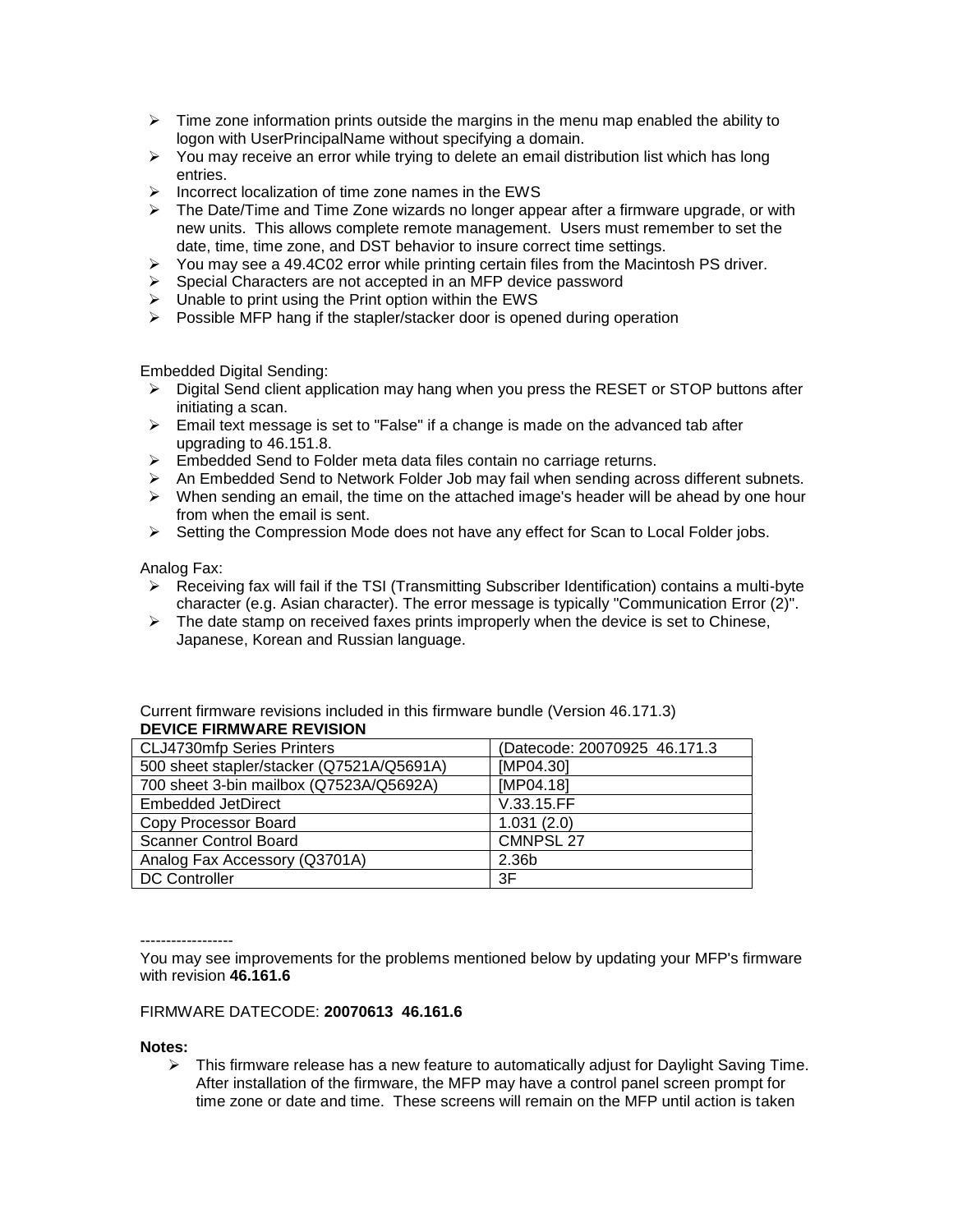by a user. While the prompts are displayed, the MFP will accept print and fax jobs, but will not print them until after the user responds to the prompt.

 $\triangleright$  There are isolated conditions where the time zone and Daylight Saving Time adjustment appear to be configured, but are not. Correct configuration can be verified in the EWS by going to the Start and End Date page in the EWS. A device that is not configured will have a "0" in the DST Offset field, and incorrect dates for Start Date and Stop Date. Navigate to the Start and End Date page of the EWS as follows: [Settings]/[Date and Time]/[Advanced]/[Start Date / End Date]

## **ENHANCEMENT:**

Base MFP:

- $\triangleright$  The black bar across the top of the devices internal pages (i.e. Fax Report, Configuration Page, etc..) has been removed to reduce toner consumption when pages are printed frequently.
- $\triangleright$  Added Alternate Letterhead mode to MFP firmware. This feature should only be used when the driver does not support the functionality. Selecting the feature in both the driver and MFP will produce unexpected results. NOTE: This release may fail (49 error) when using this feature with A5, B5, and Executive paper sizes. A fix will be available in the next release.
- Automatic Daylight Saving Time adjustment added.

Embedded Digital Sending:

- $\triangleright$  Allows Embedded send-to-folder to be configured such that user directories can be locked down, limiting access to the user that owns the directory.
- Added support for e-mail PDL's and fax speed dials to Simple Device Address Book.
- $\triangleright$  When "Use address book entries only" is selected in the Embedded send-to-email configuration, end users will now be prevented from adding entries to the local address book. This enables administrators to further restrict send-to-email destinations.

## **FIXES:**

Base MFP:

- $\triangleright$  You may see a 20 Insufficient Memory error when printing certain pdf files with the postscript driver.
- $\triangleright$  Unable to output to stacker when calling a user-defined media type
- $\triangleright$  A 49.4c02 error may be seen on the HP Easy Select control panel when printing documents with certain Franklin Gothic Book True Type Fonts.
- $\triangleright$  A 49.00FF error may be presented on the HP Easy Select control panel when printing certain PDF's.
- $\triangleright$  MFP will roll to a different NTP server when configured by hostname if named server is not available
- $\triangleright$  Some duplexed documents may output incorrectly when the print job sources paper from more than one tray on the device
- The devices Embedded Web Server's Security page is not localized correctly for UTF-8 languages
- $\triangleright$  Event log may show values above 59 seconds instead of rolling to minutes.
- $\triangleright$  Homescreen image may be missing from the EWS Authentication Manager Help when viewed through a Mozilla Firefox web browser
- $\triangleright$  New color tables have been added to help with larger color gamut and provide more consistency between products.

Embedded Digital Sending: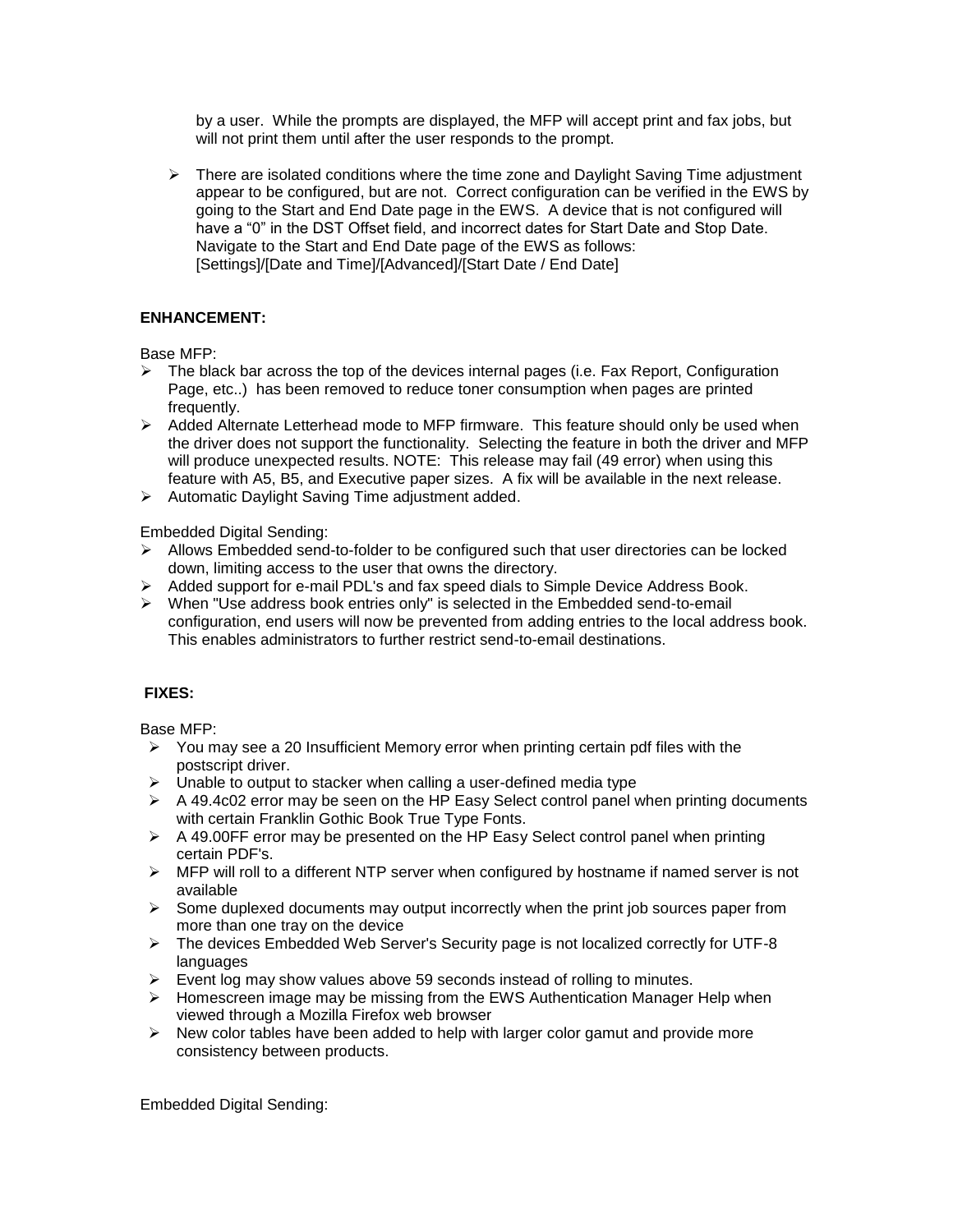- $\triangleright$  3rd party solutions developed using Simple Document Capture (SDC) will now work correctly when the device is added to the Digital Sending Software (DSS).
- $\triangleright$  Device may use Simple Bind for LDAP Addressing although it is configured for Kerberos **Bind.**
- $\triangleright$  Long email addresses are truncated when they are added to the local address book. The limit is now extended to 64 characters.
- $\triangleright$  Blank passwords not allowed for Embedded LDAP Authentication.
- Possible 49.4c02 error while using Embedded send-to-folder.
- $\triangleright$  Device improperly wakes from sleep mode if either the sleep delay timeout is triggered or if the Sleep button is pressed.
- $\triangleright$  Embedded LDAP over SSL Authentication does not work in Windows 2000 and Windows 2003 environments.
- $\triangleright$  Email setting may be reset if a Send to Email job is left on the Flatbed and while trying to sending second job from ADF.

Analog Fax:

- $\triangleright$  Fax volume control for receiving faxes is same audible level when switching between high and low.
- > No support for localized characters in the COMPANY NAME field of the FAX HEADER in the EWS (only ASCII characters 32 to 127)
- $\triangleright$  The 'Redial Interval' value does not remain constant across the Embedded Web Server (EWS) Digital Sending Fax settings, and Menu Fax Settings.
- $\triangleright$  When receiving faxes on a device set to French language, the name of the month in the fax header may appear incorrectly.
- $\triangleright$  Unable to enter Alt or Shift+Alt characters in Company Name field when Devices Language is set to Czech.
- $\triangleright$  Faxes received in ultra-fine (400 dpi) quality may fail with an error or print out distorted.
- $\triangleright$  The Fax Call Report may print twice if a received fax fails with certain errors.
- $\triangleright$  The MFP may display a 49.4c2f service error when receiving a fax.
- $\triangleright$  Some fax status messages are truncated on the verbose Fax Activity Log.
- $\triangleright$  Stored faxes may not print at the scheduled time if the MFP is rebooted after they are received (and stored).
- $\triangleright$  When sending a fax to several destinations and some of the numbers fail with a "no" answer", some of the numbers that were successful may not show in the Fax Activity Log.
- $\triangleright$  The Embedded Web Server (EWS) allows fax notification to be set to "e-mail", even if sending e-mail has not been configured on the device.
- $\triangleright$  The time stamp on the Fax Call Report may be unreadable when the device is set to Russian.
- $\triangleright$  The status message in fax email notifications may appear incorrectly when the device is set to French language.

| <u>DETIVE LINITIANE INETIVITI</u>         |                                   |
|-------------------------------------------|-----------------------------------|
| CLJ4730mfp Series Printers                | 46.161.6                          |
|                                           | (Datecode: 20070613 46.161.6      |
| 500 sheet stapler/stacker (Q7521A/Q5691A) | No firmware code in this revision |
| 700 sheet 3-bin mailbox (Q7523A/Q5692A)   | [MP04.18]                         |
| <b>Embedded JetDirect</b>                 | V.33.15.FF                        |
| Copy Processor Board                      | 1.031(2.0)                        |
| <b>Scanner Control Board</b>              | <b>CMNPSL 27</b>                  |
| Analog Fax Accessory (Q3701A)             | 2.35u                             |
| <b>DC Controller</b>                      | 3F                                |

#### Current firmware revisions included in this firmware bundle (Version 46.161.6) **DEVICE FIRMWARE REVISION**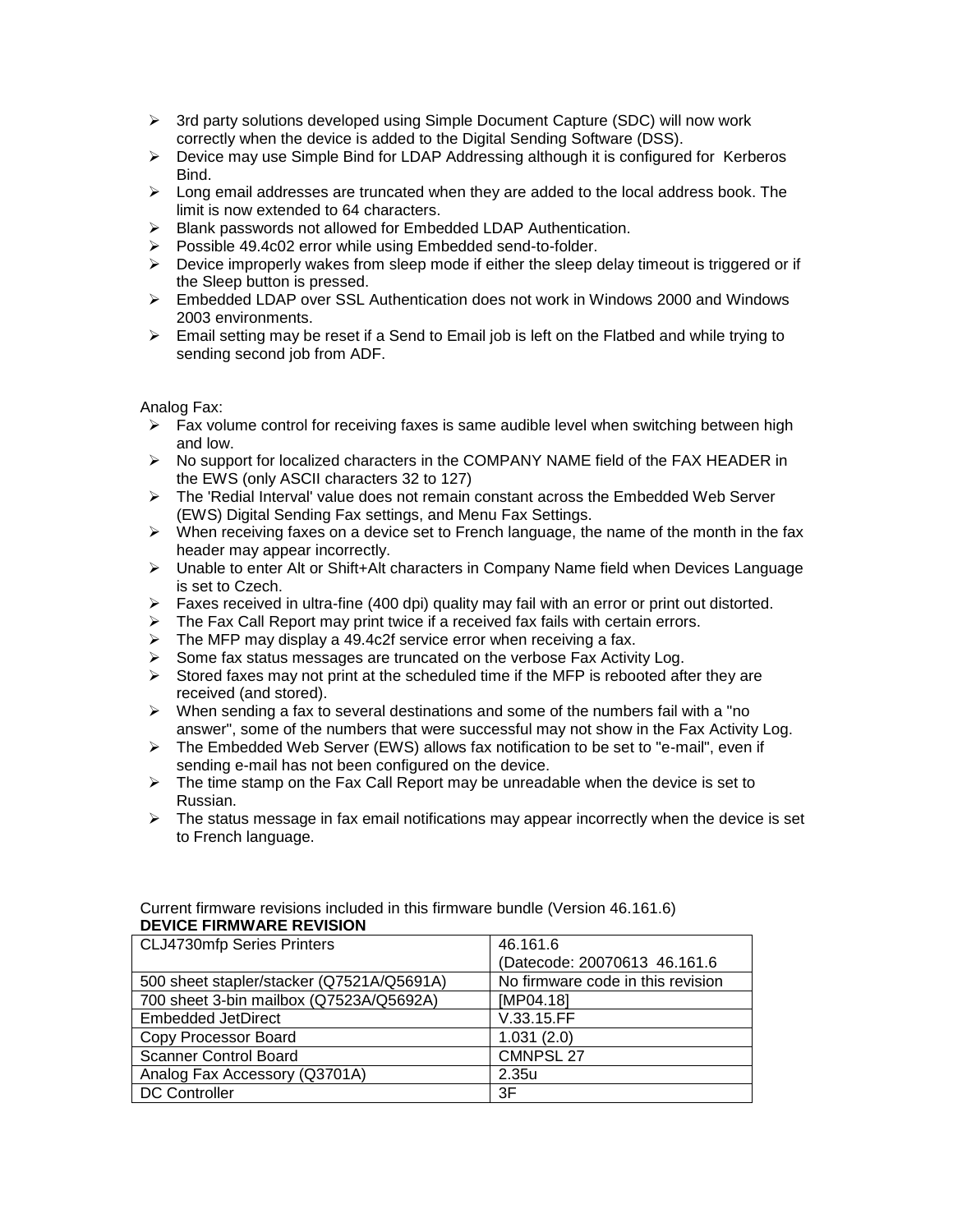You may see improvements for the problems mentioned below by updating your MFP's firmware with revision **46.151.8**

FIRMWARE DATECODE: **20070213 46.151.8**

## **ENHANCEMENT:**

Base MFP:

- Added the capability to turn off the visibility of the Color Usage Job Log menu from the Embedded Web Server and the Front Control Panel. This new feature can be enabled within the EWS under the Settings->Security page. The Color Usage Job Log will continue to collect information but will not be visible to the end user.
- $\triangleright$  Auto crop white space from documents on the glass, so that the image is located upper left of the page.
- $\triangleright$  Add the ability to adjust the clock for daylight savings time when using both the EWS and Web JetAdmin in conjunction.
- $\triangleright$  Added the ability to set a Sleep time with in the EWS for each day of the week. At the specified time the printer will enter into the Power Save Mode.

Embedded Digital Sending:

- $\triangleright$  Embedded Send to Network Folder permissions. Allows ESNF to be configured such that user directories can be locked down, limiting access to the user that owns the directory.
- Adding User Principle Name support to Embedded Kerberos Authentication.
- $\triangleright$  Embedded Send Network Folder Add support for the forward slash (/) characters in a UNC path.

Analogue Fax:

- $\triangleright$  Removed voice calls from the Fax Activity Log.
- $\triangleright$  Remove fax number from failed confirmation print out.

## **FIXES:**

Base MFP:

- $\triangleright$  Menu Map does not correctly reflect control panel lock settings.
- $\triangleright$  You may see a 49.4C0x error while accessing the Supplies Status menu during a scan job.
- $\triangleright$  Embedded Kerberos Authentication will not resolve passwords with European characters
- $\triangleright$  "Media sensor threshold was reset on an @PJL INITIALIZE command, a restore factory defaults, or a cold reset.
- $\triangleright$  Increase the job limit to allow more than 32 jobs to be stored.

Embedded Digital Sending:

- $\triangleright$  No "date" field in SMTP header causing send-to-email failures.
- > Intermittent loss of "Send to Network Folder" Jobs.
- $\triangleright$  LDAP performance may be slow In Enterprise Directories.
- $\triangleright$  Your filename may be reset after you select Folder Destination for Embedded Send to Network Folder.
- Disk Initialization Clears Settings for Digital Send
- $\triangleright$  Scan-to-local file fails when network not detected on bootup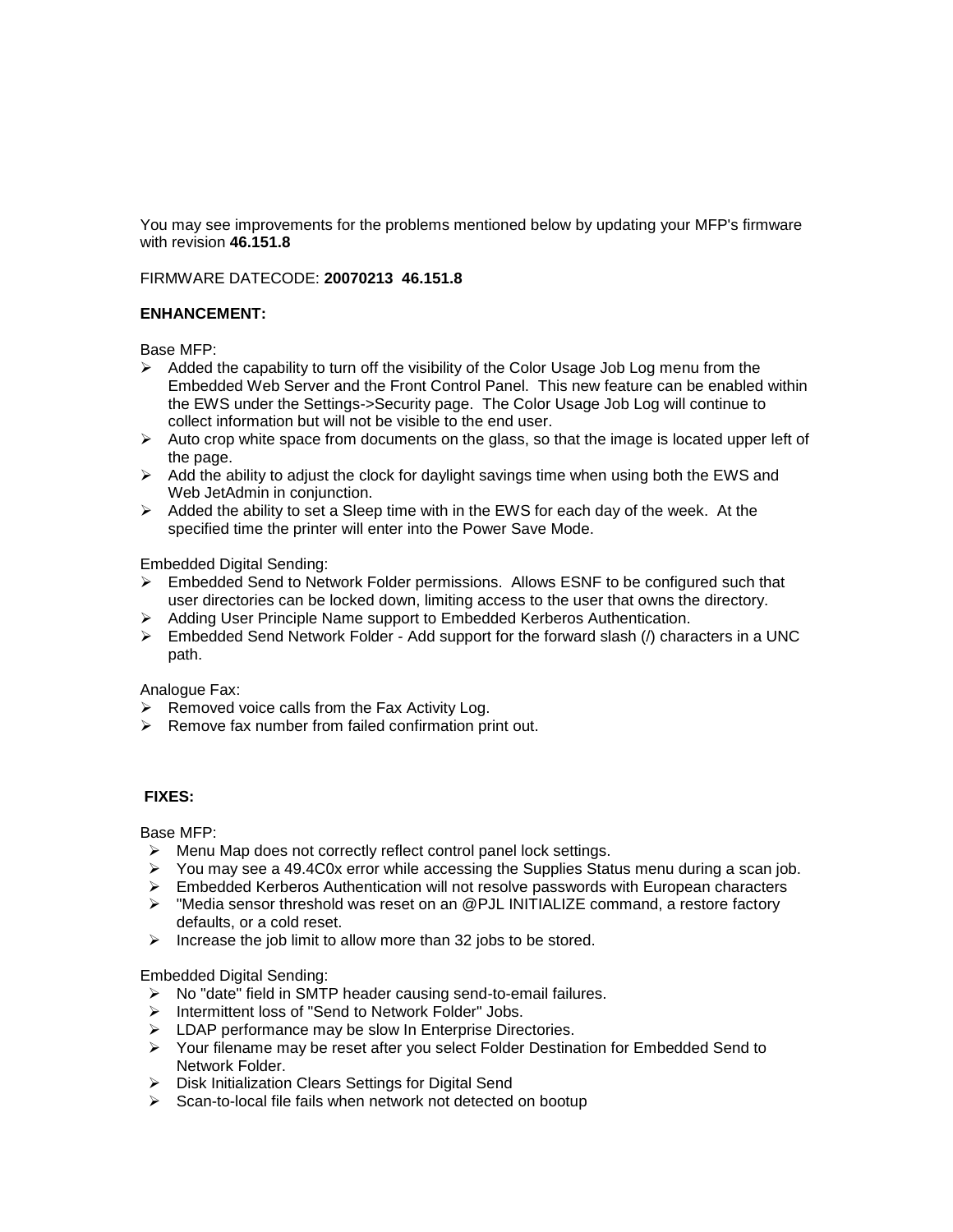#### Analog Fax:

- $\triangleright$  Corrupt faxes may be scaled to a 1x1 inch thumbnail when printed.
- $\triangleright$  Not possible to differentiate between an original call and a retry in the Fax Activity Log
- $\triangleright$  Received Legal faxes are printed on B4 paper size even though legal is loaded in the printer
- $\triangleright$  MFP may hangs when entering Fax Screen while disconnected from the network
- $\triangleright$  Long phone numbers result in overlapping columns on fax reports in German localization.
- $\triangleright$  MFP will not print from Trays 2,3,4 for incoming LTR faxes when Tray1 is set to anything other than ANY/ANY & FaxPaperTray=0
- $\triangleright$  Not possible to send fax when the MFP is disconnected from the LAN.

Current firmware revisions included in this firmware bundle (Version 46.151.8) **DEVICE FIRMWARE REVISION**

| CLJ4730mfp Series Printers                | 46.151.8                     |
|-------------------------------------------|------------------------------|
|                                           | (Datecode: 20070213 46.151.8 |
| 500 sheet stapler/stacker (Q7521A/Q5691A) | [MP04.24]                    |
| 700 sheet 3-bin mailbox (Q7523A/Q5692A)   | [MP04.15]                    |
| <b>Embedded JetDirect</b>                 | V.28.64.FF                   |
| Copy Processor Board                      | 1.031(2.0)                   |
| <b>Scanner Control Board</b>              | <b>CMNPSL 27</b>             |
| Analog Fax Accessory (Q3701A)             | 2.35 <sub>a</sub>            |
| <b>DC Controller</b>                      | 3F                           |

# **FIXES AND ENHANCEMENTS PROVIDED WITH PREVIOUS FIRMWARE REVISIONS:**

NOTE: ALL IMPROVEMENTS WITH PREVIOUS REVISIONS OF FIRMWARE ARE INCLUDED WITHIN THE MOST CURRENT REVISIONS

You may see improvements for the problems mentioned below by updating your MFP's firmware with revision **46.141.9**

FIRMWARE DATECODE: **20060914 46.141.9**

## **ENHANCEMENT:**

Base MFP:

- $\geq$  49.FF81 errors logged to the Event Log.
- $\triangleright$  Firmware upgrades are now logged to the Event Log.
- $\triangleright$  Firmware version included in all Event Log entries.
- $\triangleright$  Implemented HP separator page in the driver properties.
- $\triangleright$  Fax number is removed when confirmation fails with Fax Number Confirmation enabled.
- $\triangleright$  When Fax Confirmation is enabled, completely obscure the original number while entering the confirmation number.
- $\triangleright$  Refinement made to default color tables.
- $\triangleright$  Added additional metadata keys to support third party accounting software.
- $\triangleright$  New security page has been added to the Embedded Web Server.
- $\triangleright$  Ability to use simple or simple over SSL for LDAP addressing when using Kerberos authentication.
- $\triangleright$  Implemented an Intermediate control panel lock feature.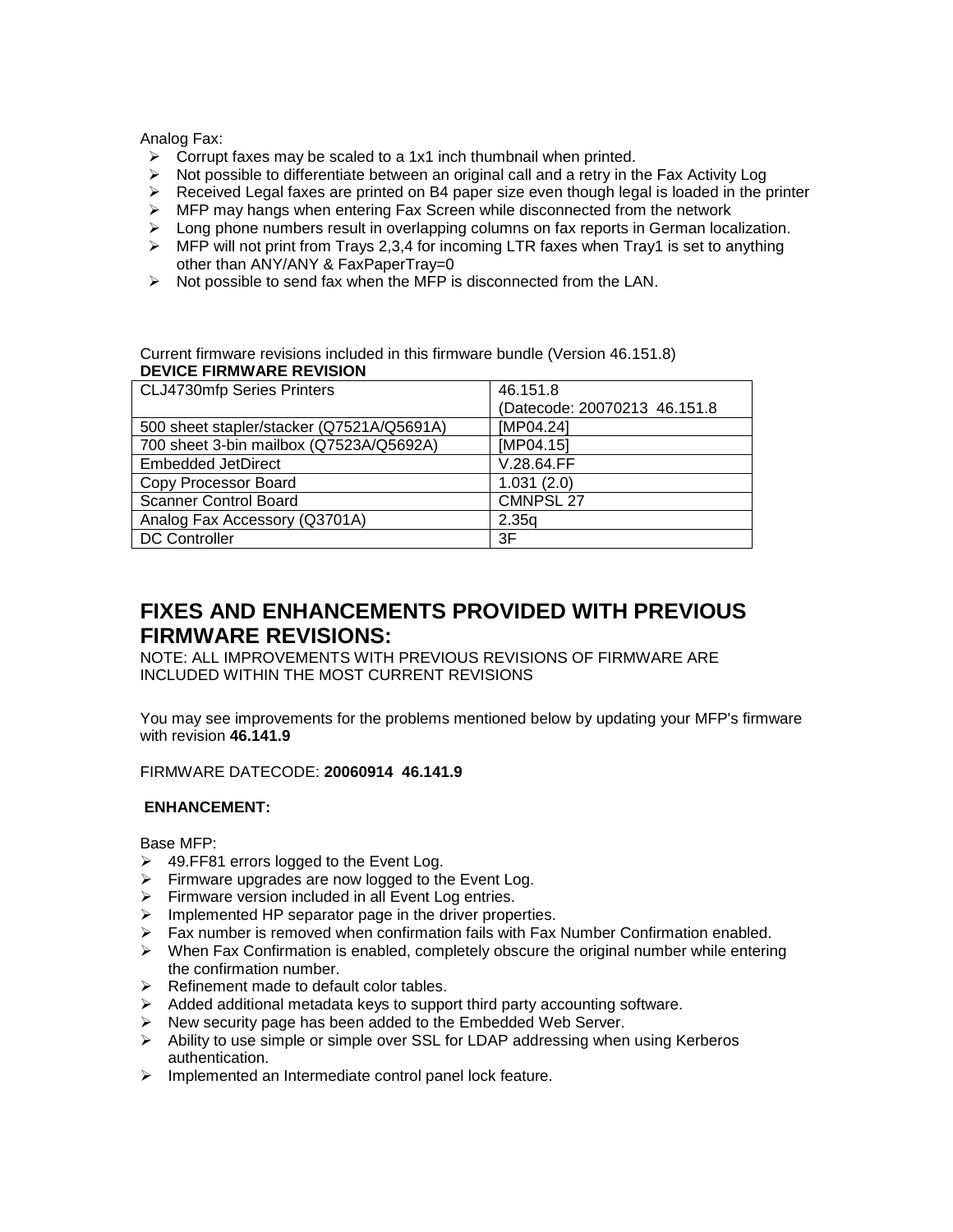Embedded Digital Sending:

 $\triangleright$  More complete user information is included with send to email jobs sent through SMTP gateways

Analogue Fax

- $\triangleright$  Display the name of any speed dial chosen next to the number when using quick dial feature.
- $\triangleright$  Added Backup and Export capabilities for Fax Address Book and Seed Dial lists..

### **FIXES:**

Base MFP:

- $\geq$  49.4C02 error may occur when trying to authenticate at the control panel.
- $\triangleright$  Some PDF files may print with inverse colors.
- $\geq$  49.5001 may appear with storing and retrieving large numbers of copy jobs.
- Five "Cancel" button on Restrict Color Page may not work properly.
- $\triangleright$  Printing all Private Jobs may not print requested number of copies in each job.
- $\triangleright$  Some ADF jams may hang third party SCAPE solutions.
- $\triangleright$  Secure Storage Erase operations may not consistently show up in the event log.
- $\triangleright$  Screen animations are incorrect for 60.02 and 60.04 errors.
- ▶ 49.4C02 error may occur after performing restore factory setting following a Disk INIT/NVRAM INIT.
- $\triangleright$  Kerberos Authentication may not work when the LDAP Server Bind Method is anything but Kerberos.
- $\triangleright$  Fax Modem failure when number dialed contains 80 digits or more (Prefix and Recipient combined).
- $\triangleright$  While "LDAP server not available" message is displayed, Menu items may disappear or pressing Reset & Start initiates a copy job.
- $\geq$  49.4C02 may occur on power cycling MFP with LDAP Authentication set to Log In At Walk Up.
- $\triangleright$  An "Advanced" button should exist next to the 'Kerberos Default Realm (Domain)' entry. Clicking it would bring up a screen with up to 8 alternate Kerberos domain entries.
- $\triangleright$  Send to Folder may be disabled when addressing is configured in EWS.
- $\triangleright$  Some of the Localization strings for the message DISK INITIALIZATION NOT PERFORMED have incorrect characters.
- $\triangleright$  Scan "Scaling Error" message is cropped in all languages except English.
- "Device SMTP Username" localization is incorrect for Swedish and Spanish languages.
- $\triangleright$  The string 'IPTU Version' on the Configuration Page is in English even when the MFP is set to a different language.
- $\triangleright$  Missing localized strings in same languages for the Control Panel RFU upgrade progress bar.
- $\triangleright$  The '30.1.38' error code is not displayed with the error message in languages other than English.
- $\geq$  60.xx messages implied wrong tray on control panel.
- $\triangleright$  Fax paper handling -- MFP prompts to load media into tray when correct media is available in another tray.
- $\triangleright$  Pressing the Reset key during a scan initiated by a third party application running on the MFP, the device may become unresponsive.
- $\geq$  49.4C02 or 49.4C06 may occur when pressing Reset key with some third party Digital Send Enabler applications.
- $\triangleright$  Send to Folder file size is always the same no matter what is selected Small, Standard or Large file size.
- $\triangleright$  Digital Send Services log is limited to 32 entries.
- $\triangleright$  Paper Handling menu is locked when Control Panel Lock is set to MODERATE.

Embedded Digital Sending:

 $\triangleright$  SMTP Authentication may fail when using a Microsoft SMTP Server.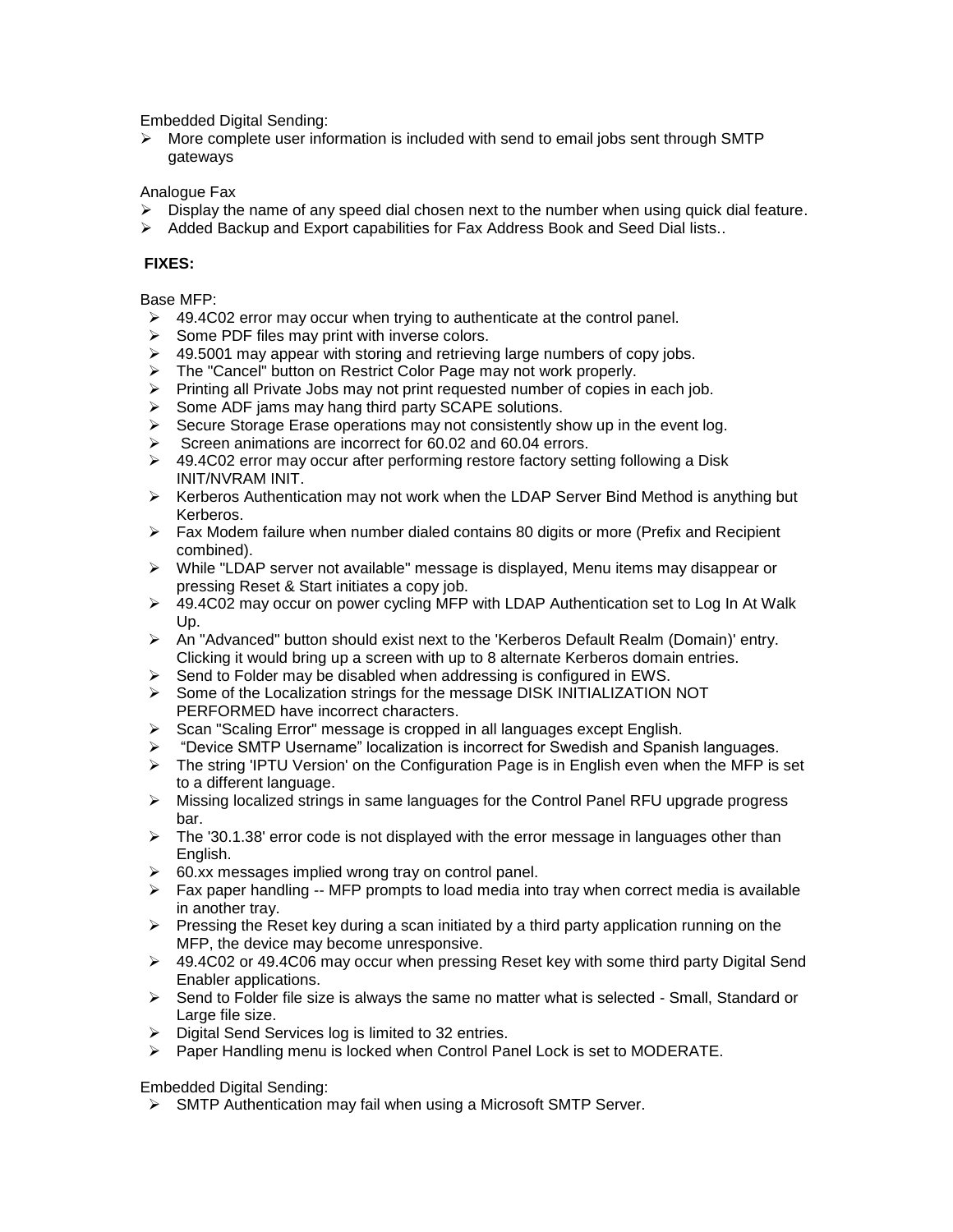- $\triangleright$  LDAP search request which contains cn=\* and mail=\* may exhibit slow performance.
- $\triangleright$  E-mail Fax Notification is not including thumbnail image (include thumbnail option is not selectable in EWS).
- When setting up Embedded Send To Network Folder with MFP User Credentials, the user is prompted to enter Public Credential Information before leaving EWS.

Analog Fax:

- $\triangleright$  MFP will not print Legal size faxes from trays 2 or 3 when certain paper size settings are used.
- $\triangleright$  Not all fax numbers are listed in the email notification when the list contains up to 1500-2000 characters.
- $\triangleright$  PC Fax email notification's "TO" field displays name garbled.
- $\geq$  49.6A08 or 49.6A18 Compression Error when a modem failure occurs while receiving a corrupted fax.
- $\triangleright$  Implemented new telecom features for Belarus fax compatibility.
- $\triangleright$  FAX ACTIVITY LOG may show negative job duration if no end time is logged when fax is terminated unexpectedly.

Upgraded component firmware:

- 500 sheet stapler/stacker (Q7521A/Q5691A) version [MP04.24] Update to allow this device to be used on the HP LaserJet M3445mfp.
- Embedded JetDirect version V.28.64.FF Resolved DNS, remote subnet, Kerberos, and stack issues.
- Analog Fax Accessory (Q3701A) version 2.35i Added support for a new country code for Belarus as well as FDB responses from the modem. Also extends the command buffer to 160 characters.
- **▶ DC Controller version 3F** Modified the cartridge developer/charger bias to reduce toner scatter in certain environments.

### Current firmware revisions included in this firmware bundle (Version 46.141.9) **DEVICE FIRMWARE REVISION**

| CLJ4730mfp Series Printers                | 46.141.9                     |
|-------------------------------------------|------------------------------|
|                                           | (Datecode: 20060914 46.141.9 |
| 500 sheet stapler/stacker (Q7521A/Q5691A) | [MP04.24]                    |
| 700 sheet 3-bin mailbox (Q7523A/Q5692A)   | [MP04.15]                    |
| <b>Embedded JetDirect</b>                 | V.28.64.FF                   |
| Copy Processor Board                      | 1.031(2.0)                   |
| <b>Scanner Control Board</b>              | <b>CMNPSL 27</b>             |
| Analog Fax Accessory (Q3701A)             | 2.35i                        |
| <b>DC Controller</b>                      | 3F                           |

# **FIXES AND ENHANCEMENTS PROVIDED WITH PREVIOUS FIRMWARE REVISIONS:**

NOTE: ALL IMPROVEMENTS WITH PREVIOUS REVISIONS OF FIRMWARE ARE INCLUDED WITHIN THE MOST CURRENT REVISIONS

You may see improvements for the problems mentioned below by updating your MFP's firmware with revision **46.131.9**

FIRMWARE DATECODE: **20060629 46.131.9**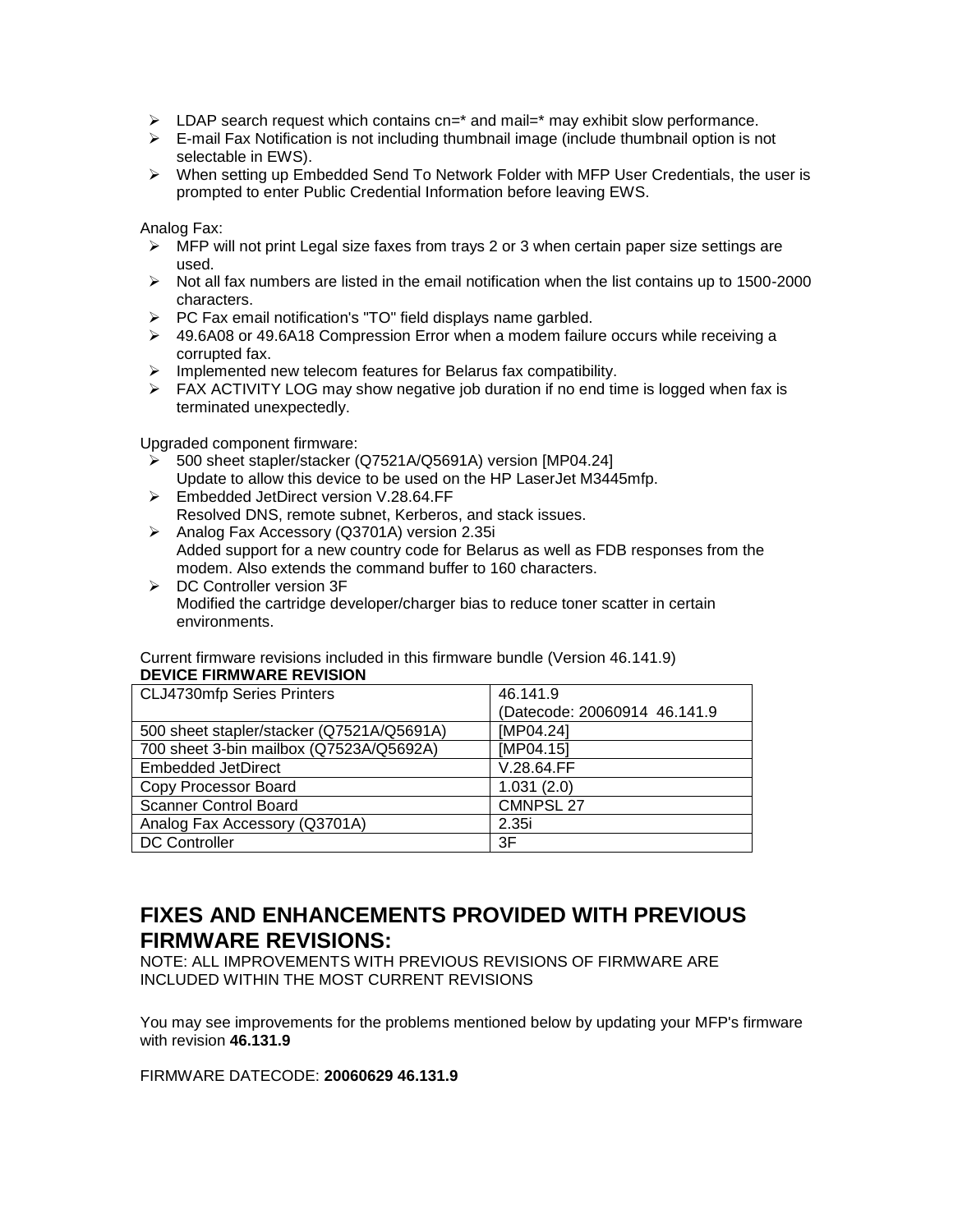Note: A new feature has been added to this firmware roll that displays the name of the current firmware module being upgraded. In some languages we have observed that the module name may be missing characters on the beginning or end of the text string. This is only a display issue and has no impact on the upgrade process. This behavior will be resolved in the next firmware release. The progress bar will only be seen when upgrading or downgrading from version 46.131.9.

## **ENHANCEMENT:**

Base MFP:

- $\triangleright$  A menu item has been added in the boot loader to allow an administrator access PIN to be set.
- $\triangleright$  Provides a mechanism to disallow stored jobs by sending a PJL command.
- Some fax menu items now available with control panel lock set.
- $\triangleright$  Added the ability to reduce a 2-sided document when using the Automatic Document Feeder.
- $\triangleright$  Progress bar has been added to the control panel during the firmware RFU upgrade process to provide better user feedback during longer upgrades.
- $\triangleright$  Added power cycle messaging to control panel for 49 errors.
- > Third-party solutions now reserve (hold off print jobs) just like internal MFP applications.

Embedded Digital Sending:

- $\triangleright$  Added support for LDAP to transverse the entire LDAP tree.
- $\triangleright$  Added Mixed Letter/Legal job support for Send to Email, Send to Folder, and Send to Fax.
- $\triangleright$  Added a PJL command to enable a mode where the authenticated user's name is automatically placed in the "cc" field, and allows the user to edit the "To:" field.
- $\triangleright$  Added a PJL command that disables the "bcc:" field in Send to Email.

Analogue Fax

- $\triangleright$  Added the ability to schedule fax printing at a different time for each day of the week.
- $\triangleright$  Added the ability to print fax reports from the fax input tray.

## **FIXES:**

Base MFP:

- $\triangleright$  Print jobs with long file names will generate a 49.0E00 error when printing form Macintosh OS 10.4.
- $\triangleright$  The Russian string for "reduce/enlarge" on the copy settings screen is cropped at both ends of the string.
- $\triangleright$  Job Held Timeout can be changed to also delete stored jobs (PJL command).
- When printing direct PDF documents, multiple copies with odd number of pages in duplex mode, output may have blank page as first page.
- $\triangleright$  Using DSS Workflow, Help popup doesn't disappear even though screen is changed by selecting the back button.
- $\triangleright$  XML log file missing information from PC Fax jobs. Only applies to job accounting solutions.
- $\triangleright$  Pressing the Authentication Manager Apply button multiple times puts the device into a Device Busy State, resulting in slow device performance and inaccessible device functions.
- $\triangleright$  Chai-based solutions only: Inconsistent job name values returned.
- Control Panel Virtual keyboard may seem slow. When the user presses 'ok', 'enter' or 'cancel' the MFP performs the appropriate action and return to the previous screen, which can take up to 3 seconds.
- $\triangleright$  Spaces doubled with some Japanese font solutions.
- $\triangleright$  Control panel button presses may take up to thirty seconds to respond (beep) with some third party software loaded on the MFP.
- $\triangleright$  Poor performance with I/O filters (third-party solutions).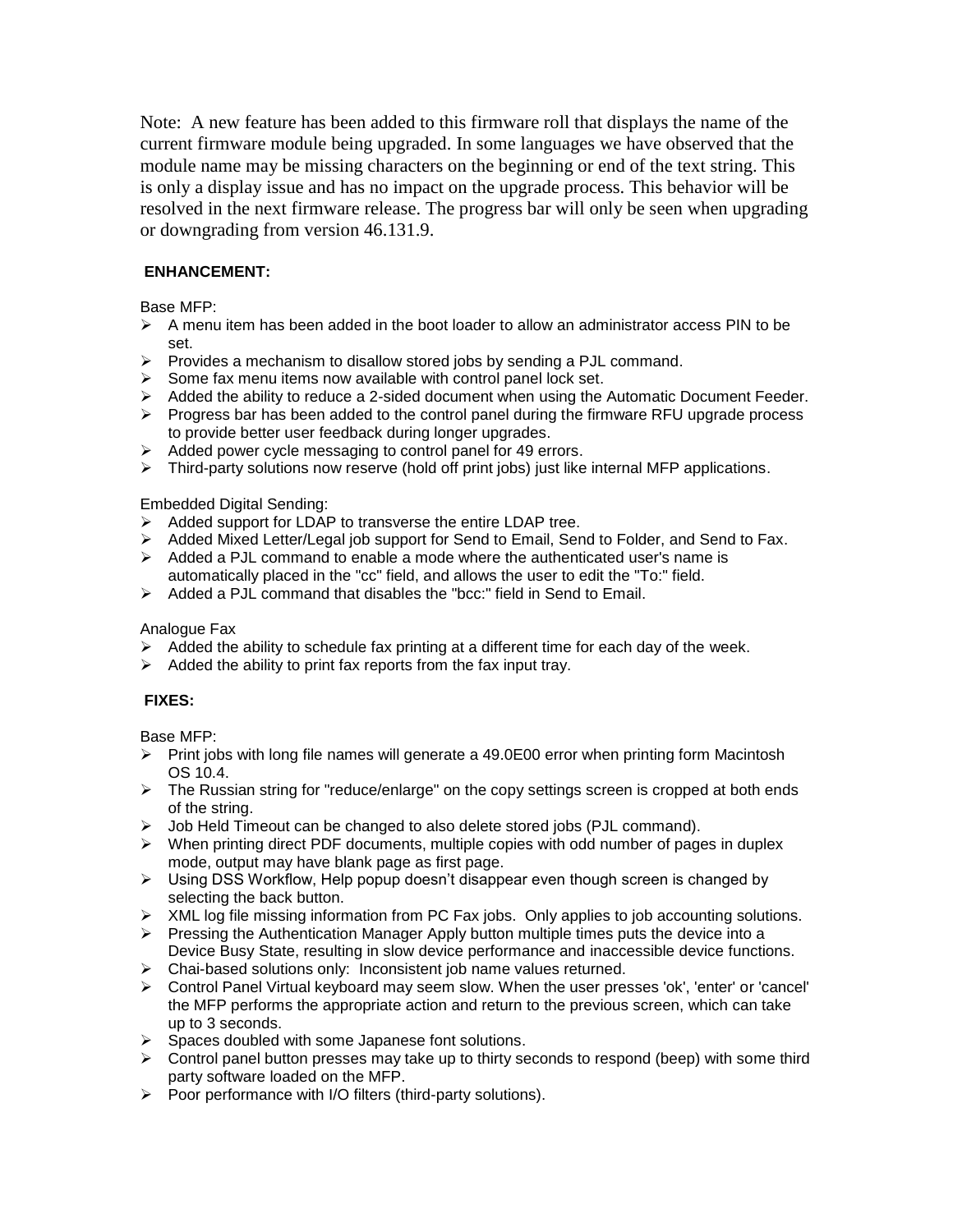- $\triangleright$  49.4C02 Service Error may occur when MFP is powered on with Jobs in HP-UX print queues.
- $\triangleright$  Menu screen may be available to unauthenticated users.
- > Duplex Job Mode scaling job from ADF gives error, but scales anyway.
- $\geq$  30.01.10 ADF Fan Error is not reported after power cycle.
- ▶ Replace Check Cables message with 30.xxxx error message.
- $\geq$  30.1.25 Scan Failure while ADF output bin full sensor triggered at the commencement of a scan.
- $\triangleright$  German language cleaning page has incorrect translations.
- $\triangleright$  Control panel led diagnostics in the Spanish language both say Start = green.
- Letter "L" for Liechtenstein under AFAX Location on the MFP is missing in Portuguese.
- $\triangleright$  Hungarian language Help "What is this" when in fax component is in English.
- $\triangleright$  When in the PC Fax Send menu options are Disabled/Enabled instead of Disable/Enable in English.
- Executization errors in Kerberos error message in French and Spanish.
- Extra parenthesis displayed on Finnish language Restrict Color settings.
- $\triangleright$  Display errors with language set to Czech.
- $\triangleright$  The translation for the "paper handling configuration page" into German language is wrong.
- $\triangleright$  Updated instructions for registration adjustment pages, instructions are now correct.
- $\triangleright$  When using CLJ4730mfpthe Print Quality troubleshooting page, instructions are for the CLJ4700.
- Possible user interface hang or crash when background buttons are pressed quickly after a failed home screen authentication.
- Control Panel "OK" button for Spanish Localization is in English.
- 49.4C02 or 4C06 error may occur while randomly accessing control panel during send to network folder.
- $\triangleright$  MENU items disappear when device function is configured through LDAP bind method.
- $\triangleright$  Alert message for ordering staples has the wrong P/N.
- $\triangleright$  Disable Direct Ports option does not disable the parallel port.
- Chai-based solutions only: Slow printing from Job JNI.
- $\triangleright$  Changing from DHCP to Manual, then changing IP address twice may cause a 49.4C02 error.
- $\triangleright$  When authenticated Color Access Control is enabled, application and user information may be incorrect in the Color Usage Job log.
- ▶ Restrict Color page in German language does not display Color Usage Job Log link.
- $\triangleright$  An entry containing a hyphen is not accepted in Restrict Color username and application fields.

Embedded Digital Sending:

- > Invalid characters  $(\nabla, \vec{r}, \vec{r})$ , etc....)are being allowed for Filenames after you enter special or ALT characters. This is being allowed for DSS Folder and Embedded Send to Network Folder.
- ▶ Create Directory Based On Username Missing Files.
- $\triangleright$  Slow send to FTP with third party applications loaded on the MFP.
- $\triangleright$  Poor performance for 1-bit mixed mode TIFF/MTIFF jobs.
- $\triangleright$  Added email alert support for SMTP servers that require authentication.
- $\triangleright$  The message "Kerberos Server Not Found" may appear when configuring Embedded Kerberos Authentication with the Default Realm as the Kerberos Domain Controller and authenticate at the MFP control panel.
- Embedded Kerberos Authentication Not Passing Credentials To SMTP Gateway.

- $\triangleright$  Possible fax errors with Avaya PBX systems.
- $\triangleright$  Character limit for length of fax COMPANY NAME field varies from component to component. It is now standard at 30 characters.
- $\triangleright$  PC Fax Send driver sends a fax, even though fax is disabled with DSS.
- $\triangleright$  Analog fax card is not disabled during secure disk erase.
- $\triangleright$  Analog fax modem may not upgrade firmware correctly.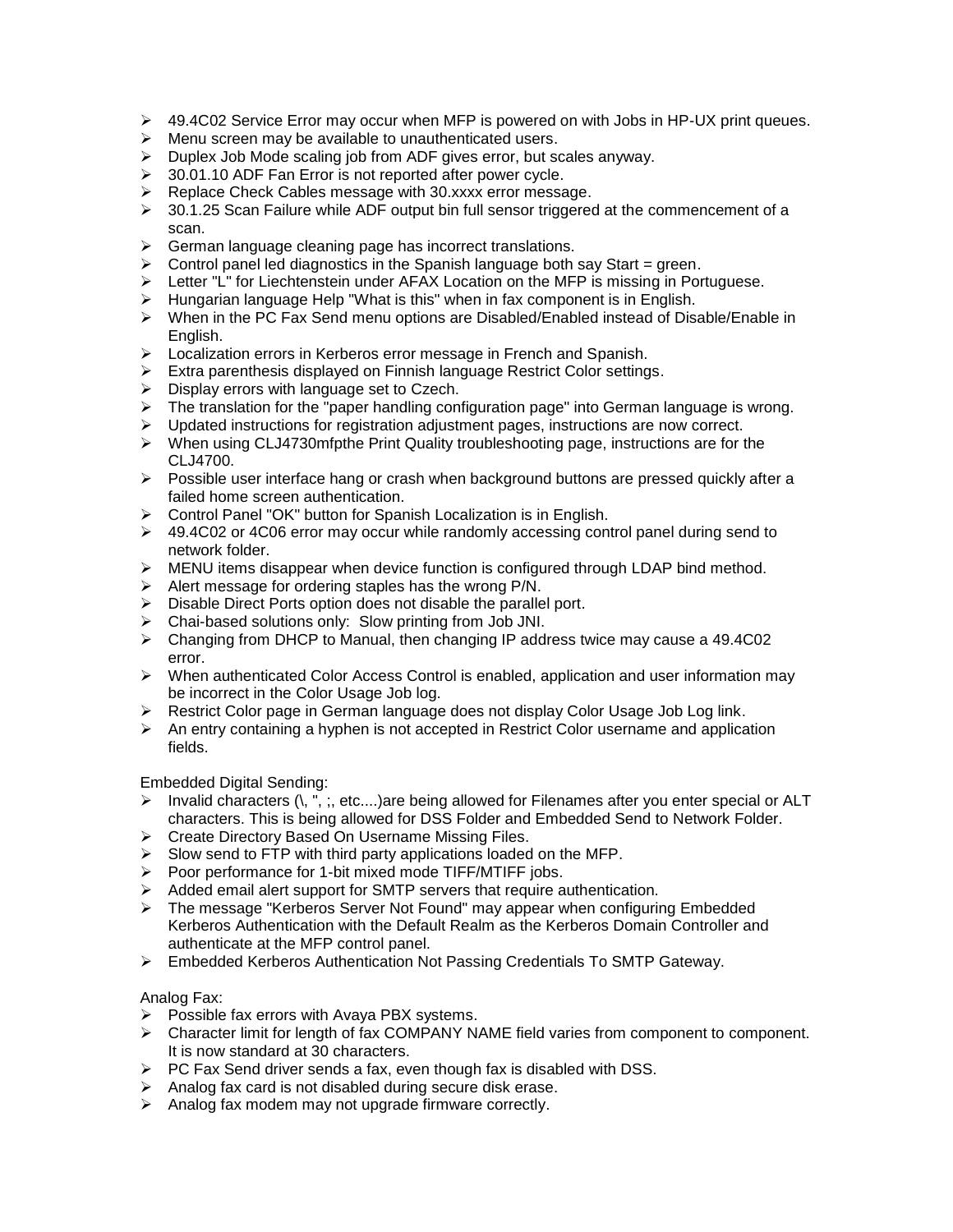- $\triangleright$  Setting Country Code to Morocco, the default rings to answer is set to 0 instead of 3.
- PC Fax Send entry on Fax Accessory Configuration Page prints with space-colon instead of colon-space.
- $\triangleright$  Added analog fax multitech debug commands T.30 portion.
- $\triangleright$  LAN fax dialing sequences can now be hidden when using DSS.

Upgraded component firmware:

 $\triangleright$  No user-perceivable changes.

#### Current firmware revisions included in this firmware bundle (Version 46.131.9) **DEVICE FIRMWARE REVISION**

| <b>CLJ4730mfp Series Printers</b>         | 46.131.9                      |
|-------------------------------------------|-------------------------------|
|                                           | (Datecode: 20060629 46.131.9) |
| 500 sheet stapler/stacker (Q7521A/Q5691A) | [MP04.22]                     |
| 700 sheet 3-bin mailbox (Q7523A/Q5692A)   | [MP04.15]                     |
| <b>Embedded JetDirect</b>                 | V.28.64.FF                    |
| Copy Processor Board                      | 1.031(2.0)                    |
| <b>Scanner Control Board</b>              | <b>CMNPSL 27</b>              |
| Analog Fax Accessory (Q3701A)             | 2.327                         |
| <b>DC Controller</b>                      | 3D                            |

# **FIXES AND ENHANCEMENTS PROVIDED WITH PREVIOUS FIRMWARE REVISIONS:**

NOTE: ALL IMPROVEMENTS WITH PREVIOUS REVISIONS OF FIRMWARE ARE INCLUDED WITHIN THE MOST CURRENT REVISIONS

You may see improvements for the problems mentioned below by updating your MFP's firmware with revision **46.121.2**

FIRMWARE DATECODE: **20060214 46.121.2**

#### **ENHANCEMENT:**

- COLOR INTERNAL PAGES NOW PRINT IN BLACK AND WHITE.
- $\triangleright$  Added Embedded Kerberos Authentication.
- $\triangleright$  Added Color Access Control print capabilities.
- $\triangleright$  Added PC Fax functionality.
- > Improved Authentication Management & Authentication Clean Up processes.
- $\triangleright$  Added indicator for custom color tables on the Configuration Page.
- $\triangleright$  Copy Scale-to Fit setting can now be set as default.
- $\triangleright$  Added the ability to configure SMTP and LDAP server hostnames from Embedded Web Server.

Send to Email

 $\triangleright$  Change version of PDF generated in digital sending (email, folder, workflow) from 1.2 to 1.4.

Embedded Analogue Fax

 $\triangleright$  Fax Resolution can now be set per Job.

## **FIXES:**

Base MFP: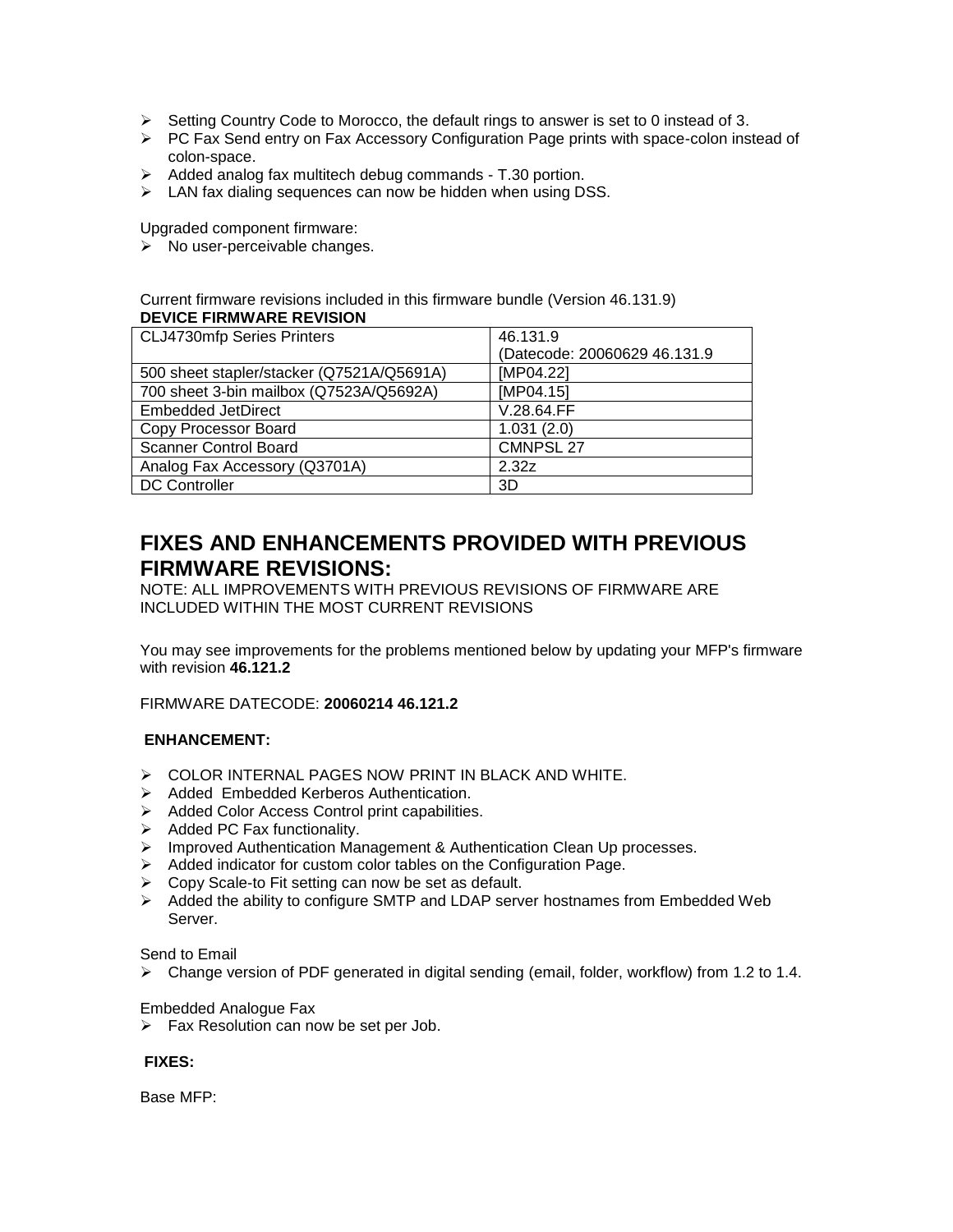- $\geq$  49.00FF when receiving multi line response from SMTP servers.
- **► 49.4C06 may occur when pressing Log-out button in Authentication Manager Using Walkup** Authentication: "Login Failed, Invalid User credentials" popup window may not pop-up in some situations.
- $\triangleright$  49.4C06 with multiple presses of the Reset button using Securejet may occur.
- May see 49.4c02 or 49.4c06 Service errors or UI Hangs/Crashes when background buttons are pressed quickly after failed Home screen enabled with any authenticator (e.g. LDAP, Kerberos, Securejet…)
- $\geq$  49.4C06 may occur when performing firmware upgrade.
- $\triangleright$  49.4C02 may occur using Web Jetadmin 8.0 when group configuring devices with Authentication Manager Applet loaded if one or more of the devices does not have AM Applet loaded.
- $\geq$  49.4C02 while deleting speed dial entries in fax feature.
- $\triangleright$  49.4C02 on reset or timeout while "Authentication Method Not Found" message is displayed.
- $\geq$  49.4CF0 may occur when a large (259 page) pc fax job is sent followed by a few small pc fax jobs.
- ▶ 49.5001 may encounter memory resources error with 3rd party applications loaded.
- > 49.0E00 at the printer when printing from Mac OS 10.4 with long file names.
- $\triangleright$  PJL/PCL file from IDPS doesn't print, printer says processing job then returns to Idle status.
- $\triangleright$  Slow printing behavior from Tray 4.
- $\triangleright$  The "Restrict Color" setting are not reset when restore factory defaults are selected in the Control Panel.
- $\triangleright$  When Enable Pin authentication for color copy is set, PIN authentication screen may not be presented.
- $\triangleright$  Pressing Reset on PIN Authentication screen returns user to Copy, not Home screen.
- > The help displayed for "Cancel" button is not correct.
- $\triangleright$  Insertion point does not always match the selected number when using accelerated scrolling in the Fax menu.
- > MFP may resolve invalid network time server hostnames to bogus IP addresses.
- $\triangleright$  Updates were made to the internal color tables.
- ▶ Color Usage Job Log does not show user and application name for stored jobs.
- $\triangleright$  Letter originals copied from the glass print on legal when mixed media is set.
- $\triangleright$  Screen refresh issue when changing from Securejet to MFP user interface.
- $\triangleright$  Password in plain text may flash on screen after walkup authentication.
- $\triangleright$  UI Freeze on Fax dialog after using scroll down button with Fax Number Confirmation Enabled.
- $\triangleright$  During Job Mode, the Scan Next screen times out even though another paper size is selected within the inactivity time.
- $\triangleright$  Multiple localization issues have been resolved.
- $\triangleright$  Copy calibration issue causes Dark Blurry Copies.
- May see hangs when "Processing Complete" event is displayed during scan or copy jobs.
- $\triangleright$  Device may crash or hang using the application Canvas.

Embedded Digital Sending:

- $\triangleright$  Addressing check box may be turned on when MFP is rebooted or service restarted.
- $\triangleright$  Email FROM address may be cleared and locked after AutoStore send.
- $\triangleright$  In send-to-email, if the sender's address is configured to be locked the FROM address may not be locked right after a reboot.
- $\triangleright$  Polling service may not work properly.
- ▶ 49.4C02 error after changing WINS via EWS during Send to Folder job.

DSS

 $\triangleright$  Switching from PIN Authentication to DSS Authentication, DSS Authentication does not initially appear.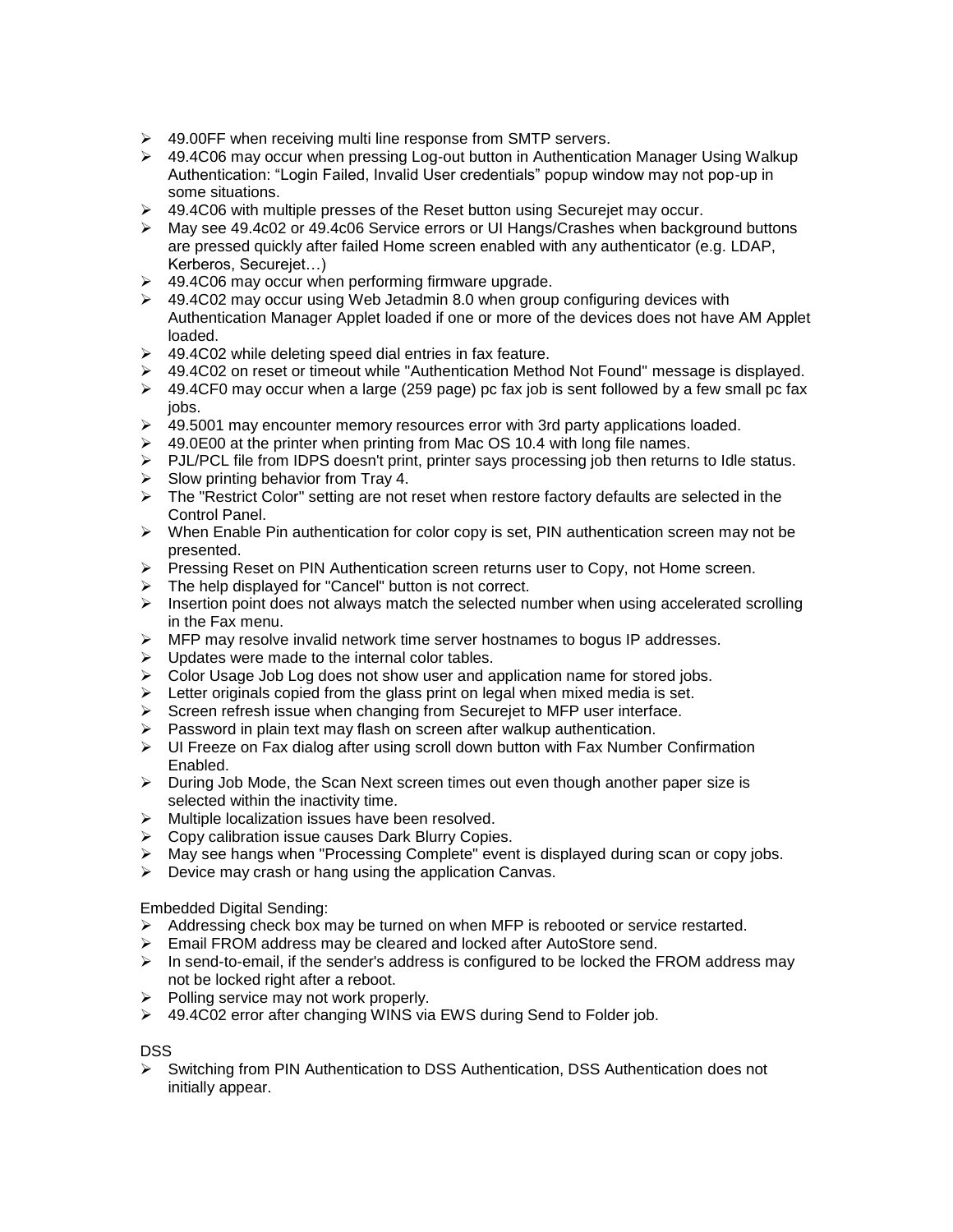- $\triangleright$  Mysterious error message may appear when attaching device to DSS if authentication is configured.
- Loading AutoStore may produce 95 errors in event log.
- $\triangleright$  Authentication settings lost for AutoStore when upgrading to latest release

Analog Fax:

- $\geq$  49.6A08 Modem Failure / Compression error sending LGL fax in standard resolution.
- $\triangleright$  PC FAX jobs with email Address of 256 characters, PC Fax will be sent successfully. 49.4C06 error occurs When email Notification is sent.
- > Time stamp is in MM:SS and not HH:MM:SS
- Entering Dialing Prefix through the MFP Accepts 50 Characters whereas through EWS it accepts only 49.
- $\triangleright$  Default PC Fax value is set to Disabled.
- Configuration Page shows RING BURST OFF TIME setting twice.
- $\triangleright$  Company name in the Fax header is truncated to 19 characters.
- $\triangleright$  Fax Confirmation Page may print the phone number and user access code

Upgraded component firmware:

- **▶ DC Controller rolled to version 3D** 
	- **Fixed issue with tray 2 pickup motor causing 4800 Hz noise during first portion of** sleep mode .

Copy Processor Board - CPB FW rolled to version 1.028 (2.0)

 Increased home position delay timeout, reducing the frequency of 30.1.8 errors reported.

Previous firmware revisions included in this firmware bundle (Version 46.121.2) **DEVICE FIRMWARE REVISION**

| <b>CLJ4730mfp Series Printers</b>         | 46.121.2                      |
|-------------------------------------------|-------------------------------|
|                                           | (Datecode: 20060214 46.121.2) |
| 500 sheet stapler/stacker (Q7521A/Q5691A) | MP04.22                       |
| 700 sheet 3-bin mailbox (Q7523A/Q5692A)   | MP04.15                       |
| <b>Embedded JetDirect</b>                 | V.28.62.FF                    |
| Copy Processor Board                      | 1.028(2.0)                    |
| <b>Scanner Control Board</b>              | <b>CMNPSL 27</b>              |
| Analog Fax Accessory (Q3701A)             | 2.32w                         |
| <b>DC Controller</b>                      | 3D                            |

# **FIXES AND ENHANCEMENTS PROVIDED WITH PREVIOUS FIRMWARE REVISIONS:**

NOTE: ALL IMPROVEMENTS WITH PREVIOUS REVISIONS OF FIRMWARE ARE INCLUDED WITHIN THE MOST CURRENT REVISIONS

You may see improvements for the problems mentioned below by updating your MFP's firmware with revision "**20051001 46.111.9**"

## **ENHANCEMENT:**

\* No enhancements made to this version

#### **FIXES:**

Base MFP:  $\triangleright$  No user-perceivable changes.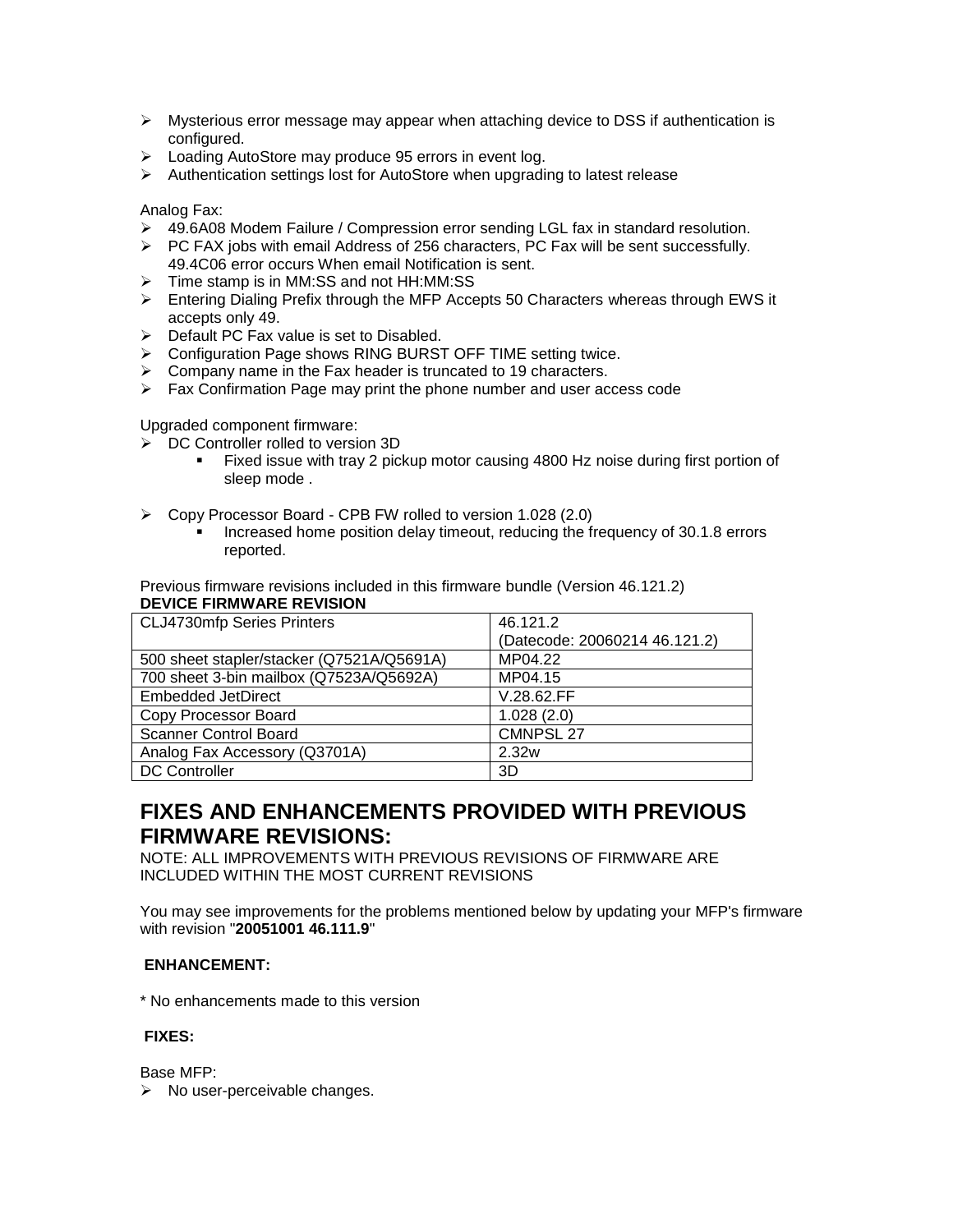Embedded Digital Sending:

 $\triangleright$  No user-perceivable changes.

Analog Fax:

 $\triangleright$  No user-perceivable changes.

JetDirect Inside:

 $\triangleright$  No user-perceivable changes.

DC Controller:

- 49.2107 error after pressing the "STOP" button.
- $\geq$  59.C0 error occurs coming out of sleep mode.

#### Previous firmware revisions included in this firmware bundle (Version 46.111.9) **DEVICE FIRMWARE REVISION**

| <b>CLJ4730mfp Series Printers</b>         | 46.111.9                      |
|-------------------------------------------|-------------------------------|
|                                           | (Datecode: 20051108 46.111.9) |
| 500 sheet stapler/stacker (Q7521A/Q5691A) | MP04.22                       |
| 700 sheet 3-bin mailbox (Q7523A/Q5692A)   | MP04.15                       |
| <b>Embedded JetDirect</b>                 | V.28.62.FF                    |
| Copy Processor Board                      | 1.025(2.0)                    |
| <b>Scanner Control Board</b>              | <b>CMNPSL 27</b>              |
| Analog Fax Accessory (Q3701A)             | 2.32w                         |
| <b>DC Controller</b>                      | ЗC                            |

# **FIXES AND ENHANCEMENTS PROVIDED WITH PREVIOUS FIRMWARE REVISIONS:**

NOTE: ALL IMPROVEMENTS WITH PREVIOUS REVISIONS OF FIRMWARE ARE INCLUDED WITHIN THE MOST CURRENT REVISIONS

You may see improvements for the problems mentioned below by updating your MFP's firmware with revision "**20051001 46.111.8**"

## **ENHANCMENT:**

Base MFP:

- $\triangleright$  Added the secure file erase mode setting in the printed configuration page and Embedded Web Server configuration page.
- Changing Turkish Keyboard layout to Turkish Q setup.
- $\triangleright$  A new keyboard layout was added that provides French language with a QWERTY layout.
- $\triangleright$  Added the ability to mix originals from the ADF and glass in job mode.
- Two-level PIN authentication has been added to control access to mfp features, like color copy and send functions.
- $\triangleright$  Added Alternate Letterhead Mode (ALM) for copying. Enabling this mode causes all copy jobs to go through the duplex paper path, allowing preprinted media to be loaded the same way in the input tray for simplex and duplex printing. Simplex printing runs at half speed (same number of sheets per minute as duplex) in this mode.
- $\triangleright$  Added third party chai support of host USB port.
- $\triangleright$  Increased job storage limits on hard disk from 100 to 300.
- $\triangleright$  Added one additional symbol set to support internal Hebrew fonts.

Embedded Digital Sending:

- $\triangleright$  Added the ability to send to a network folder.
- Added the prompt "Add To Local Address Book?".
- $\triangleright$  Added the ability to compress MTIFF/TIFF with new JPEG compression format.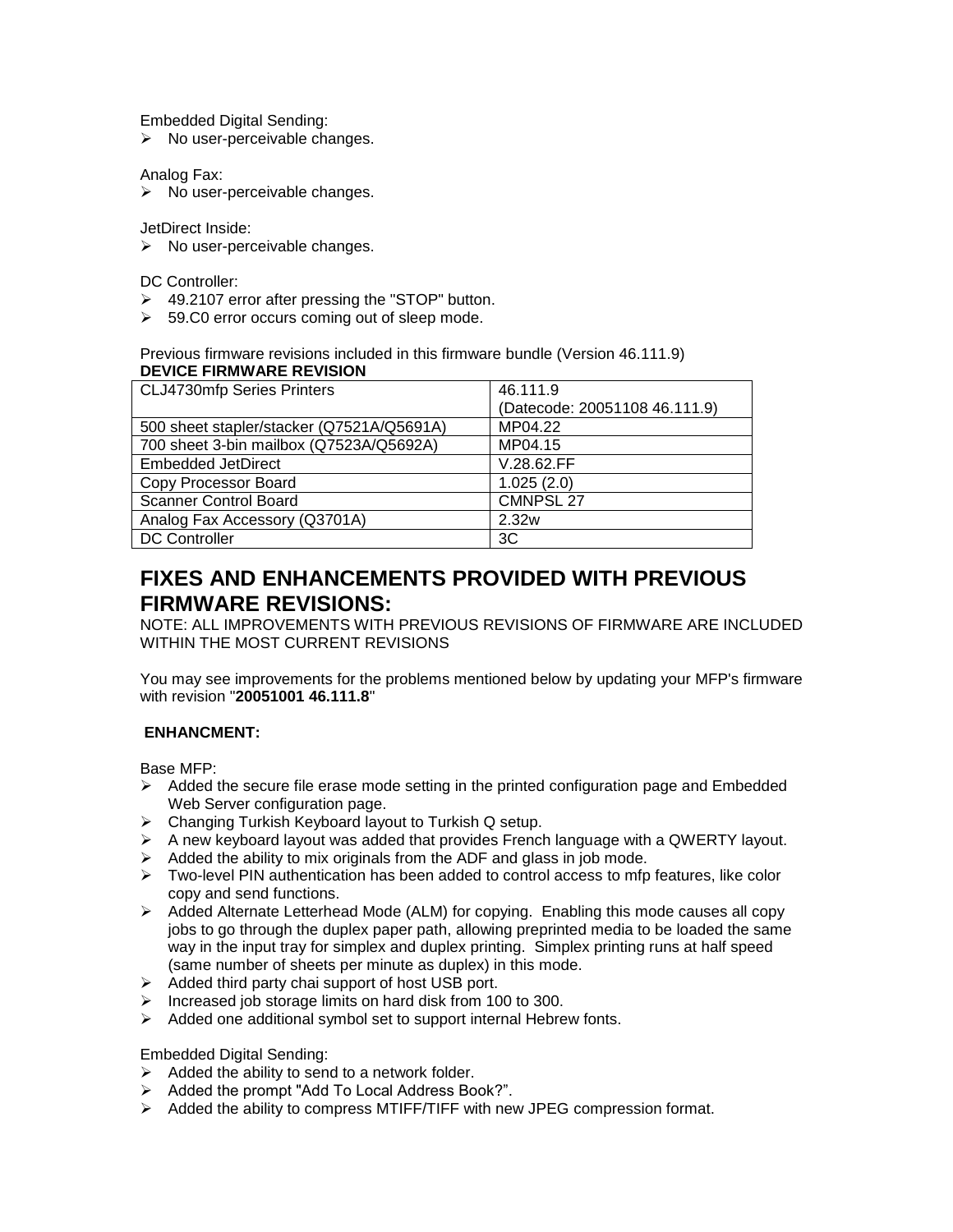- $\triangleright$  A mode was added to automatically fill in the To: field with the same entry as the From: field, and not allow other entries. This is only used by specific enterprise customers, and is set via a PJL file.
- $\triangleright$  Added embedded SMTP authentication.
- $\triangleright$  Added image file naming for send to email (for third party software only).
- $\triangleright$  Enabled file naming on per folder basis.
- $\triangleright$  Added support for SSL over LDAP. This support is provided via the JetDirect interface and provides encryption for embedded LDAP Addressing as well as embedded LDAP Authentication.
- $\triangleright$  Added support for embedded LDAP Authentication.

## Analog Fax:

- $\triangleright$  Added the ability to require fax numbers to be entered twice. This is only used by specific enterprise customers.
- $\triangleright$  Improved access to fax confirmation reports.
- $\triangleright$  Added capability to easily delete one number out of a speed dial list without removing the entire list.
- $\triangleright$  Added Sending fax page X of Y (To:<phone number>) to control panel while sending fax.
- $\triangleright$  Added the ability to add an entry to a Speed Dial list after it has been saved.
- $\triangleright$  Added the ability to access speed dials from the main fax screen.
- $\triangleright$  The Stop button can now be used to cancel a fax.

JetDirect Inside:

- $\triangleright$  Enhanced SSL proxy functionality.
- $\triangleright$  Increased the number of UDP sockets for third party solutions.

## **FIXES:**

Base MFP:

- $\triangleright$  Minor localization errors
- $\triangleright$  49.00FF error may occur when copying duplex Letter pages from the ADF to a stored job.
- $\triangleright$  Internal clock drifts during power save.
- $\triangleright$  Clock drift correction not working as expected.
- $\triangleright$  Requesting a menu map during warm up, then selecting Cancel before anything prints may cause a 49.4C02 error.
- $\triangleright$  Multiple media size and type prompts appear when selecting size and type.
- $\triangleright$  Scanner calibration fails when following instructions on the control panel.
- $\triangleright$  Color toner page counts increase when printing grayscale documents.
- $\triangleright$  Control panel help procedure does not resolve 60.02 error.
- $\triangleright$  Bad DNS or hostname causes control panel hang.
- $\triangleright$  Missing latin-4 symbol set data for UFST 4.6.
- Mixed Letter/Legal copy job can cause "Processing...." hang.
- When the Sleep mode is OFF , the Back light turns off after 60 minutes. Then sleep key does not respond.
- $\triangleright$  Large jobs containing JPEG files may fail to print.
- $\triangleright$  Selecting Mixed Media when default copy paper size is not auto may result in a 49.4C02 error.
- $\triangleright$  Sending jobs via Embedded E-Mail, Embedded Send to Folder or Fax, the 'bytes' field in the EWS device log is blank.
- $\triangleright$  Corrected the situation where book copy and job mode were used while the ADF had paper loaded. An incorrect message would appear.
- $\triangleright$  MFP will not go into sleep mode when the sleep button is pressed. May be the result of inability to communicate with LDAP server.
- EWS configuration page may indicate incorrect status of Card Slot 2.

Embedded Digital Sending: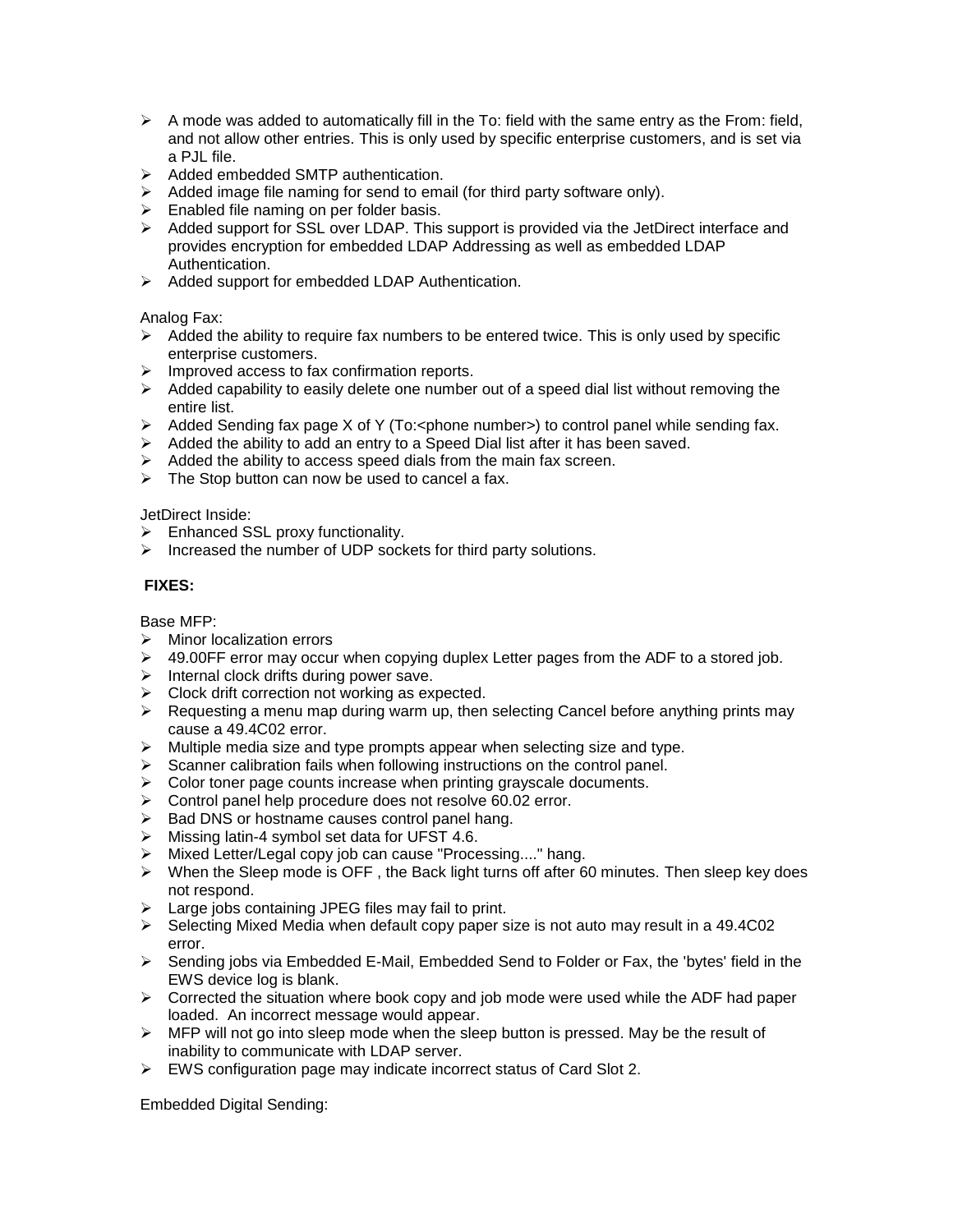- $\triangleright$  MFP polls the SMTP gateway every 60 seconds, which may fill the SMTP server log files.
- $\triangleright$  MFP does not issue an SMTP QUIT command.
- Applying DSS authentication settings clear embedded LDAP authentication settings.
- $\triangleright$  Unable to select email address to delete after deleting address in address book edit.
- $\triangleright$  Test LDAP Settings uses 1 second timeout rather than selected value.
- $\triangleright$  Possible 68 errors if unit is powered down too soon after changing DSS settings.
- $\triangleright$  Possible 86.1B8E errors when selecting multiple email destinations from a very large LDAP address book.
- $\triangleright$  The email keyboard screen can stop responding to the OK and CANCEL buttons.
- May not be able to add the CLJ4730mfp to DSS.
- $\triangleright$  When trying to verify or send to an printer via FTP, the verification or job will not succeed.
- $\triangleright$  Corrected the file size for send to FTP/Folder logs to include all the pages for JPEG and TIFF files.
- $\triangleright$  Error may occur when the search root is left blank for LDAP.
- $\triangleright$  When using LDAP Authentication and send-to-workflow the name of the logged-in user is not published in the XML file.

Analog Fax:

- $\triangleright$  Fax continues to receive calls after being disabled via DSS, until power cycled.
- Norwegian, Danish, and German characters don't appear correctly on the fax header.
- Fax recipients entered in the SEARCH PHONE BOOK screen are being duplicated after exiting PHONE BOOK.
- $\triangleright$  Possible 49.6AXX error when faxing to a LanFax server.
- $\triangleright$  With language set to French, email fax notification may indicate failure when fax was successful.
- $\triangleright$  Possible 49.4C02 or 49.4C06 error when scrolling the fax address book.
- $\triangleright$  Possible 49.4c04 error may occur when receiving a corrupted fax.
- $\triangleright$  Fax confirmation reports may print without a thumbnail image.
- $\triangleright$  Quick power cycle can cause the Fax to show "Configure Fax" button. Pressing button does nothing.
- $\triangleright$  If a stack of documents is faxed to a destination fax machine and an error occurs after the first page is sent, but before the last is sent, the whole stack is resent.

JetDirect Inside:

 $\triangleright$  No user-perceivable changes.

Previous firmware revisions included in this firmware bundle (Version 46.111.8)

#### **DEVICE FIRMWARE REVISION**

| <b>CLJ4730mfp Series Printers</b>         | 46.111.8                      |
|-------------------------------------------|-------------------------------|
|                                           | (Datecode: 20051001 46.111.8) |
| 500 sheet stapler/stacker (Q7521A/Q5691A) | MP04.22                       |
| 700 sheet 3-bin mailbox (Q7523A/Q5692A)   | MP04.15                       |
| <b>Embedded JetDirect</b>                 | V.28.62.FF                    |
| Copy Processor Board                      | 1.025(2.0)                    |
| <b>Scanner Control Board</b>              | <b>CMNPSL 27</b>              |
| Analog Fax Accessory (Q3701A)             | 2.32w                         |
| <b>DC Controller</b>                      | 36                            |

# **FIXES AND ENHANCEMENTS PROVIDED WITH PREVIOUS FIRMWARE REVISIONS:**

NOTE: ALL IMPROVEMENTS WITH PREVIOUS REVISIONS OF FIRMWARE ARE INCLUDED WITHIN THE MOST CURRENT REVISIONS

The previous firmware revision, **46.032.0**, was the initial release version for the CLJ4730mfp.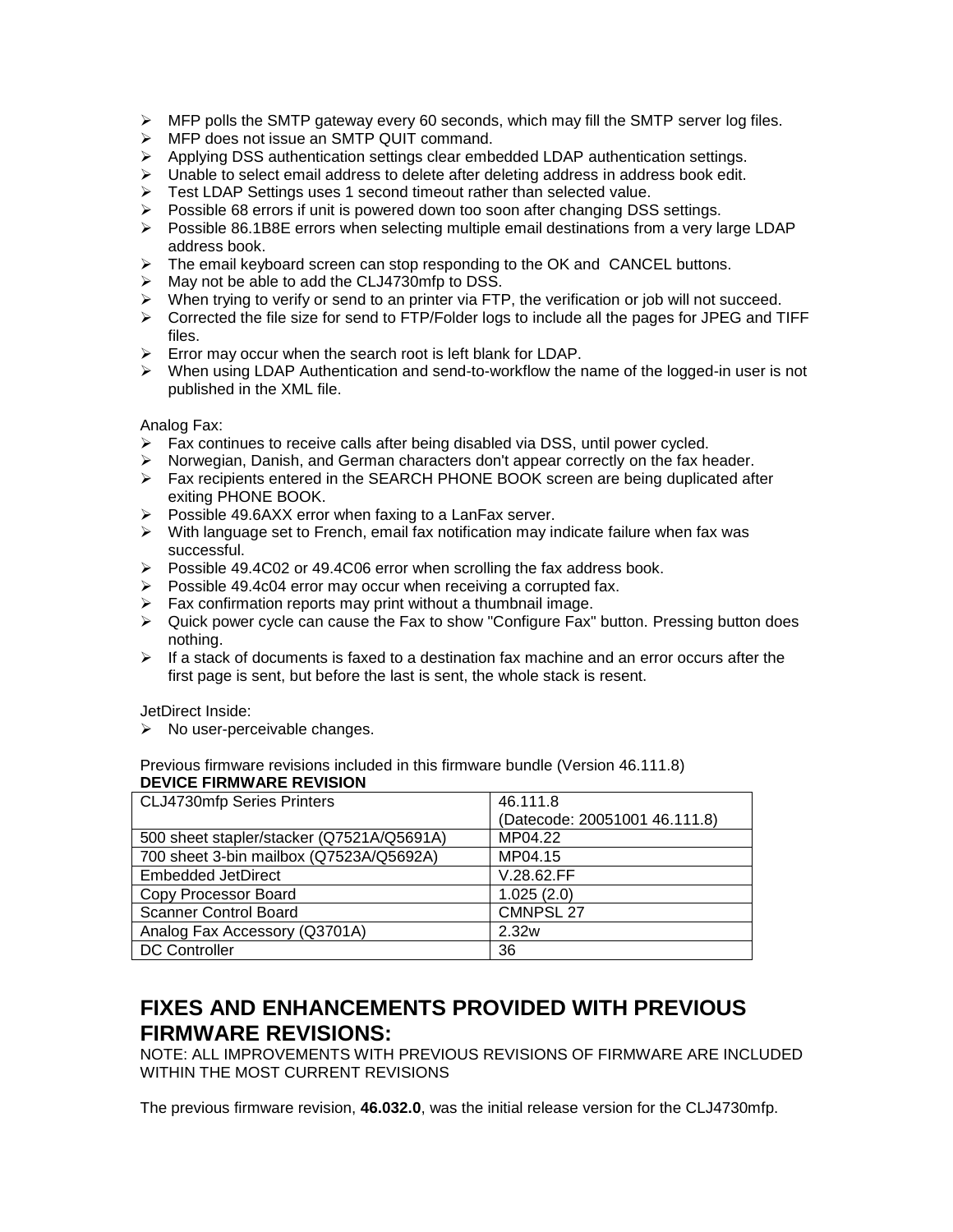# **Installation Instructions**

**NOTE**: Please be aware that an update in some circumstance may require approximately ten minutes to complete.

## **-- Upgrading firmware to a single device --**

You can send an .RFU update to a device at any time; the device will wait for all I/O channels to become idle before cycling power.

Please print a configuration page prior to performing any firmware update. To print the configuration page:

- 1. Go to the printer's control panel.
- 2. Press the green checkmark button.
- 3. Use the arrow keys and select the "INFORMATION" selection on the control panel.
- 4. Use the arrow keys and select the "PRINT CONFIGURATION" selection.
- 5. Press the green checkmark button to print the Configuration Page.

On the printed CONFIGURATION page look in the section marked "Device Information" for the firmware date code. The firmware date code will look something like this: **20051001 46.111.8**

**NOTE**: If the firmware update involves a change in the format of NVRAM, the NVRAM settings will be lost and must be set again by the customer.

The elapsed time for an update depends on the I/O transfer time as well as the time that it takes for the printer to reinitialize. The I/O transfer time will depend on a number of things including the speed of the host computer sending the update and the I/O method (parallel, or network).

The re-initialization time will depend on the specific hardware configuration of the printer, such as the number of EIO devices installed, the presence of external paper handling devices, and the amount of memory installed. Finally, any print jobs ahead of the .RFU job in the queue will be printed before the .RFU update is processed.

**NOTE**: When the upgrade process has completed the printer will reboot. Once the printer is back online, print a Configuration Page and verify that the new firmware has been installed.

## **-- Using FTP from Internet Explorer --**

Take note of the TCP/IP address on the configuration pages.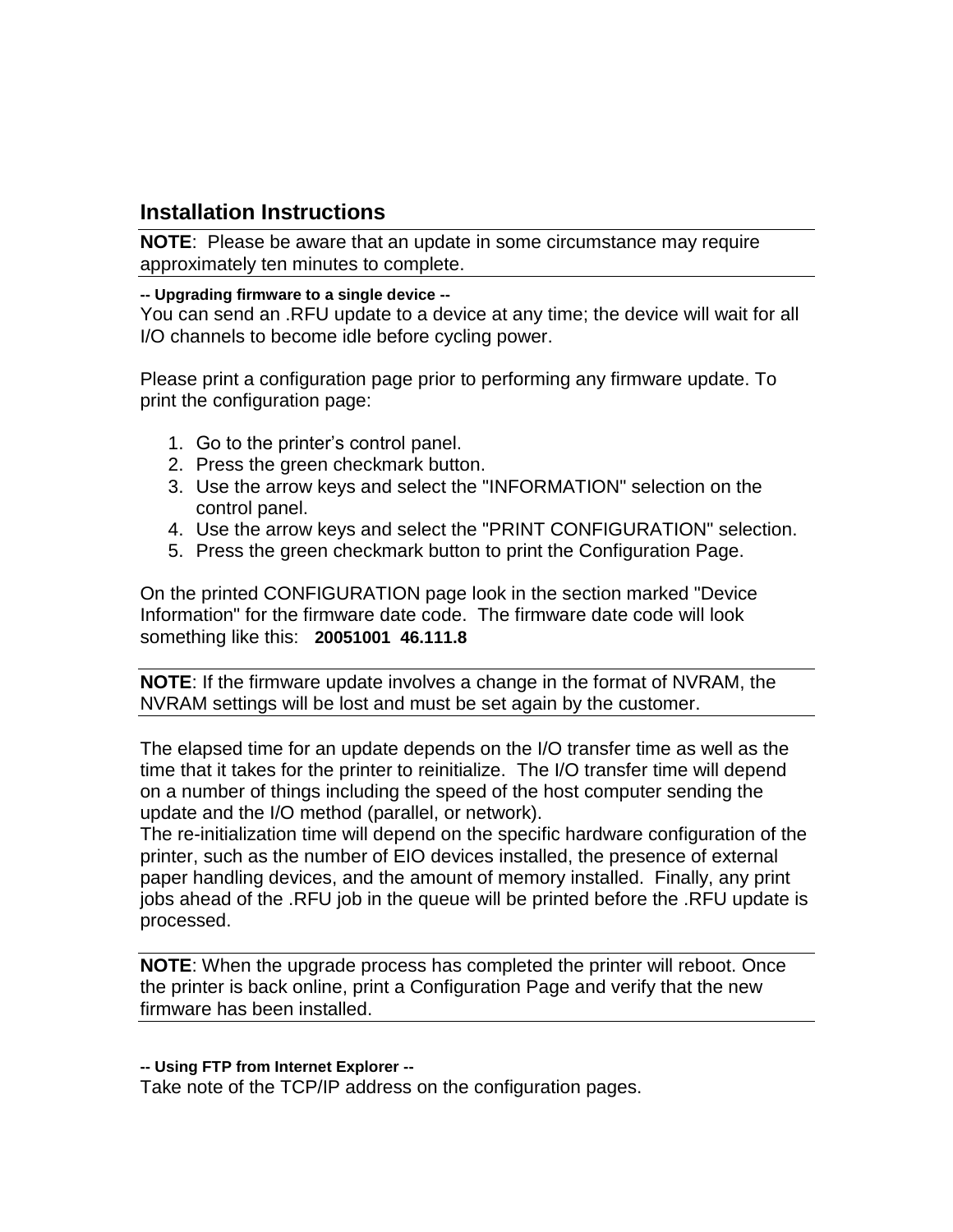**NOTE**: This method is not recommended if Internet Explorer 7 is installed on your pc due to frequent FTP timeouts. A stand-alone FTP client program is recommended.

- 1. Insure the "Enable folder view for FTP sites" box is checked on the Advanced tab under Tools/Internet Options.
- 2. Open the browser and type ftp://192.168.0.90 (this is an example).
- 3. Use the TCP/IP address of the printer from step 1). The display will show a folder labeled Port 1.
- 4. Open Windows Explorer and navigate to the directory where the .rfu file is located.
- 5. Drag the rfu file from Windows Explorer to the Port 1 folder in step 2.
- 6. Verify the printer's control panel displays "Performing Upgrade"

**NOTE**: When the upgrade process has completed the printer will reboot. Once the printer is back online, print a Configuration Page and verify that the new firmware has been installed.

## **For Windows Systems:**

If the device is shared on the network, then the following command can be issued from a command prompt:

## *copy /b FILENAME \\SHARENAME\PRINTERNAME*

where FILENAME is the name of the .RFU file, <SHARENAME> is the name of the machine, from which the printer is being shared, and <PRINTERNAME> is the printer's share name (do not type the angle brackets).

If the device is attached locally, then the .RFU file can be sent directly to the printer with a COPY command from a command prompt or DOS window:

## *copy /b FILENAME PORTNAME*

where <FILENAME> is the name of the .RFU file and <PORTNAME> is the name of the appropriate device port (such as LPT1).

The following can be set on the computer to help address a timeout message that may occur during an update:

From a command prompt or DOS window type the following command and press the enter key:

## *Mode lpt1:,,p*

If the device is attached to a parallel port other than LPT1, then substitute the proper LPT port number in the MODE command. Once this command has been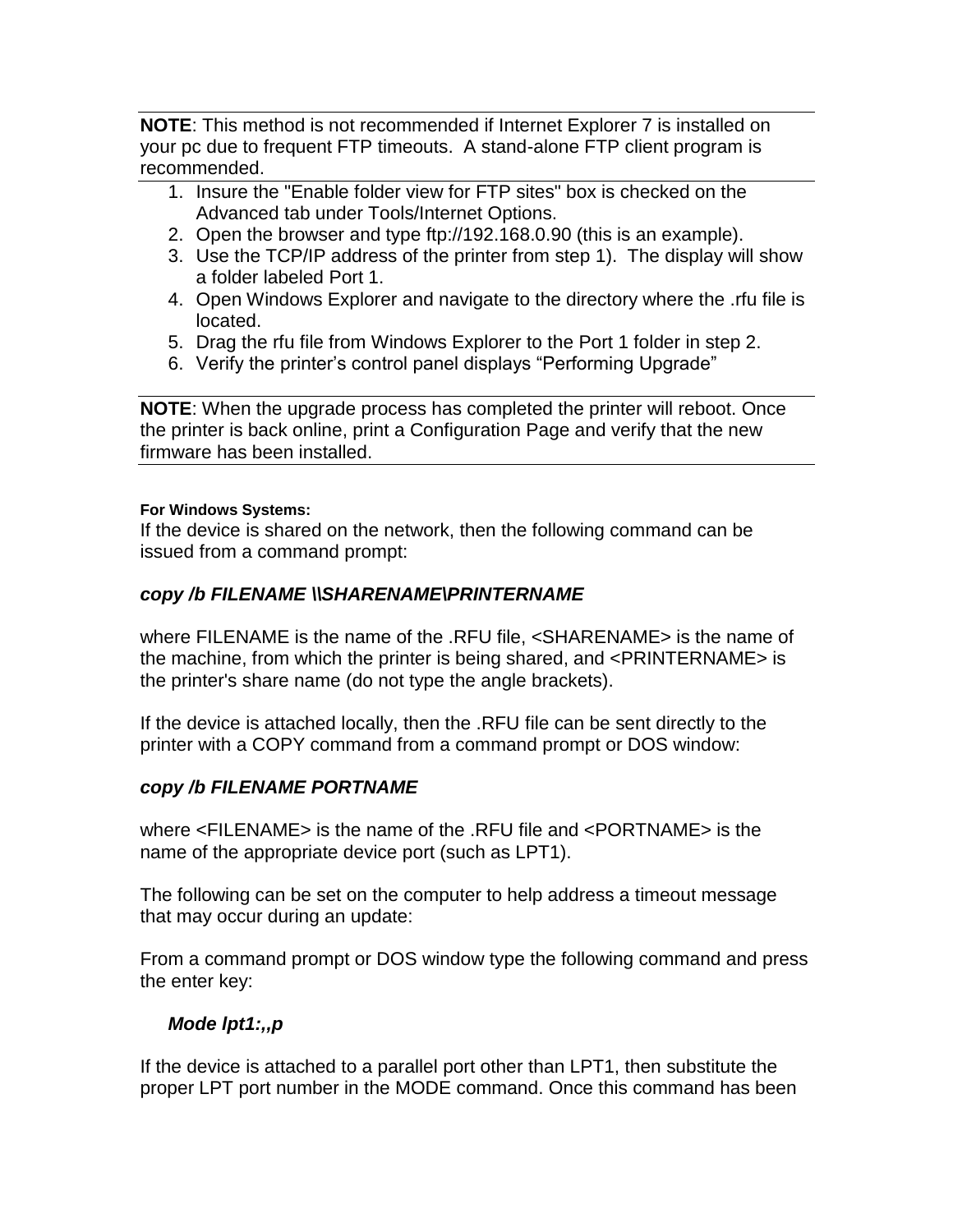set the file can then be copied to the printer with the above mentioned COPY command.

**NOTE**: When the upgrade process has completed the Printer will reboot. Once the printer is back online, print a Configuration Page and verify that the new firmware has been installed.

## **Using FTP:**

If your HP Color LaserJet printer uses a direct network connection, you can use file transfer protocol (FTP) to update your HP Color LaserJet firmware. Take note of the TCP/IP address on the configuration pages.

**NOTE**: Make sure that the printer is not in Powersave mode. Also make sure that any error messages are cleared from the control panel display.

- 1. Open a DOS command window on your computer.
- 2. Type ftp <TCP/IP PRINTER ADDRESS>(for example, if the TCP/IP address is 192.168.0.90, type ftp 192.168.0.90).
- 3. Press ENTER on the keyboard.
- 4. When prompted for user name and password press ENTER for each.
- 5. Type *bin* at the >prompt.
- 6. Press ENTER.
- 7. Type: put <path> where <path> is the location where the .RFU file was downloaded from the Web. For example, type:

## *put C:\CLJXXXX\cljXXXXFW.RFU*

- 8. Press ENTER.
- 9. Type "bye" at the command prompt once the download process begins and the firmware is updated on the printer
- 10.Press ENTER to exit the FTP session.

**NOTE**: When the upgrade process has completed the printer will reboot. Once the printer is back online, print a Configuration Page and verify that the new firmware has been installed.

## **For Unix systems:**

Any method that delivers the .RFU file to the printer will work, including:

## *\$ cp /home/yourmachine/FILENAME /dev/ <XXXX>*

where XXXX is the appropriate parallel device; and where /home/yourmachine/FILENAME contains the .RFU file.

**For Macintosh systems:**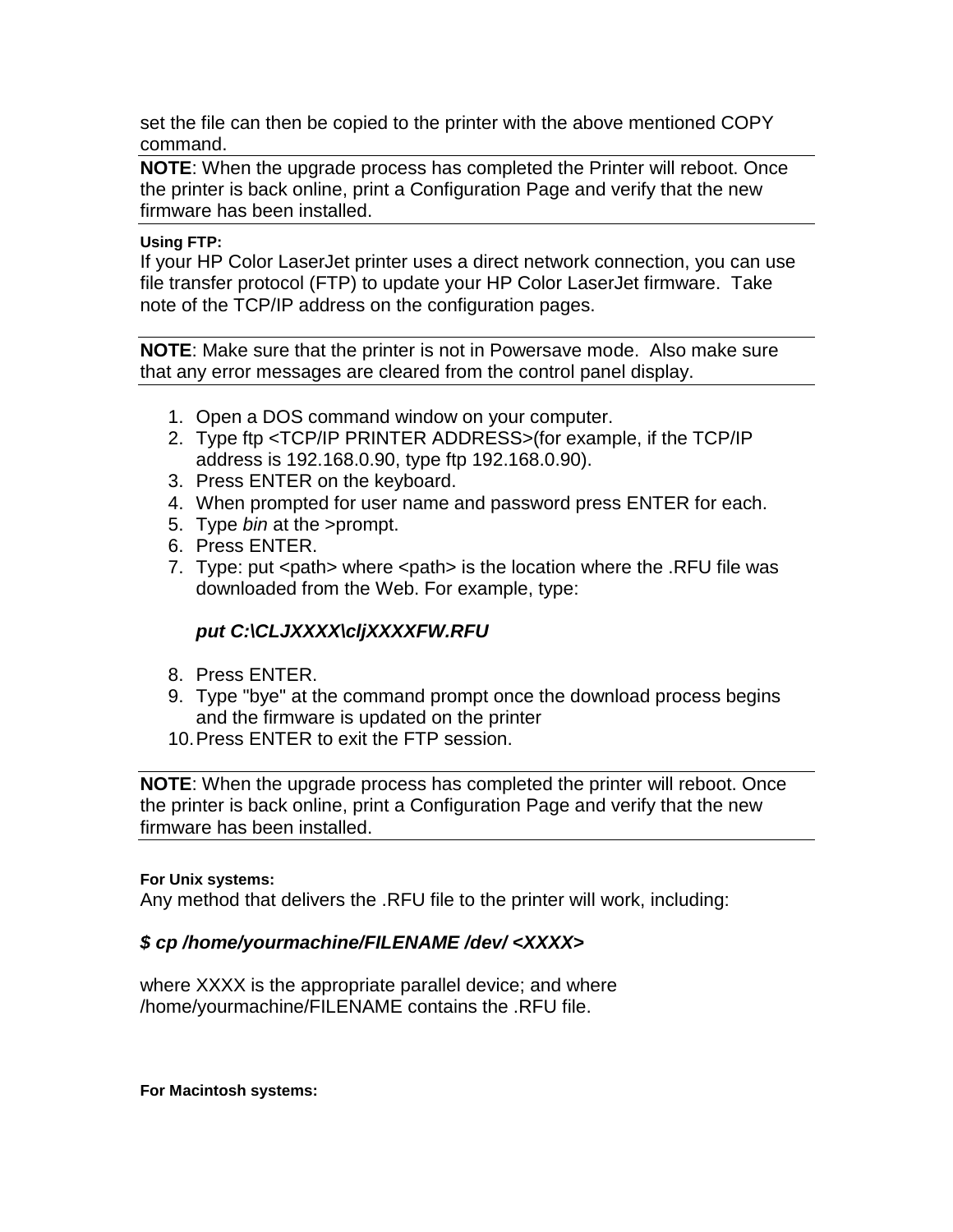## **Remote firmware update using the HP Printer Utility (Macintosh OS X)**

The HP Printer Utility is a software program that gives you access to the product in Mac OS X.

The HP Printer Utility is available in Mac OS X V10.3 and later. The HP Printer Utility does not work when it is installed by using the AppleTalk protocol. Use IP, Bonjour, Rendezvous, or a USB connection to enable the HP Printer Utility.

The HP Printer Utility can be found on the Administrator software CD ("Admin CD") that came with the product.

If you do not have the CD, you can obtain the HP Printer Utility by downloading the latest product installer from the following Web sites:

http://www.hp.com/go/Clj4730mfp\_firmware

Complete the following steps:

- 1. Open the HP Printer Utility:
- 2. (OS X v 10.4 and 10.5) The utility can be found in the Application/Utilities folder by choosing the HP Printer Selector.
- 3. (OS X v 10.3) The utility can be found in the Library/Printers/hp/Utilities folder.
- 4. Choose your printer from the list, Press Select and continue with step 7.
	- a. If a list does not appear, click on the printer icon in the lower left corner.
	- b. Choose your printer from the list, Press Select and continue with step 7.
- 5. If the product does not appear, click More Printers…. The Connection Type screen will appear.
- 6. Choose the connection type (USB or TCP/IP). Choose the product name or enter in an IP address.
- 7. On the Connection Type screen, click Add. The Select Printer screen will now appear.
- 8. Choose your printer from the List and Press Select.
- 9. You are now in the HP Printer Utility.
- 10.Select Update Firmware on the left side of the window, click Choose, browse to firmware upgrade file, and then click Open.
- 11.On the Update Firmware screen, click Update.

## **Mac OSX System Terminal session**

1. Open the Terminal application found in the Utilities folder; a terminal window will appear.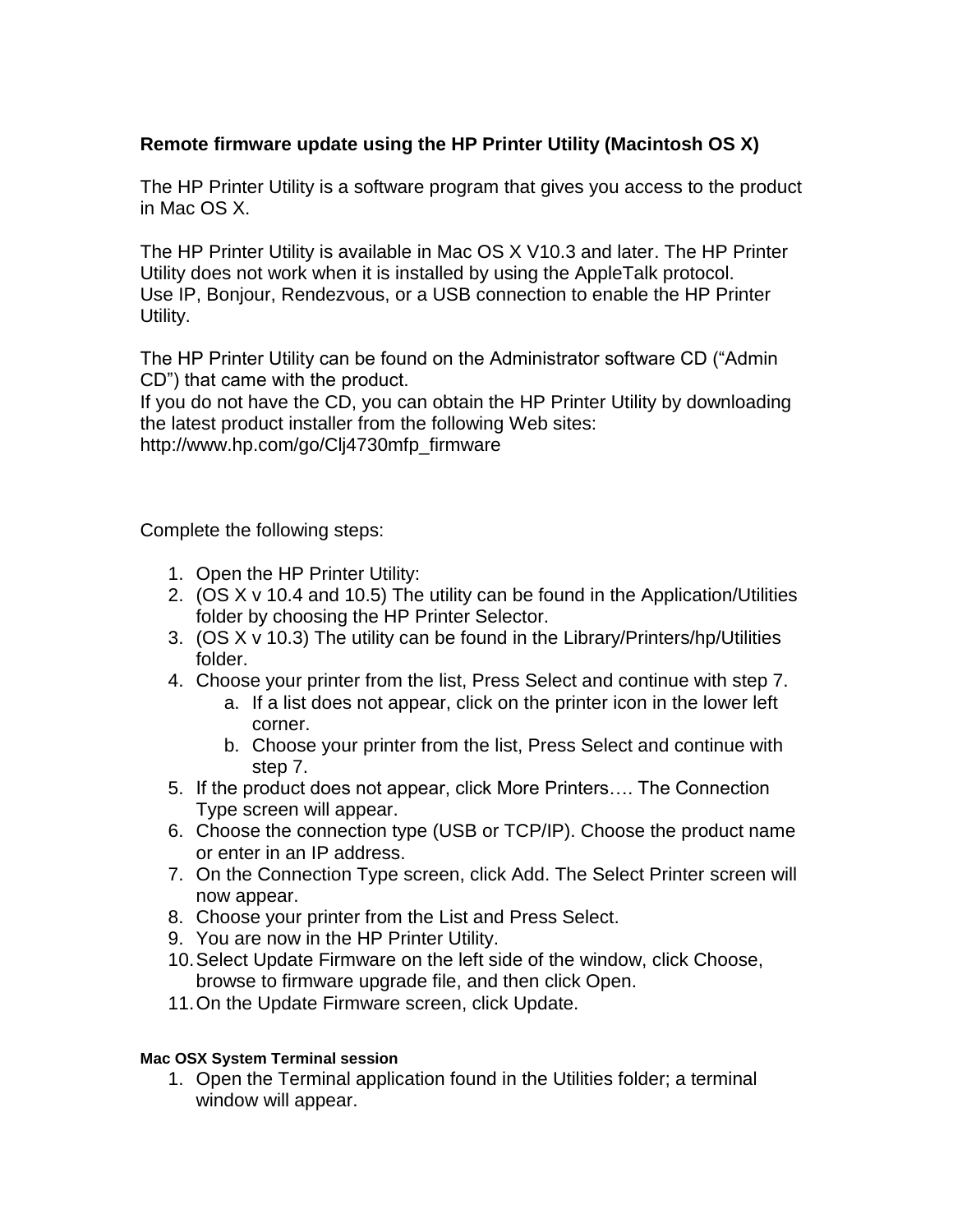2. After the % symbol enter following information:

*ftp <<your printers IP address>>*(example - % ftp 192.0.0.192)

The terminal window will list that you are connected to the printer and the JD FTP Server is Ready.

- 3. Press the enter key twice. Both the Username and Password can be blank
- 4. Enter the following information after ftp>:

*put << path/Firmware File Name.rfu>>*(Example - ftp> put /users/computername/Desktop/laserjet\_fw.rfu)

**Note:** To ensure that the entire proper path to the .rfu file is placed in the put command, type in put and a space, then click and drag the .rfu file on to the terminal window. The complete path to the file will be placed after the put command.

**NOTE**: When the upgrade process has completed the Printer will reboot. Once the printer is back online, print a Configuration Page and verify that the new firmware has been installed.

## **Using HP Web JetAdmin 7.x or 8.X**

Download the appropriate firmware update file from hp.com to a folder on your PC or the Web JetAdmin server.

- 1. Start Web JetAdmin 7.x or 8.x.
- 2. From the Navigation section of the screen select the "Device management" selection from the dropdown menu. This is located in the top left hand section of the window.
- 3. Choose the "Device List " folder and select one of the following depending on what list your device/s are located under:
	- > All Devices
	- **EXA** Ungrouped Devices
	- $\triangleright$  New Devices

You can also select the "Device Groups" folder if a device group has been created for the device/s you want to update

- 4. Once you have selected you list or group that your device is located in highlight the device/s you want to update from populated Device List or Device Groups List on the right hand section of the window.
- 5. Select "Update Printer Firmware from the Device Tools drop down on the top right hand section of the window.
- 6. Click the "Browse" button and locate the correct firmware image.
- 7. Select the file and Click on the "OK" button.
- 8. Select the "Update" button, found in the lower right portion of the window to start the update process.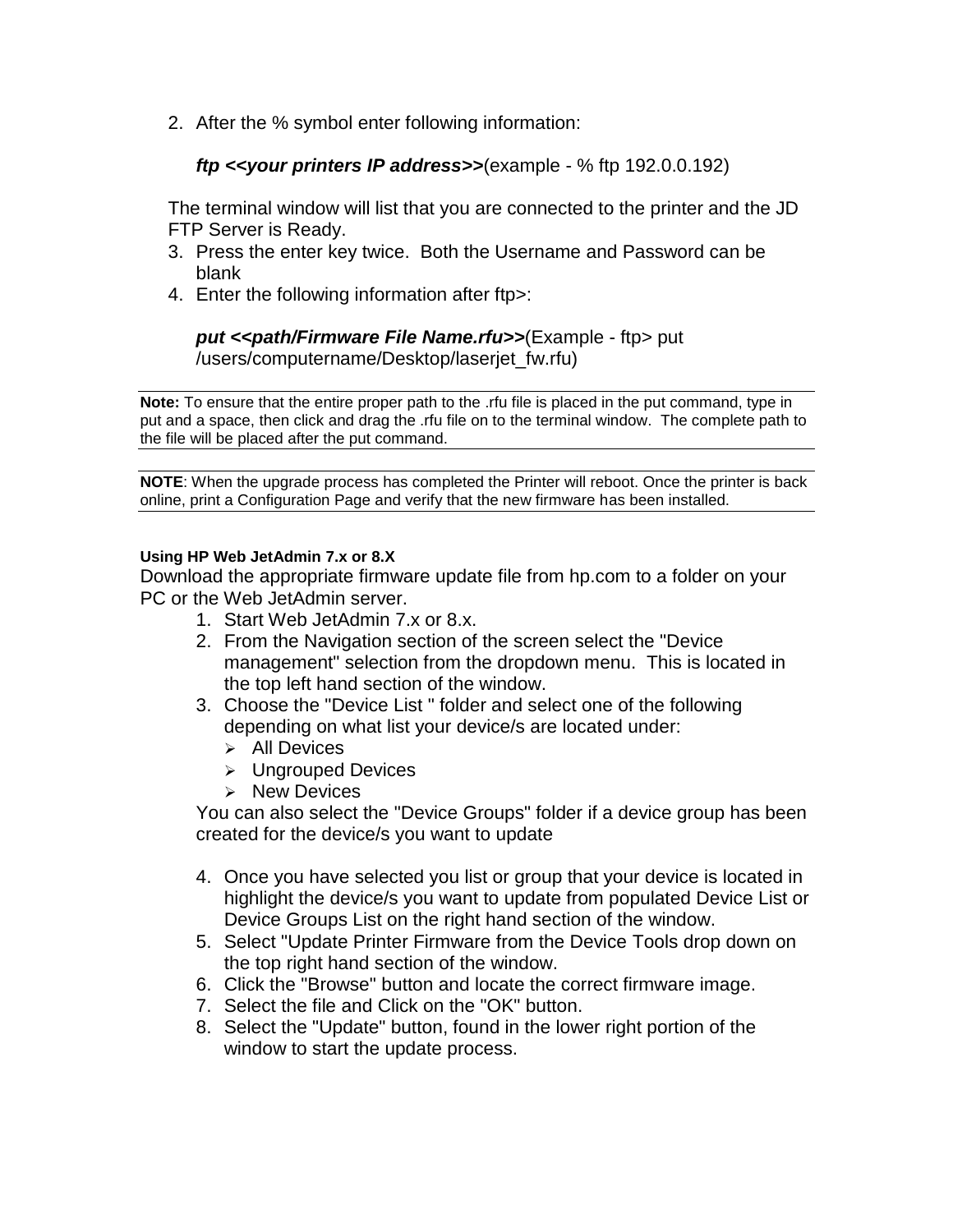**NOTE**: Do not turn printer off during the update process! When the update process is complete, the printer will automatically reboot. If the firmware update process fails, Web JetAdmin will provide notification with a page (screen) of information regarding the reason(s) for failure. A link will be provided to attempt the process again.

## **Using HP Web Jetadmin 10.x**

NOTE: HP Web Jetadmin can be configured to get firmware details from hp.com directly. Use Tools, Options, Shared, Network, HTTP to add HTTP proxy details (if needed) and to enable "Allow download". "Allow download" is required for HP Web Jetadmin to communicate with the Internet. Once these settings are enabled, HP Web Jetadmin may be able to get firmware listing and firmware image files directly from HP.com if this is allowed on the network where HP Web Jetadmin is running.

- 1. Start Web Jetadmin 10.x
- 2. From the "Device Management" section, select "All Devices" (or the appropriate device group). An "All Devices" list will appear in the center window.
- 3. Find your device in the list, or type the IP address of the device in the Quick Device Discovery section in the lower-left of the screen (this will highlight your device in the device list). You can sort the device list by clicking on a column name at the top.
- 4. If your device list is sorted my model number, you may select multiple devices with the same model number by Control-Click or Shift-Click.
- 5. Right-click on the device and select "Upgrade firmware…".
- 6. An Upgrade Firmware window will appear. Select "Device firmware" and click "Next"
- 7. A list of available firmware will appear. If the correct version is listed, click "Next", and the upgrade process will start.

If the correct firmware version does not appear on the list, you will need to manually upload it. New firmware may be available on an FTP site prior to appearing on hp.com. The instructions below allow you to upload a RFU file from your local PC to WJA 10:

- 1. Click on "Firmware/Firmware Repository" in the "Device Management" pane
- 2. A "Firmware Repository" window will appear in the center of the screen
- 3. Click on "Upload" in the upper-right of the window
- 4. Browse to the .rfu file on your local PC
- 5. Click "Upload"
- 6. Once the .rfu file is uploaded, go back to step 2 in the first section and complete steps 2 through 6.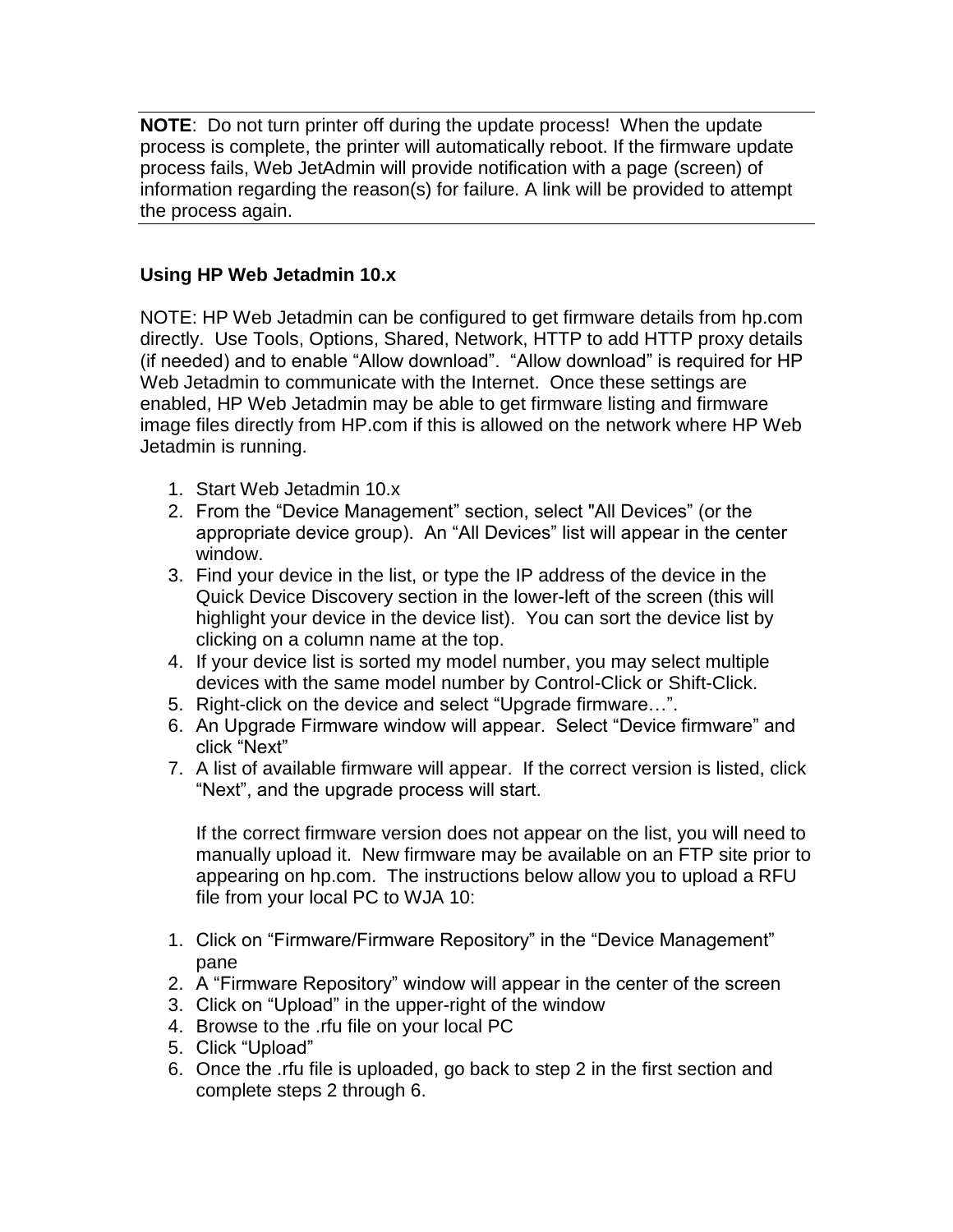NOTE: Do not turn printer off during the update process! When the update process is complete, the printer will automatically reboot. If the firmware update process fails, Web JetAdmin will provide notification with a page (screen) of information regarding the reason(s) for failure. A link will be provided to attempt the process again.

# **Expected device messages during an upgrade**

The device displays three messages during a normal update process:

| <b>Printer message</b>           | <b>Explanation</b>                    |
|----------------------------------|---------------------------------------|
| <b>RECEIVING UPGRADE</b>         | Displayed from the time the           |
|                                  | device recognizes the beginning       |
|                                  | of an .RFU update until the time      |
|                                  | the printer has verified the validity |
|                                  | and integrity of the .RFU update      |
| PERFORMING UPGRADE               | Displayed while the device is         |
|                                  | actually reprogramming the DIMM       |
|                                  | with the .RFU update                  |
| WAIT FOR PRINTER TO REINITIALIZE | Displayed from the time the           |
|                                  | device has finished re-               |
|                                  | programming the code until the        |
|                                  | printer reinitializes.                |

**NOTE**: To verify that the firmware update succeeded, print a Configuration page from the printer's control panel and verify the firmware datecode shown on the Configuration page is the same as the datecode of the .RFU file you downloaded.

# **Troubleshooting a Firmware Update**

The following table lists causes and results for possible interruptions to the firmware update.

| <b>CAUSE</b>                             | <b>RESULT</b>            |
|------------------------------------------|--------------------------|
| Job cancelled from printer control panel | No upgrade has occurred. |
|                                          | Resend upgrade           |
| Break in I/O stream during send          | No upgrade has occurred. |
| (for example, parallel cable removed)    | Resend upgrade.          |
| Power cycle during RECEIVING UPGRADE     | No upgrade has occurred. |
|                                          | Resend upgrade.          |
| Power cycle during UPGRADING PRINTER     | Resend upgrade.          |
| Power cycle during WAIT FOR PRINTER      | Upgrade completed.       |
| TO REINITIALIZE                          |                          |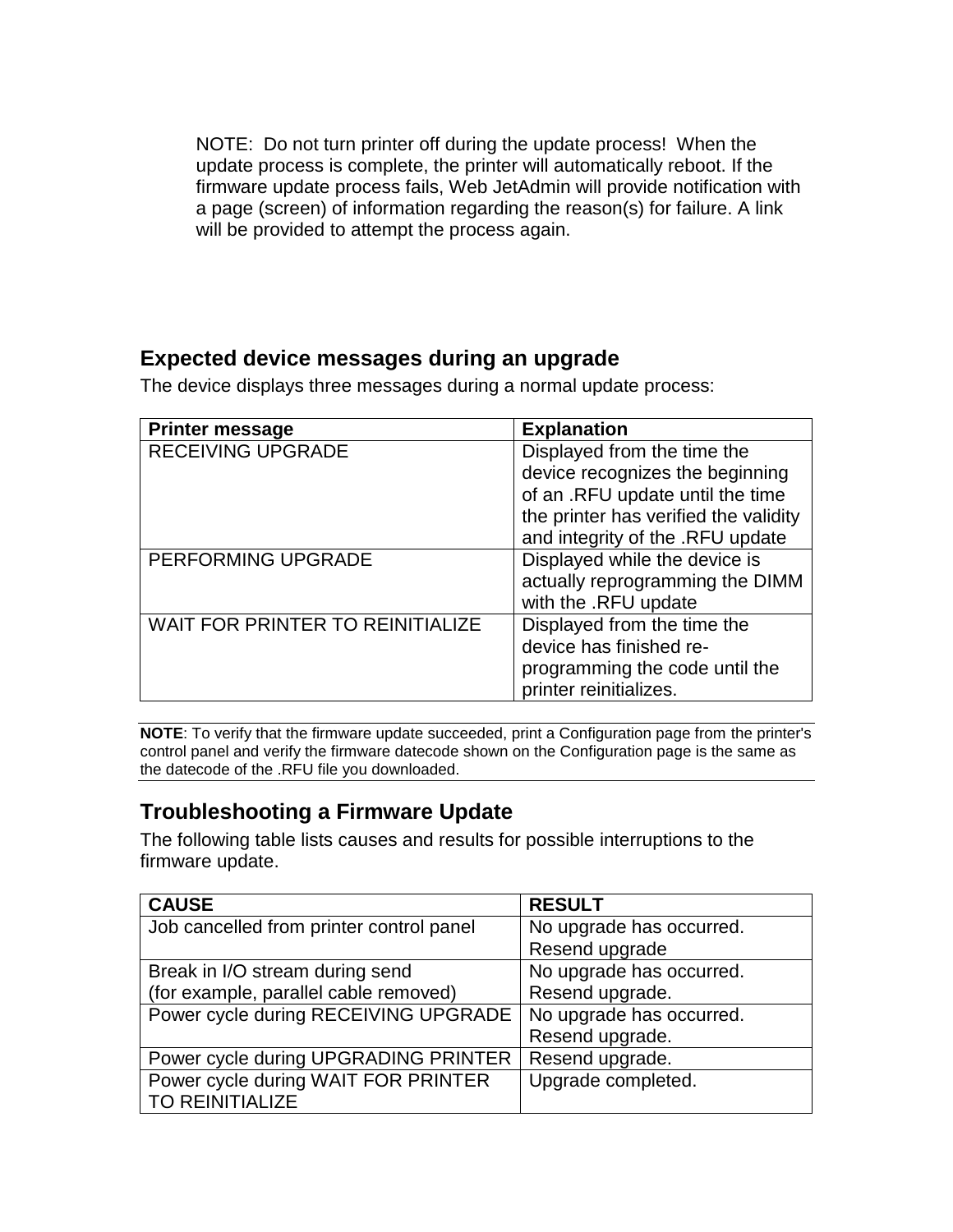Print jobs sent to the printer while an update is in process will not interrupt the update.

The following table lists possible reasons for the failure of a Remote Firmware Update and the corrective action to take for each situation.

| <b>REASON FOR FIRMWARE UPDATE</b><br><b>FAILURE</b> | <b>CORRECTIVE ACTION</b>                                                                                                                                                                           |
|-----------------------------------------------------|----------------------------------------------------------------------------------------------------------------------------------------------------------------------------------------------------|
| .RFU file corrupted                                 | The device will recognize that the<br>file is corrupted and will reject the<br>update. Download the image<br>again from the http://www.hp.com<br>Web site and send the new file to<br>the printer. |
| Wrong printer model                                 | The device will recognize the<br>model in .RFU file mismatch and<br>will reject the update. Download<br>the correct image from the<br>http://www.hp.com Web site and<br>send it to the printer.    |
| Update interrupted.                                 | No updated has occurred.<br>Resend the upgrade package.                                                                                                                                            |

# **SYSTEM REQUIREMENTS**

<span id="page-46-0"></span>The RFU upgrade requires either, a network, USB or parallel connection

# **TECHNICAL ASSISTANCE**

Some of the services below are provided for the United States only. Similar services to those listed below are available in other countries. See your printer's user guide or call your local authorized HP dealer.

## **Customer Support**

See your printer's user guide or call your local authorized HP dealer.

#### **Internet**

An anonymous FTP library service is available worldwide for around-the-clock-access to drivers and technical support information for HP peripheral and computer products. Please note that paths may change without notice. Access the Internet or FTP address and use the menus to locate the software or support of your choice.

- URL for HP LaserJet XXXX MFP Series Support: <http://www.hp.com/go/support>
- URL for Software and Support: [http://www.hp.com/go/Clj4730mfp\\_firmware](http://www.hp.com/go/Clj4730mfp_firmware)
- URL for Access HP: [http://www.hp.com](http://www.hp.com/)